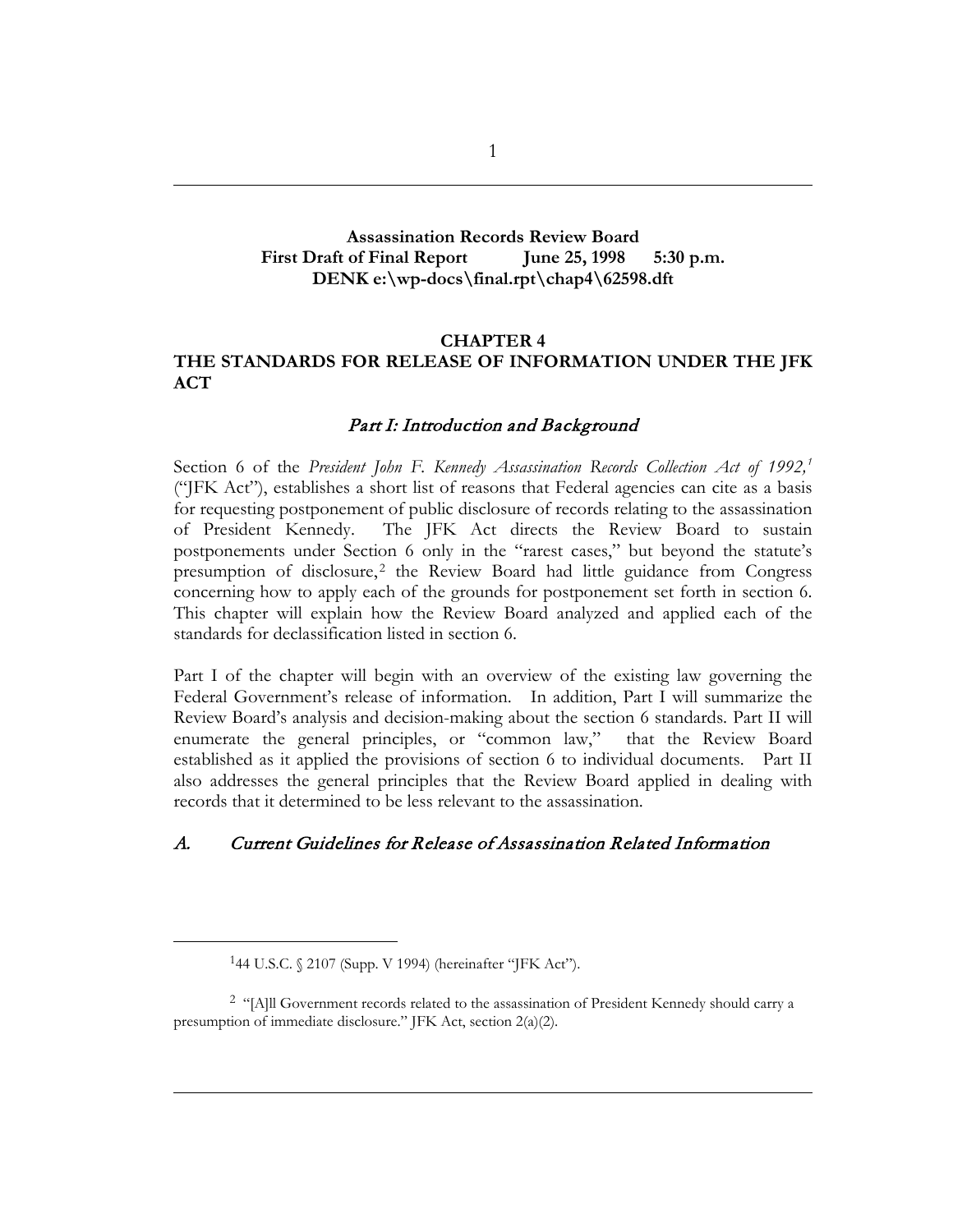Before Congress passed the JFK Act, members of the public who wished to review the Government's assassination records could either request the records under the Freedom of Information Act[3](#page-1-0) ("FOIA") or wait for the records to be released under the terms of the current Executive Order.[4](#page-1-1) Like the JFK Act, the FOIA is a disclosure statute that assumes that all government records, *except for those that fit within one of the enumerated exemptions,* may be released. Also like the JFK Act, the FOIA places upon the Government the burden of proving that material fits within the statutory exemptions. The nine FOIA exemptions that allow Government agencies to withhold information from the public are listed below.

#### 1. The Freedom of Information Act Exemptions

- (b) This section does not apply to matters that are --
- (1) (A) specifically authorized under criteria established by an Executive order to be kept secret in the interest of national defense or foreign policy and (B) are in fact properly classified pursuant to such Executive Order;

(2) related solely to the internal personnel rules and practices of an agency;

(3) specifically exempted from disclosure by statute (other than section 552b of this title), provided that such statute

> (A) requires that the matters be withheld from the public in such a manner as to leave no discretion on the issue, or

> (B) establishes particular criteria for withholding or refers to particular types of matters to be withheld;

<sup>35</sup> U.S.C. § 552 (1988) (hereinafter "FOIA").

<span id="page-1-1"></span><span id="page-1-0"></span><sup>4</sup>President Reagan's Exective Order was in effect at the time that the JFK Act was passed. *See* Exec. Order No. 12,356, \_\_\_\_\_ C.F.R. \_\_\_\_\_\_ (19 \_\_\_\_ - 1995), *reprinted in* \_\_\_\_\_ U.S.C. § (19 ) (hereinafter "Executive Order 12,356"). The current Executive Order is Exec. Order No. 12,958 C.F.R. (1995-present), *reprinted in* U.S.C. § (19 ) (hereinafter "Executive Order 12,958").**\*Chris Burton is locating cites \***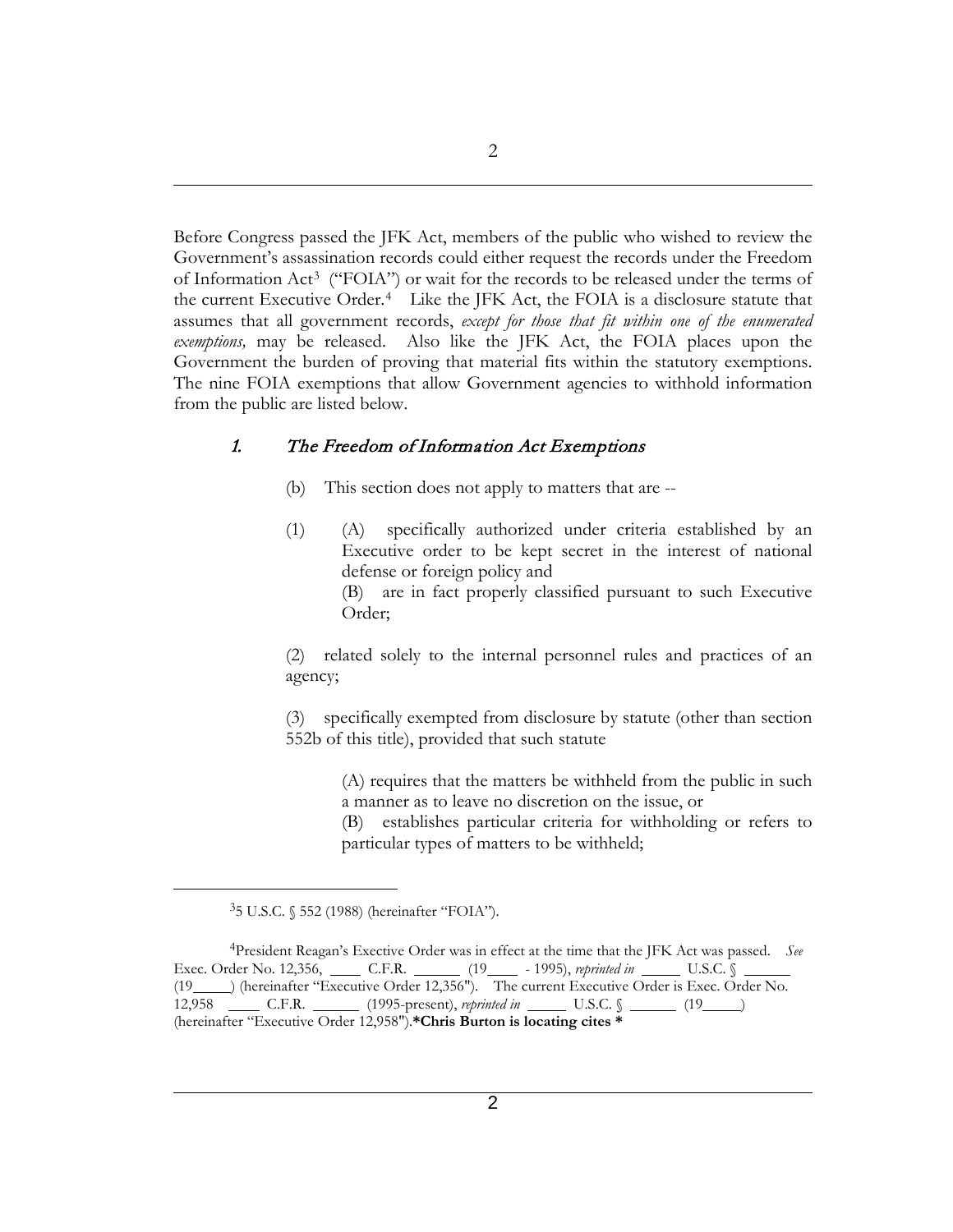(4) trade secrets and commercial or financial information obtained from a person and privileged and confidential;

(5) inter-agency or intra-agency memorandums or letters which would not be available by law to a party other than an agency in litigation with the agency;

(6) personnel and medical files and similar files the disclosure of which would constitute a clearly unwarranted invasion of personal privacy;

(7) records or information compiled for law enforcement purposes, but only to the extent that the production of such law enforcement records or information

> (A) could reasonably be expected to interfere with enforcement proceedings,

> (B) would deprive a person of a right to a fair trial or an impartial adjudication,

> (C) could reasonably be expected to constitute an unwarranted invasion of personal privacy,

> (D) could reasonably be expected to disclose the identity of a confidential source, including a State, local, or foreign agency or authority or any private institution which furnished information on a confidential basis, and, in the case of a record or information compiled by a criminal law enforcement authority in the course of a criminal investigation or by an agency conducting a lawful national security intelligence investigation, information furnished by a confidential source,

> (E) would disclose techniques and procedures for law enforcement investigations or prosecutions, or would disclose guidelines for law enforcement investigations or prosecutions if such disclosure could reasonably be expected to risk circumvention of the law, or

> (F) could reasonably be expected to endanger the life or physical safety of any individual;

(8) contained in or related to examination operating, or condition reports prepared by, on behalf of, or for the use of an agency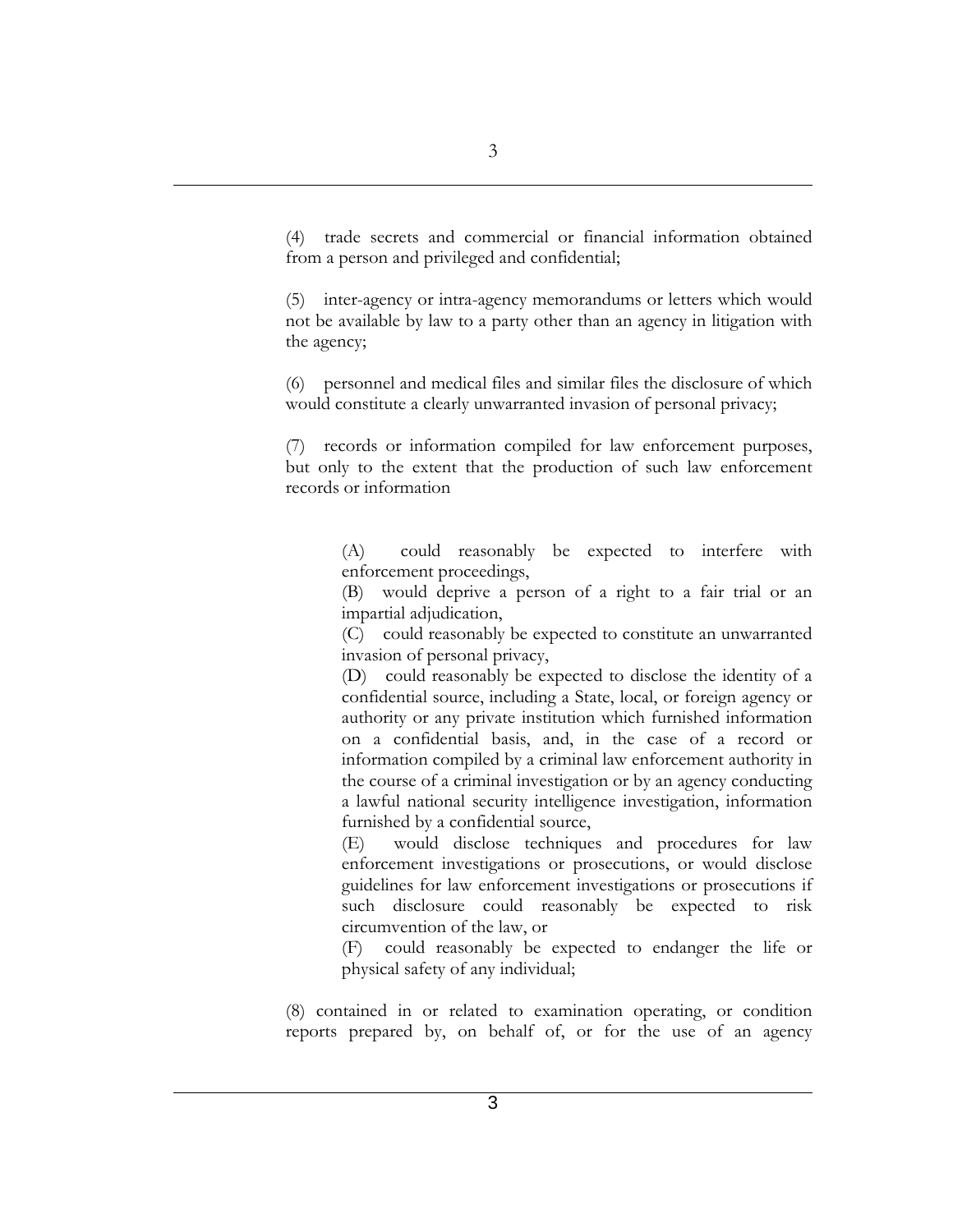responsible for the regulation or supervision of financial institutions; or

(9) geological and geophysical information and data, including maps, concerning wells.

The second set of guidelines that governed the disclosure of records relating to the assassination of President Kennedy before the passage of the JFK Act is contained in the President's Executive Order. At the time that Congress enacted the JFK Act, Executive Order 12,356 was in effect.<sup>5</sup> In 1995, President Clinton signed Executive Order 12,958.<sup>6</sup> The current Executive Order applies to all Executive branch records and, unlike the JFK Act, requires agencies to engage in a systematic declassification of all records over 25 years old. The Executive Order's terms governing automatic declassification are listed below.

#### 2. Executive Order 12,958, Section 3.4(a)-(b): Automatic Declassification (April 17, 1995)

(a) Subject to paragraph (b), below, within 5 years from the date of this order, all classified information contained in records that (1) are more than 25 years old, and (2) have been determined to have permanent historical value under title 44, United States Code, shall be automatically declassified whether or not the records have been reviewed. Subsequently, all classified information in such records shall be

S. Rep. No. 102-328, 102d Cong., 2d Sess. 17, 20 (1992) ("Senate Report").

 $\overline{a}$ 

<span id="page-3-1"></span>6Because the audience for this report presumably will encounter the current Executive Order more often, the standards for release of information under Executive Order 12,958 are quoted. We have not quoted the standards for release of information under Executive Order 12,356.

<span id="page-3-0"></span><sup>5</sup>Executive Order 12,356 was not as disclosure-oriented as Executive Order 12,958. The Senate Report for the JFK Act notes that it believed that,

Executive Order 12,356, National Security Information, has precluded the release of [assassination] records....

<sup>[</sup>L]egislation is necessary . . . because E.O. 12,356, "National Security Information," has eliminated the government-wide schedules for declassification and downgrading of classified information and has prevented the timely public disclosure of assassination records. . . .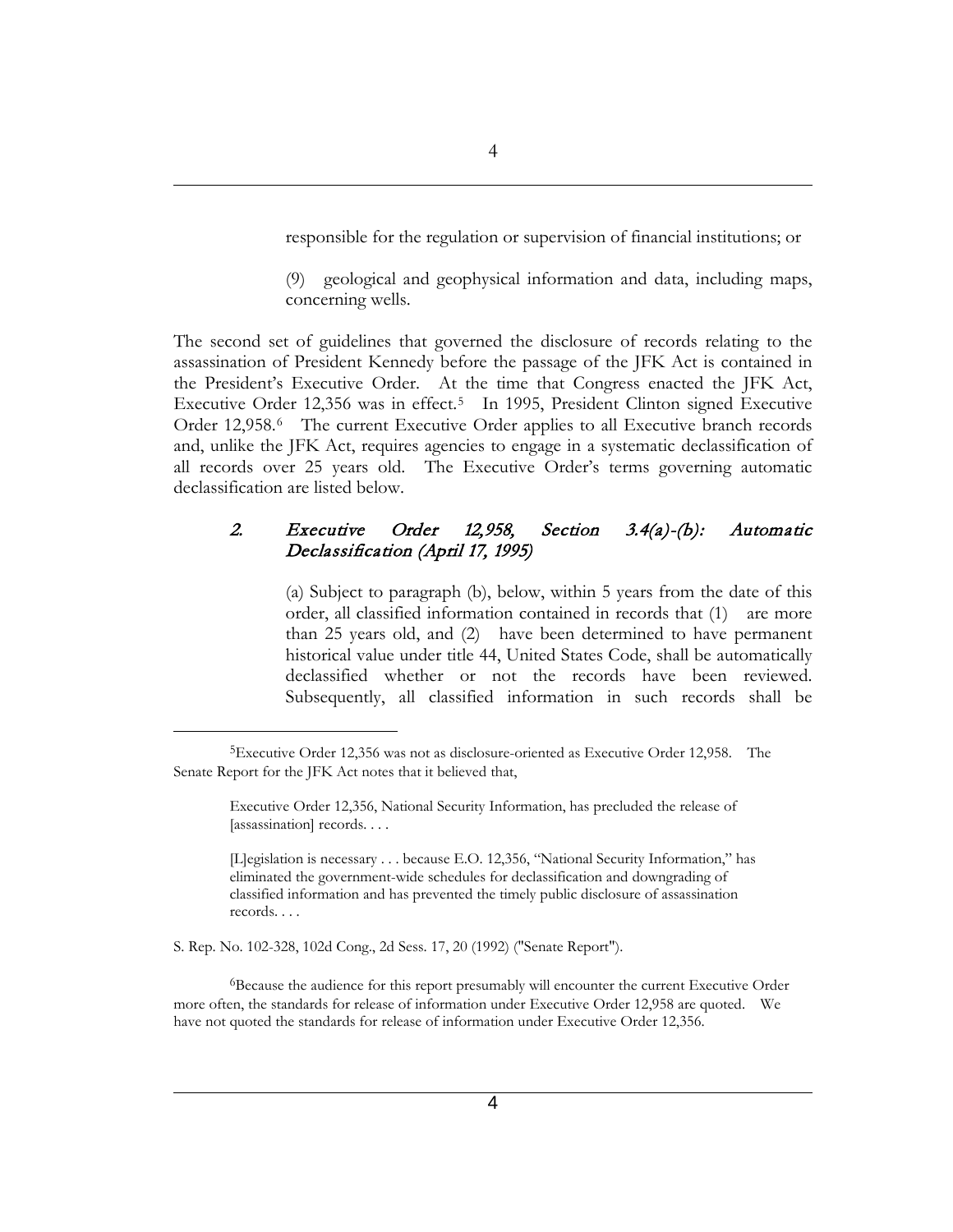automatically declassified no longer than 25 years from the date of its original classification, except as provided in paragraph (b), below.

(b) An agency head may exempt from automatic declassification under paragraph (a), above, specific information, the release of which should be expected to:

(1) reveal the identity of a confidential human source, or reveal information about the application of an intelligence source or method, or reveal the identity of a human intelligence source when the unauthorized disclosure of that source would clearly and demonstrably damage the national security interests of the United States;

(2) reveal information that would assist in the development or use of weapons of mass destruction;

(3) reveal information that would impair U.S. cryptologic systems or activities;

(4) reveal information that would impair the application of state of the art technology within a U.S. weapon system;

(5) reveal actual U.S. military war plans that remain in effect;

(6) reveal information that would seriously and demonstrably impair relations between the United States and a foreign government, or seriously and demonstrably undermine ongoing diplomatic activities of the United States;

(7) reveal information that would clearly and demonstrably impair the current ability of United States Government officials to protect the President, Vice President, and other officials for whom protection services, in the interest of national security, are authorized;

(8) reveal information that would seriously and demonstrably impair current national security emergency preparedness plans; or

(9) violate a statute, treaty, or international agreement.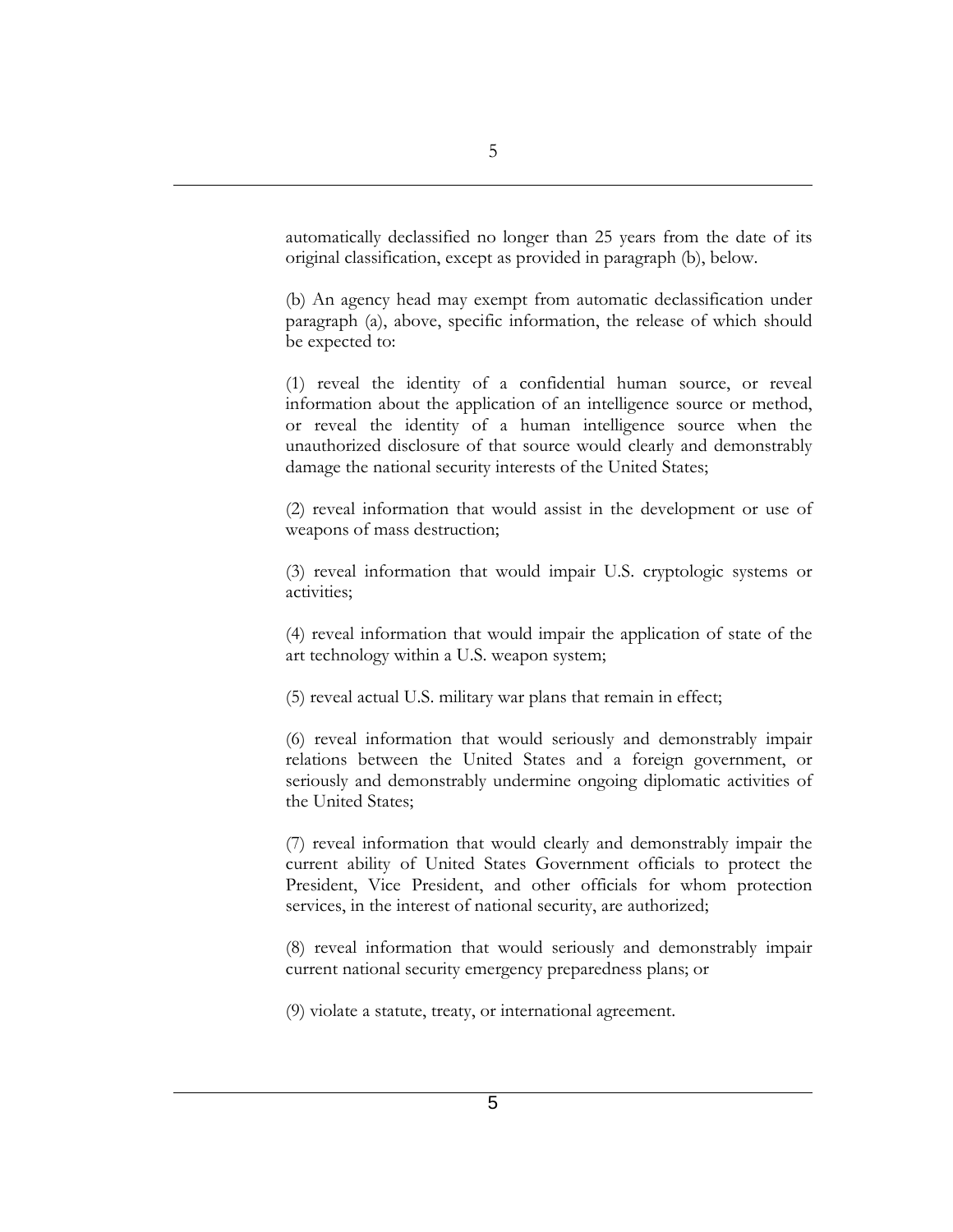The JFK Act guidelines that govern the disclosure of records relating to the assassination of President Kennedy are listed below.

### 3. JFK Act Section 6: Grounds for postponement of public disclosure of records

Disclosure of assassination records or particular information in assassination records to the public may be postponed subject to the limitations of this Act if there is clear and convincing evidence that --

(1) the threat to the military defense, intelligence operations, or conduct of foreign relations of the United States posed by the public disclosure of the assassination record is of such gravity that it outweighs the public interest, and such public disclosure would reveal --

> (A) an intelligence agent whose identity currently requires protection;

> (B) an intelligence source or method which is currently utilized, or reasonably expected to be utilized, by the United States Government and which has not been officially disclosed, the disclosure of which would interfere with the conduct of intelligence activities; or

> (C) any other matter currently relating to the military defense, intelligence operations or conduct of foreign relations of the United States, the disclosure of which would demonstrably impair the national security of the United States;

(2) the public disclosure of the assassination record would reveal the name or identity of a living person who provided confidential information to the United States and would pose a substantial risk of harm to that person;

(3) the public disclosure of the assassination record could reasonably be expected to constitute an unwarranted invasion of personal privacy, and that invasion of privacy is so substantial that it outweighs the public interest;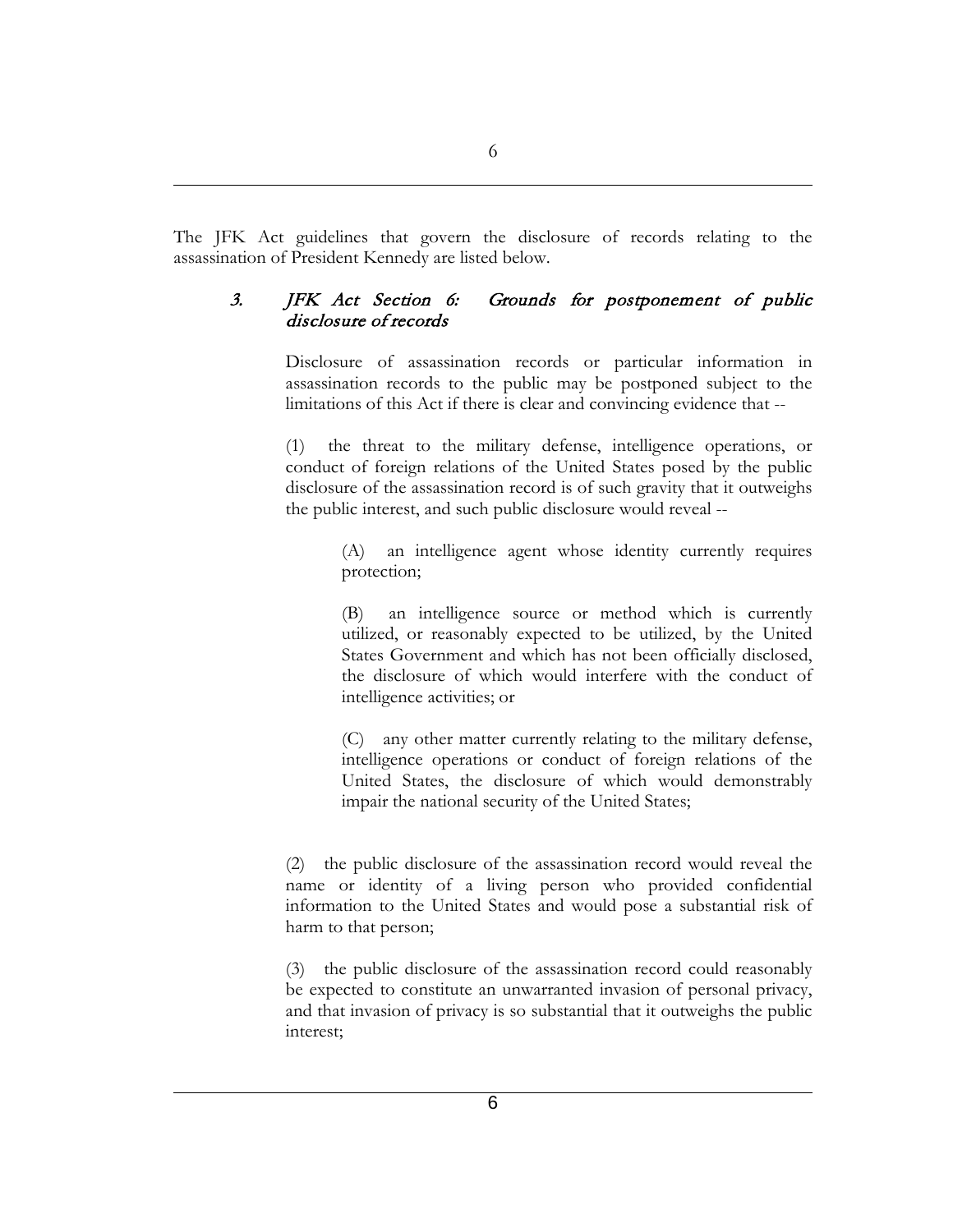(4) the public disclosure of the assassination record would compromise the existence of an understanding of confidentiality currently requiring protection between a Government agent and a cooperating individual or a foreign government, and public disclosure would be so harmful that it outweighs the public interest;

(5) the public disclosure of the assassination record would reveal a security or protective procedure currently utilized, or reasonably expected to be utilized, by the Secret Service or another Government agency responsible for protecting Government officials, and public disclosure would be so harmful that it outweighs the public interest.

#### B. Key Distinctions between Standards of Release Under the FOIA, the Executive Order, and the JFK Act

In considering whether the JFK Act was necessary to guarantee public access to assassination records, Congress evaluated the effectiveness of both the FOIA and the then-current Executive Order 12,356. Both the House and the Senate concluded that the FOIA and the Executive Order, as administered by the executive branch, had failed to guarantee adequate public disclosure of assassination records. At the time that the JFK Act was enacted, the largest collections of records concerning the assassination were under the control of the FBI, the CIA, and the Congressional Committees who investigated the assassination. The FOIA provides special protections for each of these entities. *First,* the FOIA exempts CIA operational files from disclosure.[7](#page-6-0) *Second,* the FOIA provides broad-based protection for law enforcement files and therefore allows the FBI to protect a substantial amount of its information from disclosure.[8](#page-6-1) *Third*, the FOIA does not apply to unpublished Congressional records.<sup>9</sup> Thus, for the

<span id="page-6-0"></span>75 U.S.C. § 552(b)(3) (**Chris Burton is locating current version of FOIA so that we can insert language from Exemp. 3 of the FOIA**).

 $\overline{a}$ 

<span id="page-6-1"></span>85 U.S.C. § 552(b)(7) (**Chris Burton is locating current version of FOIA so that we can quote relevant provisions from exemp. 7**)

<span id="page-6-2"></span>9The Senate believed that the "legislation is necessary" in part "because congressional records related to the assassination would not otherwise be subject to public disclosure until at least the year 2029." S. Rep. at 20. The "FOIA does not provide public access to unpublished congressional records." CRS Report for Congress: President John F. Kennedy Assassination Records Disclosure: An overview (March 3, 1993).

7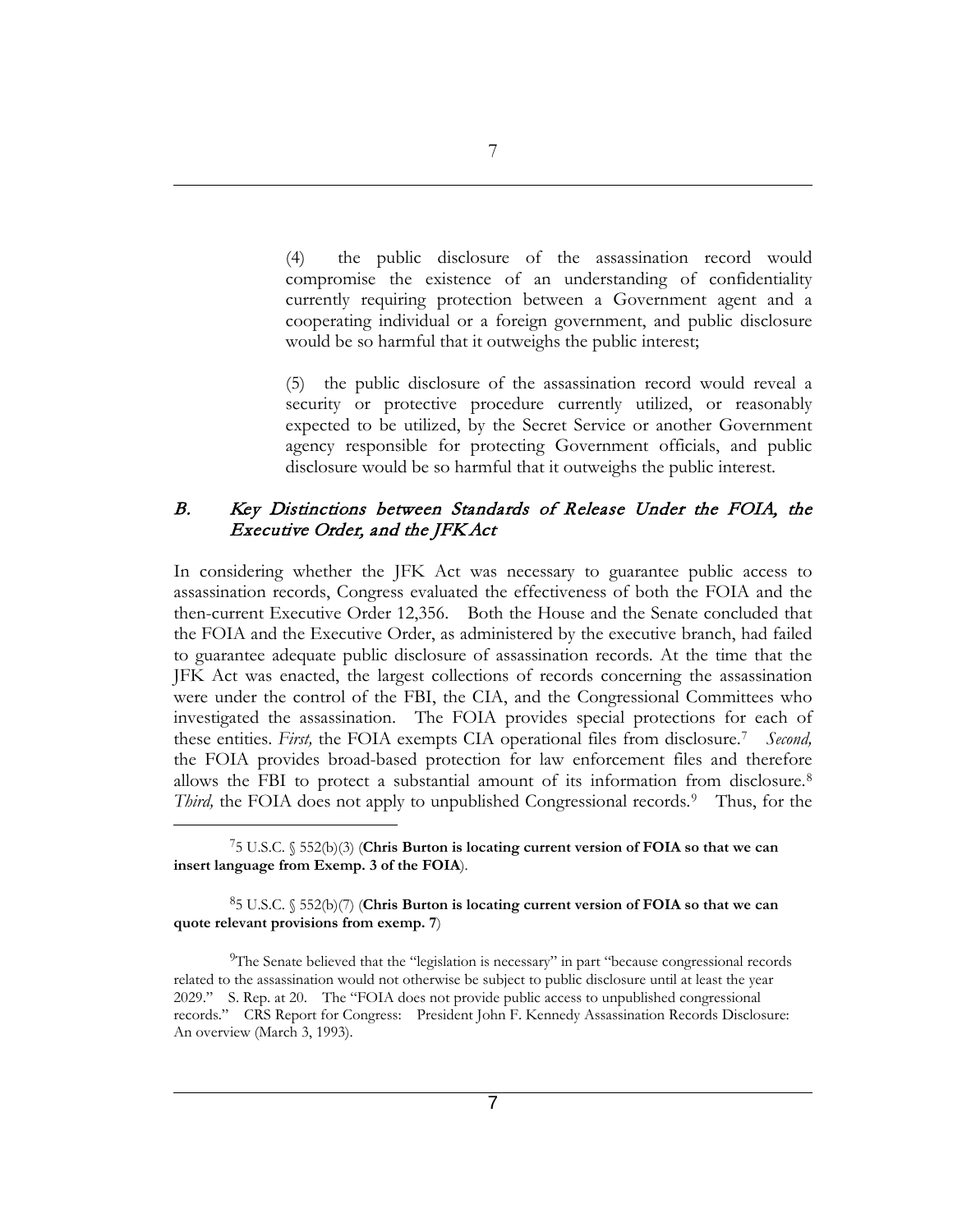above reasons, combined with Congress' finding that the FOIA did not provide for the disclosure of records actually *within* its scope, Congress believed that the FOIA was not a satisfactory mechanism for guaranteeing disclosure of assassination records.[10](#page-7-0)

H.R. Rep. No. 625, 102d Cong., 2d Sess., pt. 1, at 18 (1992).

<span id="page-7-0"></span><sup>10</sup>The House Committee that sponsored an early version of the JFK Act wrote in its report:

<sup>[</sup>T]he [FOIA], as implemented by the executive branch, has failed to secure the timely release of information relating to the assassination. The FOIA provides a mechanism for the disclosure of agency records. Many records pertaining to the assassination of President Kennedy have been disclosed under that Act, but many executive branch records have also been withheld. Several factors have failed to secure the timely release of assassination records under the FOIA.

First, and most importantly, the executive branch has routinely made extensive and unjustified use of statutory exemptions to withhold information that no longer actually warrants protection. . . . Unfortunately, agencies have been unwilling to use their existing authority to release documents that can be disclosed without harm to any significant public or private interest. . . .

Second, both the agencies and the courts have been relying on presumptions - sometimes irrebuttable presumptions -- to justify the withholding of information. This interpretation is directly contrary to the express language of the FOIA, which provides that "the burden is on the agency to sustain its action." Executive agencies and the courts which conduct de novo review, are required by the FOIA to find facts in each individual case that justify withholding. Although any reliance on presumptions is wholly inconsistent with the language and the intent of the FOIA, such practices have become widespread and have prevented th release of records which may not actually qualify for withholding.

It is the [House] Committee's intent that [the House version of the JFK Act] be implemented with full recognition that the FOIA as implemented by the executive branch has failed to secure the timely release of information relating to the assassination.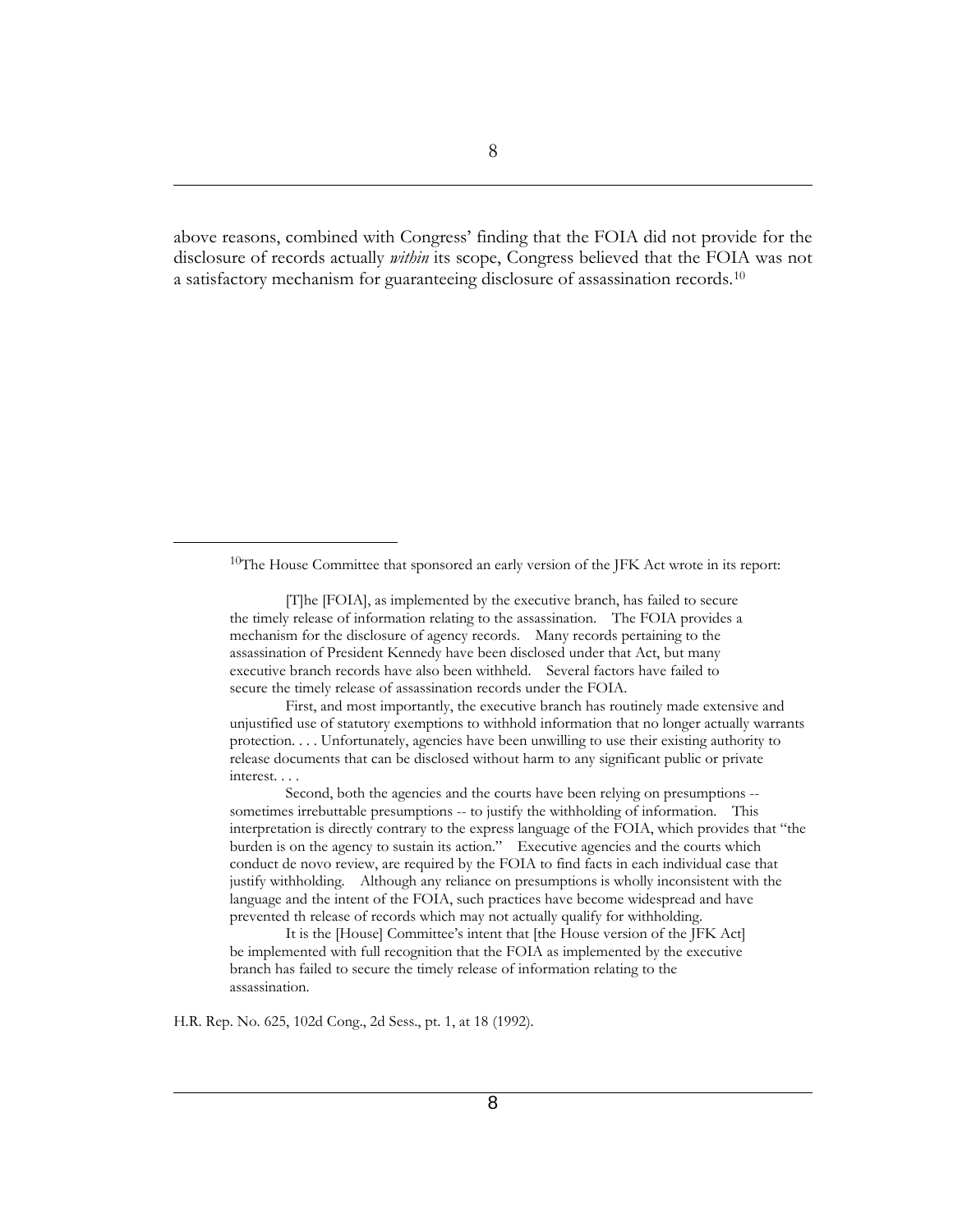Of course, President Clinton did not sign Executive Order 12,958 until April 17, 1995 - over 2 years after Congress passed the JFK Act. Clearly, the terms of the Executive Order apply to most assassination records because it applies to Government records that are of permanent historical value *and* that are over 25 years old. [11](#page-8-0) Most Government records relating to President Kennedy's assassination meet these two criteria. At the time that President Clinton's Executive Order came into effect, the Review Board compared its provisions to those of the JFK Act and realized that although the Executive Order would require agencies to *review* assassination records under its terms, it would not require agencies to *release* the records. Instead, the Executive Order allows agency heads to exempt records from automatic declassification provided that the agency head expects that disclosure of the records will result in one of the nine enumerated categories of harm. Thus, although the Executive Order's standards for declassification appear to be disclosure-oriented, the Executive Order fails to hold agency heads accountable for their decision-making.

On the contrary, the JFK Act does require agencies to account for their decisions. To ensure agency accountability, Congress included four essential provisions in the JFK Act: *first,* the JFK Act presumes that assassination records may be released; *second*, the JFK Act states that the only way that an agency can rebut the presumption of disclosure is for an agency to prove, *with clear and convincing evidence,* that disclosure would result in harm and that the expected harm would outweigh any public benefit in the disclosure; *third,* the JFK Act created an *independent* agency -- the Review Board -- whose mandate was to ensure that agencies respected the presumption of disclosure and honestly presented clear and convincing evidence of the need to protect information; and *fourth,* the JFK Act required agencies to provide the Review Board with *access* to Government records, even where those records would not become part of the JFK Collection. Without these accountability provisions, the JFK Act would not have accomplished its objective of maximum release of assassination records to the public. So, while the FOIA and the Executive Order each express the goal of obtaining maximum disclosure, the JFK Act ensures that the goal will be met. The two accountability provisions that relate directly to the Section 6 grounds for postponement -- the presumption of release and the standard of proof -- are discussed in detail below. The third provision discussed below is the Review Board's obligation to balance the weight of the evidence in favor of postponement against the public interest in release.

<span id="page-8-0"></span><sup>&</sup>lt;sup>11</sup>cite to E.O. 12,958 (Chris Burton is locating a current copy of the E.O. so that we can **cite the proper section.)**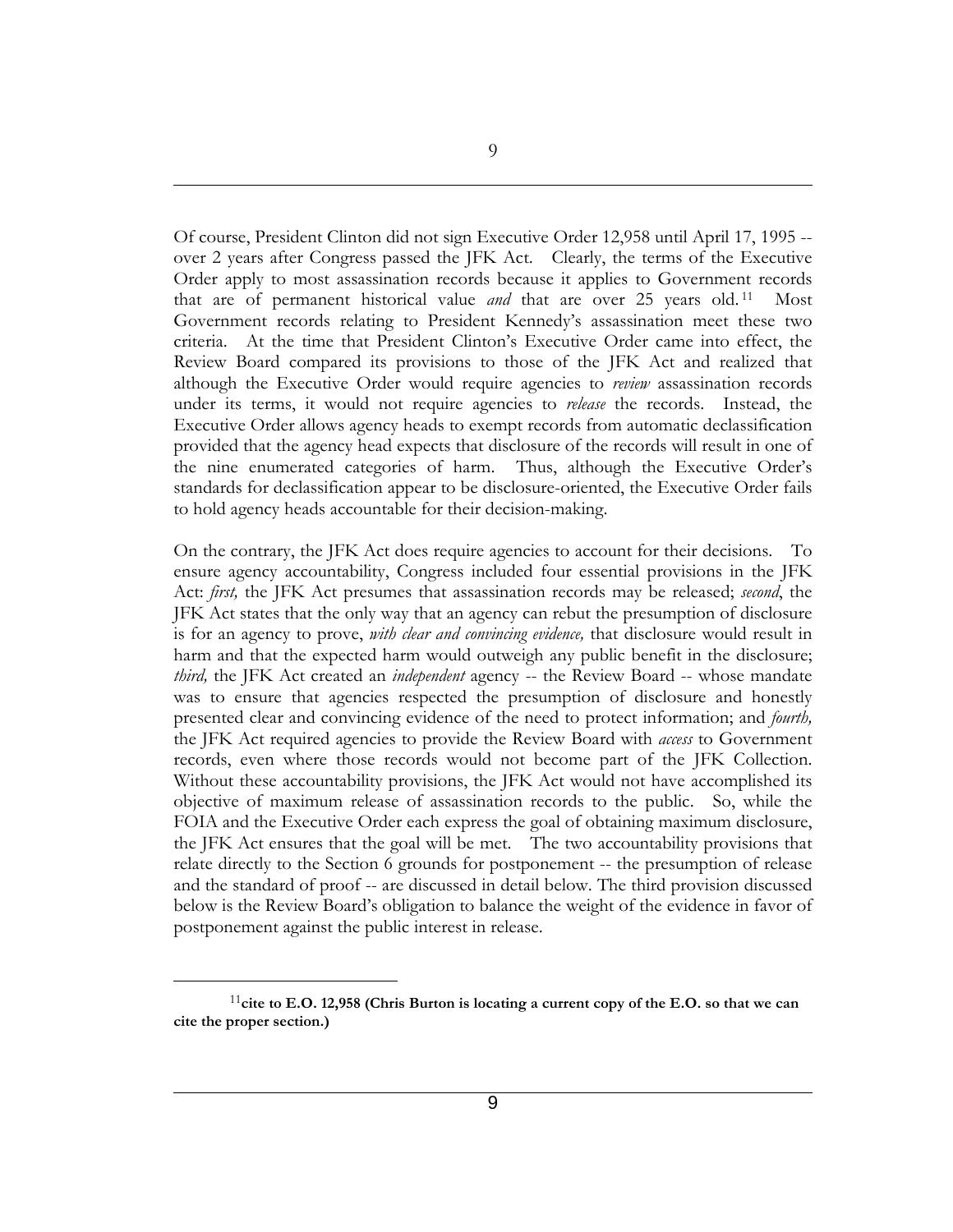## 1. JFK Act Presumes Disclosure of Assassination Records

The most pertinent language of the JFK Act is the standard for release of information. According to the statute, "all Government records concerning the assassination of President John F. Kennedy should carry a *presumption of immediate disclosure."[12](#page-9-0)* The statute further declares that *"only in the rarest cases is there any legitimate need for continued protection of such records."[13](#page-9-1)*

### **2**. JFK Act Requires Agencies to Provide Clear and Convincing Evidence

If agencies wish to withhold information in a document, the JFK Act requires the agency to submit "clear and convincing evidence" that the information falls within one of the narrow postponement criteria.[14](#page-9-2)

<span id="page-9-0"></span> $12$ Section 2(a)(2) (emphasis added).

<span id="page-9-1"></span><sup>&</sup>lt;sup>13</sup>Section  $2(A)(7)$  (emphasis added).

<span id="page-9-2"></span><sup>14</sup>*See* Sections 6, 9(c)(1).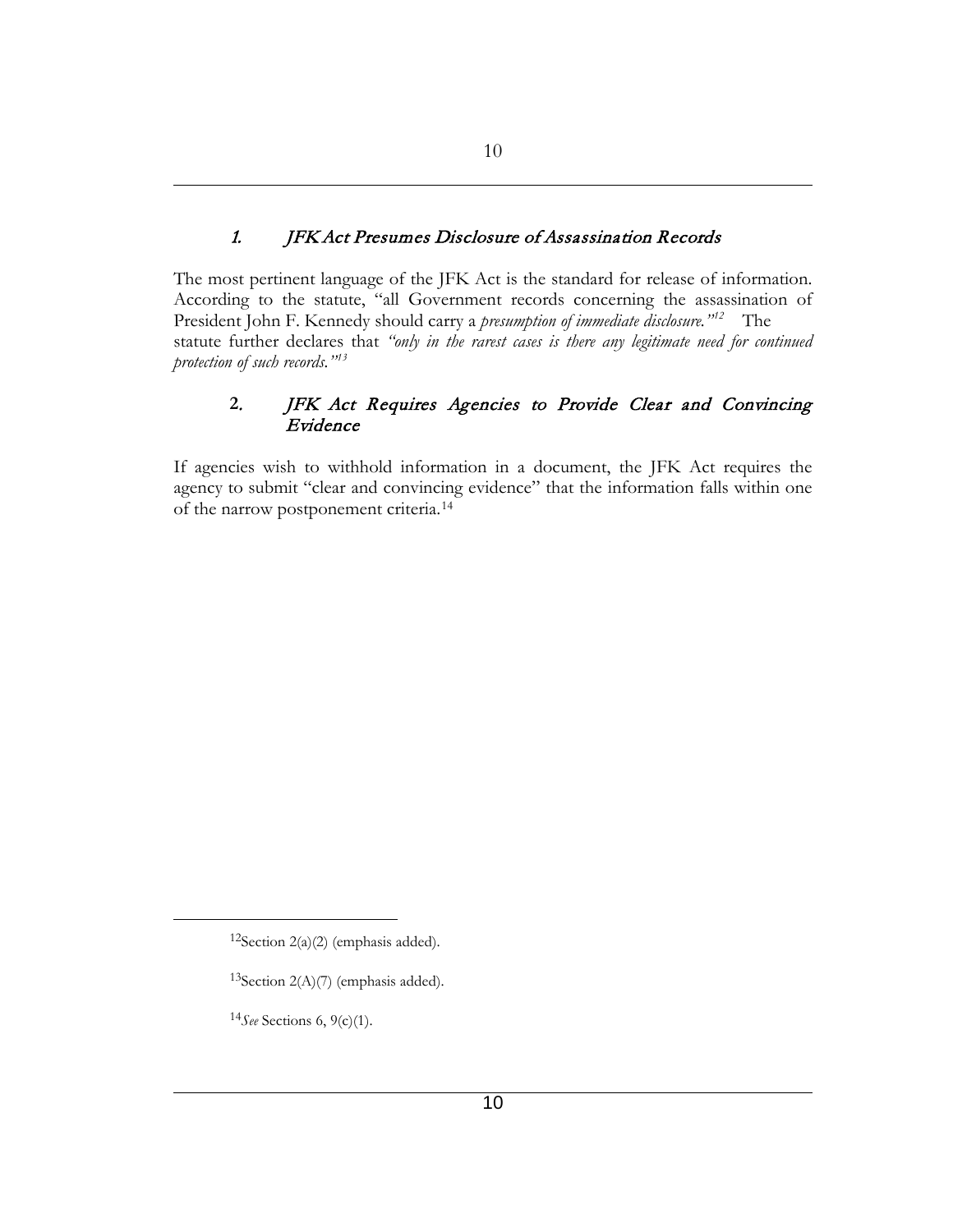Congress "carefully selected" the "clear and convincing evidence" standard because "less exacting standards, such as substantial evidence or a preponderance of the evidence, were not consistent with the legislation's stated goal" of prompt and full release.[15](#page-10-0)

When agencies do present to the Review Board evidence of harm that will result from disclosure, it must be more than speculation.

The [Review] Board cannot postpone release because it might cause some *conceivable or speculative harm* to national security. Rather in a democracy the *demonstrable harm* from disclosure must be weighed against the benefits of release of the information to the public.[16](#page-10-1) 

The Review Board's application of the clear and convincing evidence standard is covered in more detail in Section II of this chapter. Section II includes a discussion of the "Rule of Reason" that the Review Board ultimately adopted with regard to receiving evidence from the agencies.

### **3.** JFK Act Requires the Review Board to Balance Evidence for Postponement Against Public Interest in Release

<span id="page-10-0"></span><sup>15</sup>H.R. Rep. No. 625, 102d Cong., 2d Sess., pt. 1, at 25 (1992). The legislative history of the JFK Act emphasizes the statutory requirement that agencies provide "clear and convincing evidence." The House Committee on Government Operations concluded in its Report on H.J. Res. 454:

There is no justification for perpetual secrecy for any class of records. Nor can the withholding of any individual record be justified on the basis of general confidentiality concerns applicable to an entire class. Every record must be judged on its own merits, and every record will ultimately be made available for public disclosure. H.R. Rep. No. 625, 102d Cong., 2d Sess., pt. 1, at 16 (1992) (emphasis added).

<span id="page-10-1"></span><sup>16</sup>H. Rep. No. 625, 102d Cong., 2d Sess., pt. 1, at 26 (1992) (emphasis added).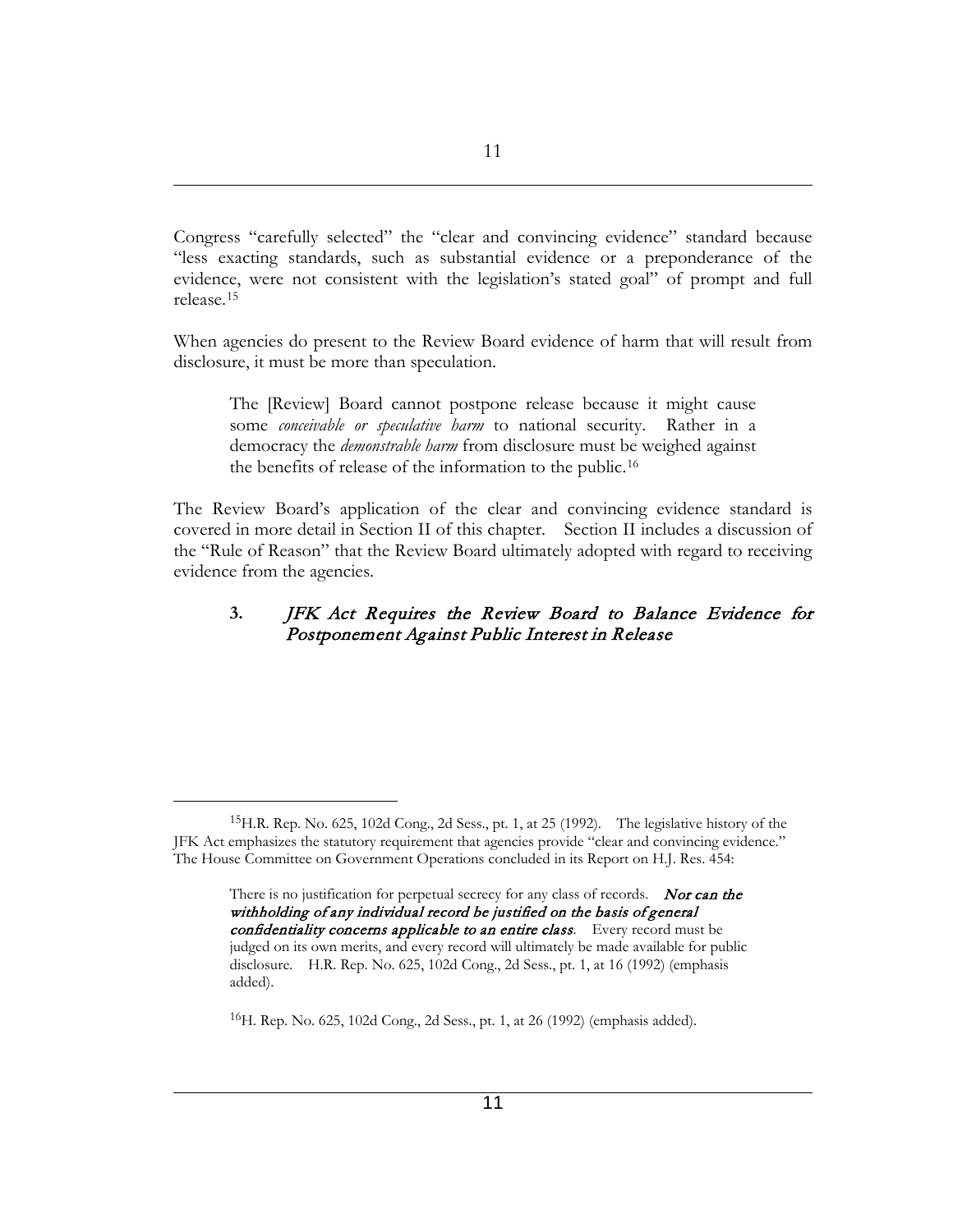Assuming that agencies do provide clear and convincing evidence that information should be protected from disclosure, the terms of section 6 require that information not be postponed unless the threat of harm outweighs the public interest in disclosure. As used in the JFK Act, "public interest" means "the compelling interest in the prompt public disclosure of assassination records for historical and governmental purposes and for the purpose of fully informing the American people about the history surrounding the assassination of President John F. Kennedy."[17](#page-11-0) The Review Board interprets the balancing requirement to mean that agencies must provide the Review Board with clear and convincing evidence of the threat of harm that would result from disclosure. However, to the extent that the JFK Act leaves room for discretion in evaluating the historical significance, or public interest, of particular assassination records, it is the Review Board -- not the agency that originated the document -- that is to exercise this discretion. The JFK Act established the Review Board as a panel of independent citizens with expertise as historians and archivists precisely in order to secure public confidence in such determinations.[18](#page-11-1)

### 4. Other Relevant Provisions: Segregability and Substitute Language

If the Review Board determined that the risk of harm *did* outweigh the public interest in disclosure, it then had to take two additional steps: (1) ensure that the agency redacted the least amount of information possible to avoid the stated harm, and (2) provide substitute language to take the place of the redaction.

## *C. Summary of Review Board's Application of Declassification Standards to Assassination Records*

# *1. Defining "Assassination Record"*

<span id="page-11-0"></span>The JFK Act defines "assassination records" to include records related to the assassination of President Kennedy that were "created or made available for use by, obtained by, or otherwise came into the possession of" the following groups: the Warren Commission, the four Congressional committees that investigated the assassination, any office of the Federal Government, and

<sup>&</sup>lt;sup>17</sup>JFK Act, Section 3(10).

<span id="page-11-1"></span><sup>18</sup>*See*, *e.g.*, S. Rep. No. 328, 102 Cong., 2d Sess. 30 (1992).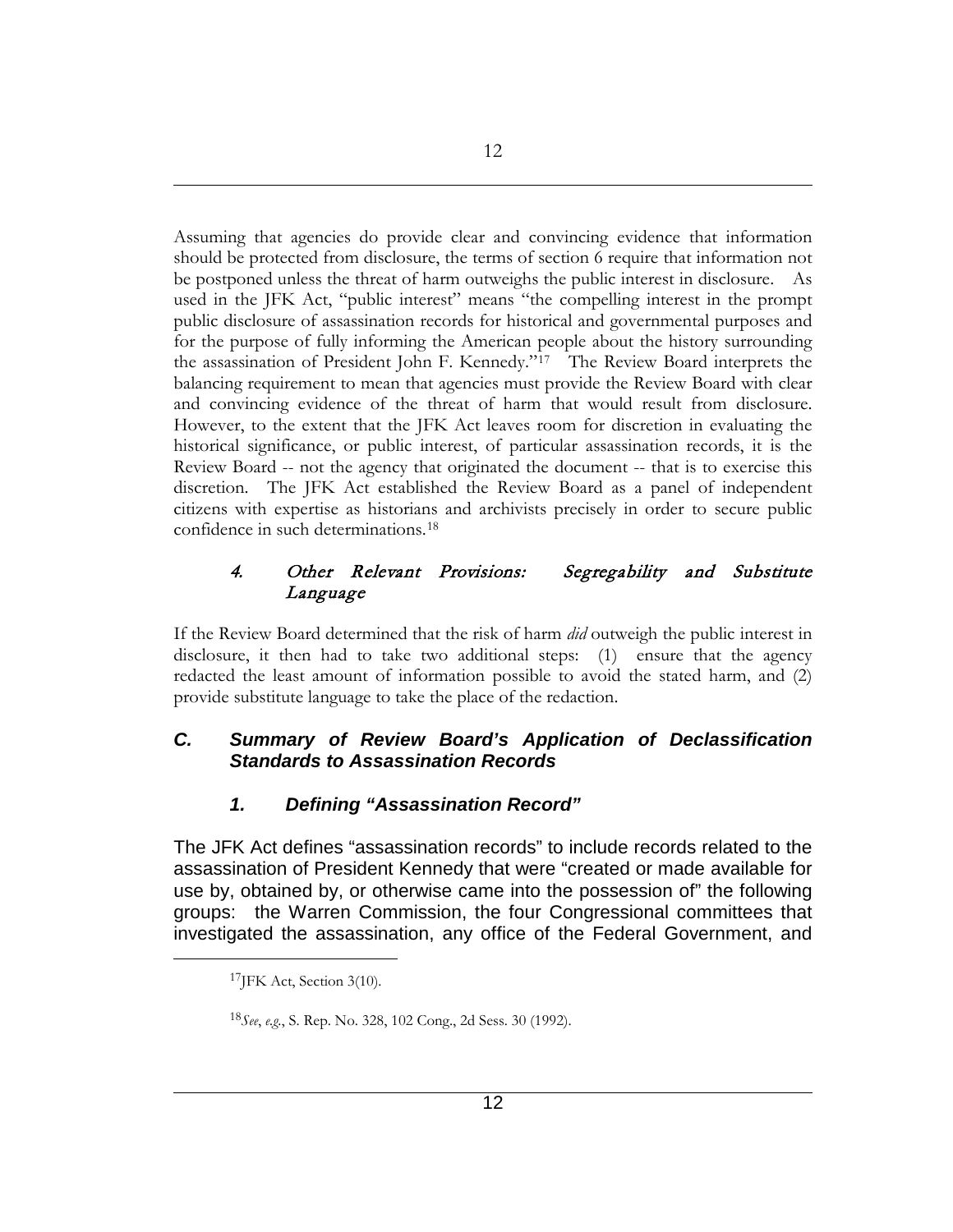any State or local law enforcement office that assisted in a Federal investigation of the assassination.<sup>[19](#page-12-0)</sup>

<sup>19</sup>JFK Act, Section 3(2).

<span id="page-12-0"></span> $\overline{a}$ 

13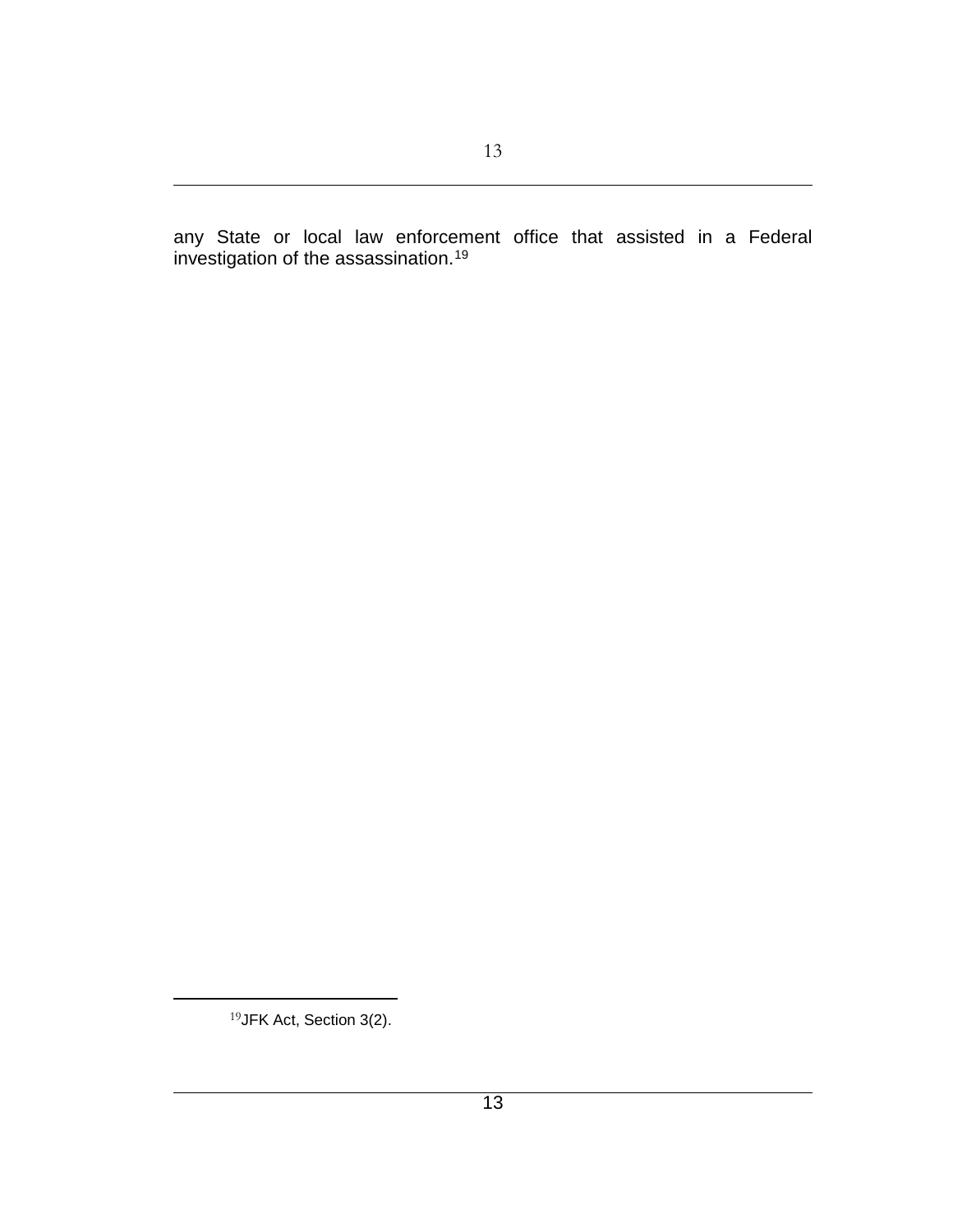When it passed the JFK Act, Congress intended for the JFK Collection to include the record groups that it identified in section 3(2), but it also intended for the Review Board to carefully consider the scope of the term "assassination record" and to issue an interpretive regulation defining this crucial term.[20](#page-13-0) The Act requires Government agencies to identify, organize, and process those assassination records that are defined as assassination records in section 3(2).

Chapter 6 of this report explains how the Review Board interpreted its responsibility to define and seek out "additional records and information."

# *2. The Record Groups and the Standards Applied to Each*

Once the Review Board promulgated its regulation defining "assassination record," it turned its attention to those assassination records that were clearly within the scope of the statutory definition of "assassination record." Prior to the Review Board's nomination and appointment in 1994, some of the agencies had started to identify and process the following assassination record groups:

## *a. The FBI's "Core and Related" Files*

The FBI's "core and related" files consist of those records that the FBI gathered in response to FOIA requests that it received in the 1970s for records relating to the assassination of President Kennedy. The "core" files include the FBI files on Lee Harvey Oswald and Jack Ruby, as well as the

Senate Report at 21.

<span id="page-13-0"></span><sup>&</sup>lt;sup>20</sup>The JFK Act, section  $7(n)$ , allows the Review Board to issue interpretive regulations. In its report on the JFK Act, the Senate noted,

Government offices are required to begin the review and disclosure of records upon enactment to expedite public access to the many records which do not require additional review or postponement. However, the ultimate work of the Review Board will involve not only the review of records recommended for postponement, but requiring government offices to provide additional information and records, where appropriate.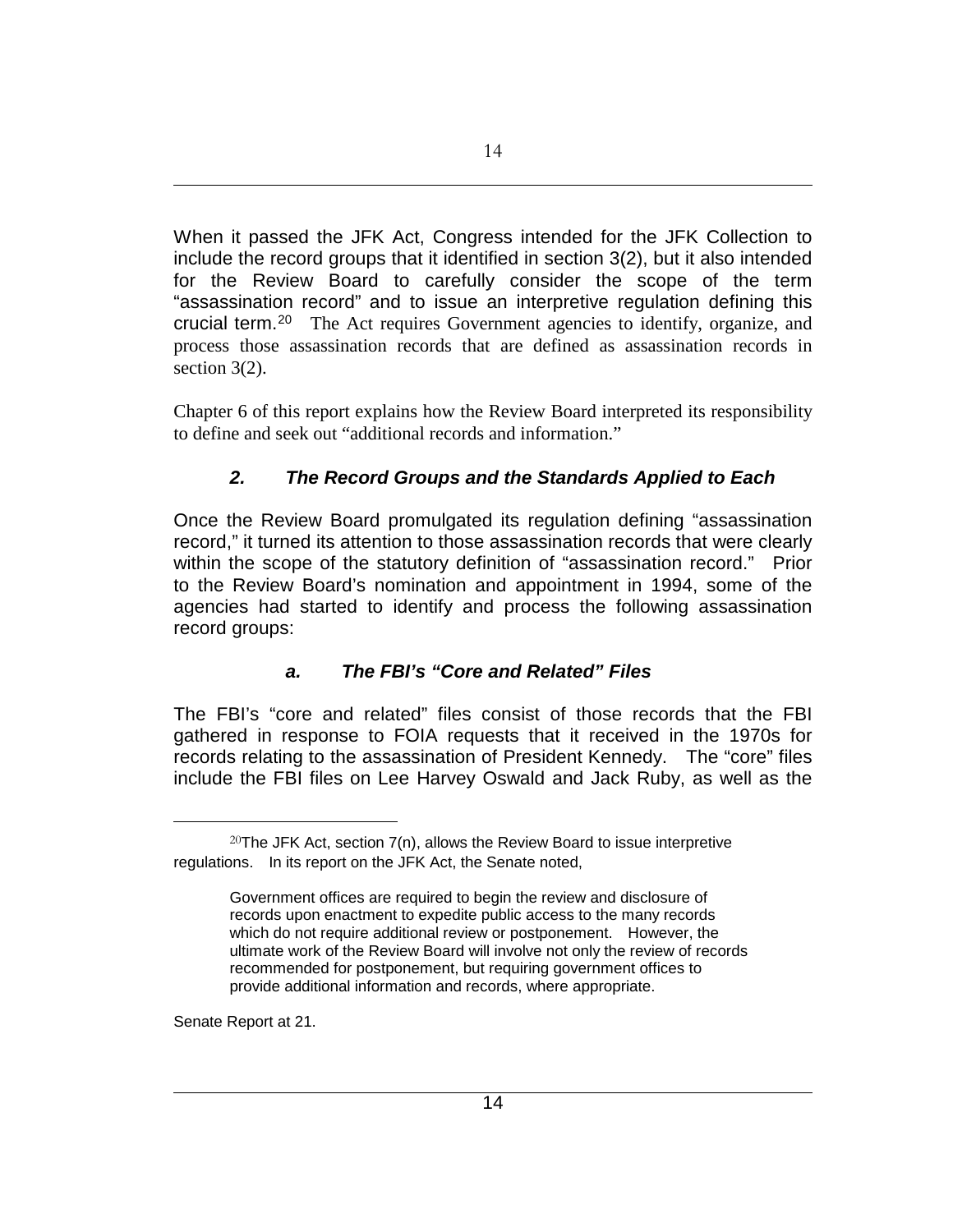FBI's Warren Commission files and the JFK assassination investigation file. The "related" files include FBI files on Marina Oswald, Marguerite Oswald, George DeMohrenschildt, Ruth Paine, and Michael Paine.

The FBI began its processing of the "Core and Related" files in 1993. The Review Board applied very strict standards in its review of the core and related files.

# *b. CIA's Lee Harvey Oswald "201" file*

CIA opens a 201 file on when there is some sort of operational interest in an individual. The Agency opened Lee Harvey Oswald's 201 file on December 9, 1960 in response to a request from the Department of State on defectors. But the Oswald 201 file is not a typical 201 file. After the Assassination of President Kennedy, it served as a depository for records gathered and created in CIA's wide-ranging investigation of the assassination. Thus, the file is the most complete record of CIA's inquiry in the months and years immediately following the assassination rather than an operational file on Lee Harvey Oswald.

## *c. The FBI's "House Select Committee on Assassinations" Subject Files*

During the HSCA's tenure, the Committee made a number of requests to the FBI for records that the Committee believed might produce records relevant to their investigation of the Kennedy assassination. In response to the HSCA's requests, the FBI made available to the HSCA staff approximately 200,000 pages of FBI files. The FBI began its processing of the "HSCA Subject" files in 1993. The Review Board applied the "Segregated Collection" guidelines to the HSCA subject files.

# *d. The CIA's "Segregated Collection" Files*

During the investigation conducted by the House Select Committee on Assassinations, HSCA investigators gained access to CIA files. Upon completion of the HSCA's work, the CIA files that had been made available to the HSCA were segregated and retained as a group, known as the Sequestered Collection. The Collection is divided into two parts: hard copy records and microfilm. The hard copy records, which can be found in the first 63 boxes of the collection, were available to the HSCA staffers during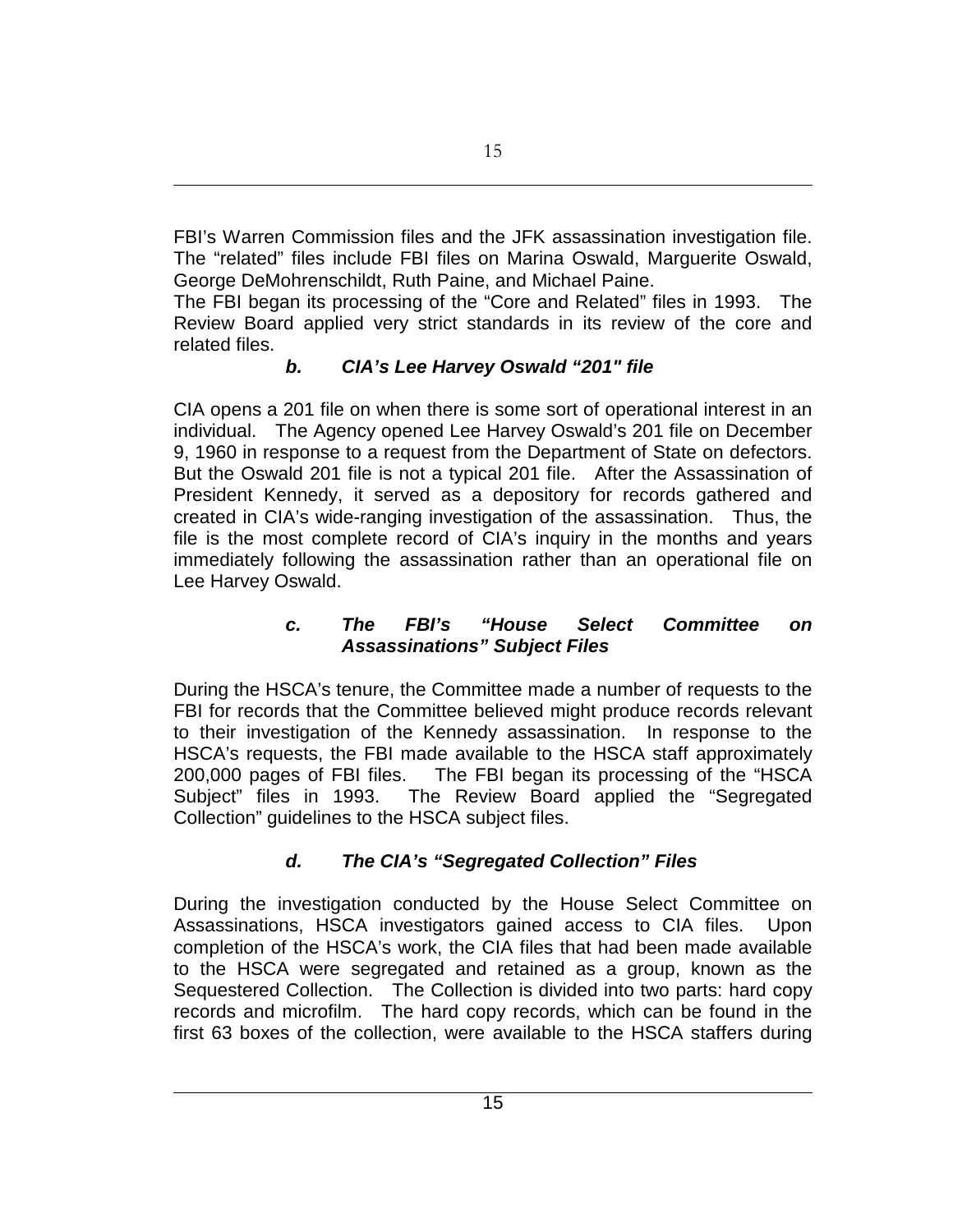their investigation. Box 64 contains 72 reels of microfilm which were copied from the complete files of the records to which the HSCA had gained access. In many cases the microfilmed files contain material well beyond the scope of the HSCA investigation, for example, covering an agent's entire career when only a small portion of it intersected with the assassination story.

### *e. FBI records on the Congressional Committees that Investigated the Assassination*

The JFK Act defines "assassination record" to include records relating to the Kennedy assassination that were used by the following congressional committees who investigated events surrounding the assassination: the Commission on CIA Activities within the United States (the Rockefeller Commission), the Senate Select Committee to Study Governmental Operations with Respect to Intelligence Activities (the Church Committee), the Select Committee on Intelligence (the "Pike Committee") of the House of Representatives, and the House of Representatives Select Committee on Assassinations (the "HSCA").<sup>[21](#page-15-0)</sup>

Before President Clinton appointed the Review Board, the FBI collected and began to process its administrative files from each of these committees. In large part, the records contained in the Bureau's administrative files related to topics other than the Kennedy assassination. To the extent that the Review Board reviewed records that related to non-Kennedy assassination related topics, it designated the records, "NBR" and removed them from further consideration. [22](#page-15-1) All Kennedy assassination related information present in these files was processed according to the strict "core" file standards.

## *f. Requests for Additional Information*

In order to ensure the success of the Review Board, Congress included in the JFK Act a provision that allowed the Review Board to obtain additional

<span id="page-15-1"></span><span id="page-15-0"></span> $\overline{a}$ 

 $^{22}$ add NBR footnote with language from guidelines

<sup>21</sup>JFK Act, section 3(2).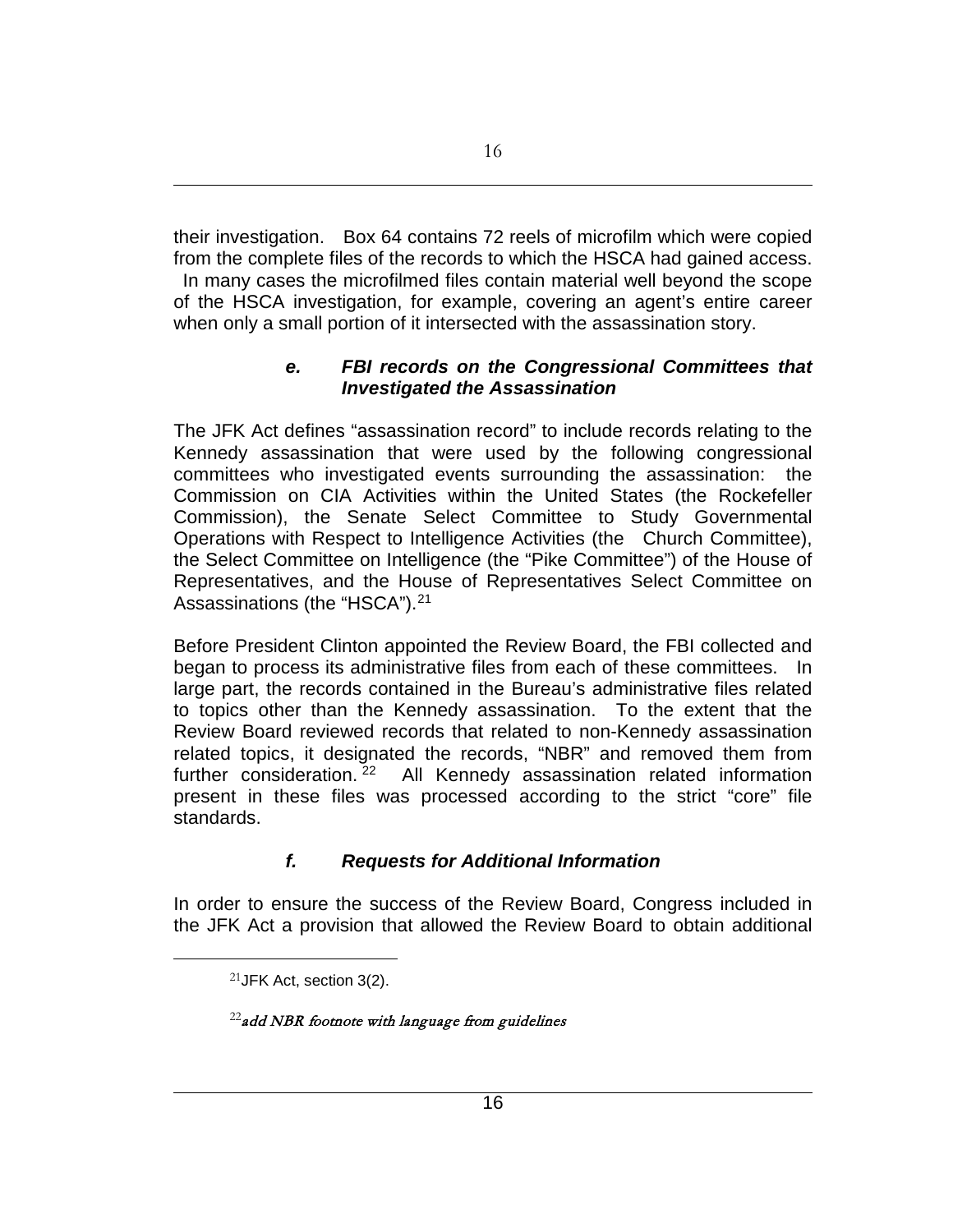informaiton and records beyond those that were reviewed by previous investigations. Chapter 6 of this report explains in great detail the requests that the Review made and the assassination records designated as a result of those requests. Because Congress considered these records to be of very high public interest, the Review Board processed the "requests for additional information" files using strict "core" file standards.

### *g. \*\*\* SPACE HOLDER FOR RECORD GROUPS of OTHER AGENCIES \*\*\**

# *PART II: DECLASSIFICATION STANDARDS*

Section 6 of the JFK Act establishes a framework for the Review Board to analyze agency claims for continued protection of assassination records. The Review Board's primary purpose, as outlined in section 7(b) of the JFK Act, is to determine whether an agency's request for information in postponement of disclosure of an assassination record meets the criteria for postponement set forth in section 6. Section 6 consists of an introductory clause, which establishes the "clear and convincing evidence" standard, and five subsections that set forth the criteria under which the Review Board can agree to postpone public disclosure of assassination-related information.

## *A. Standard of Proof: Clear and Convincing Evidence*

## *Text of Section 6*

*Disclosure of assassination records or particular information in assassination records to the public may be postponed subject to the limitations of this Act if there is clear and convincing evidence that:*

*a. Review Board Guidelines.* For each recommended postponement, the JFK Act requires an agency to submit "clear and convincing evidence" that one of the specified grounds for postponement is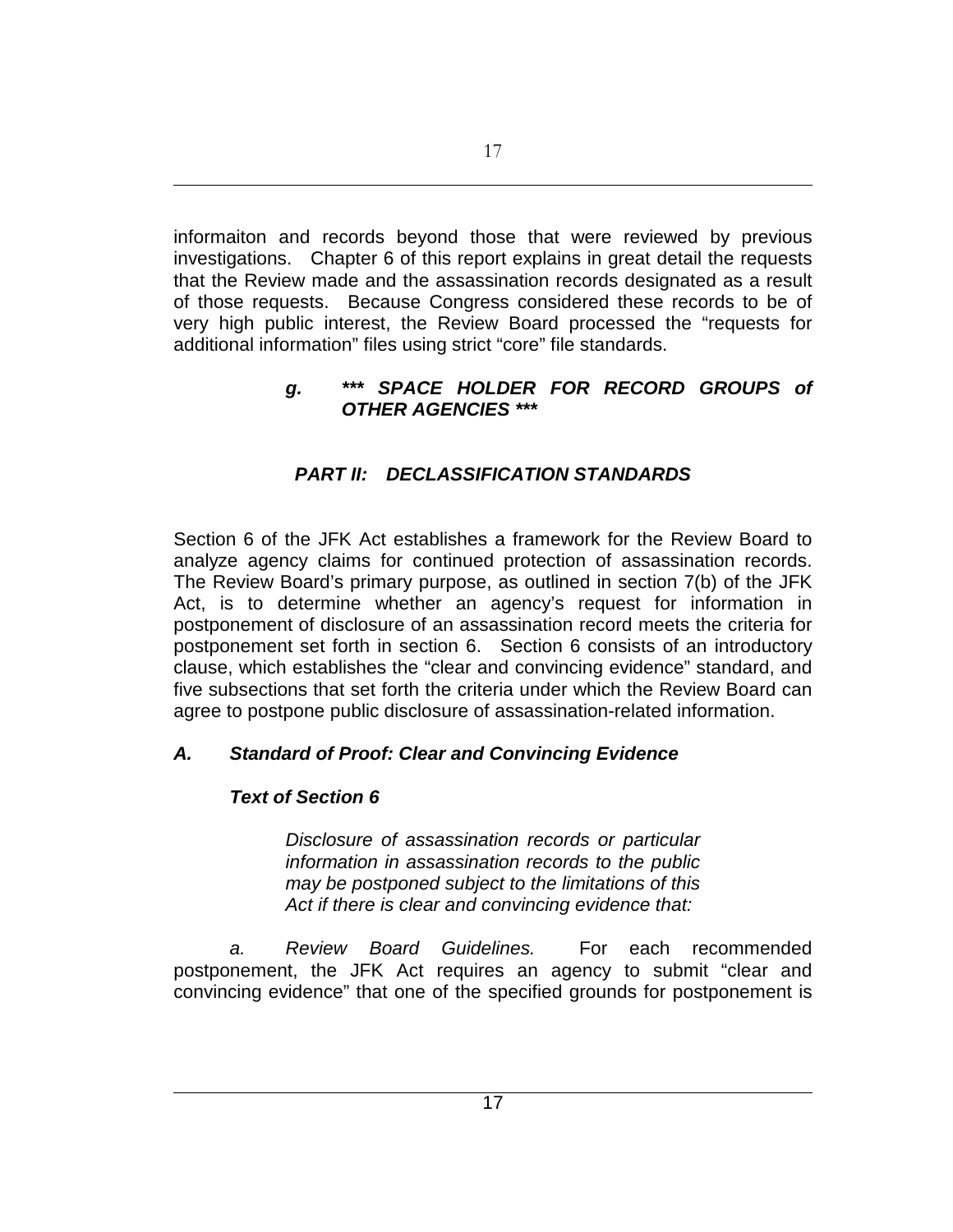present.<sup>[23](#page-17-0)</sup> The Review Board required agencies to submit specific facts in support of each postponement, according to the Review Board's guidelines for each postponement type.

*b. Commentary.* Although the FBI and the CIA in particular argued that the clear and convincing evidence standard could be satisfied by a general explanation of those agencies' positions in support of postponements, the Review Board determined that the clear and convincing evidence requirement was a document-specific one. Thus, the Board required agencies to present evidence that was tailored to individual postponements within individual documents.

The JFK Act clearly required agencies to provide "clear and convincing evidence" in support of its postponements, but it did not establish a mechanism for when and how such evidence should be presented. The legislative history provides a clue as to Congress' intent: "[T]o the extent possible, consultation with the government offices creates an understanding on each side as to the basis and reasons for their respective recommendations and determinations."[24](#page-17-1) The Review Board did consult with Government offices to determine fair, efficient, and reasonable procedures for presenting evidence.

The Review Board began its review of assassination records by considering pre-assassination records on Lee Harvey Oswald. In an attempt to arrive at consistent decisions, the Board asked the staff to present the records on an issue-by-issue basis. In the case of the FBI records, the Review Board's views on the "clear and convincing evidence" standard came to light according the following chain of events. First, the Review Board slated a group of FBI records for review and notified the FBI of the meeting date at which it intended to vote on the records. The Review Board invited the FBI to present its evidence. Second, the FBI requested that it be allowed to brief the members of the Review Board. At the briefing, the FBI presented its position to the Board -- both in an oral presentation and in a "position

<span id="page-17-0"></span><sup>&</sup>lt;sup>23</sup> JFK Act, sections 6,  $9(c)(1)$ .

<span id="page-17-1"></span><sup>24</sup>S. Rep. No. 328, 102 Cong., 2d Sess. 31 (1992).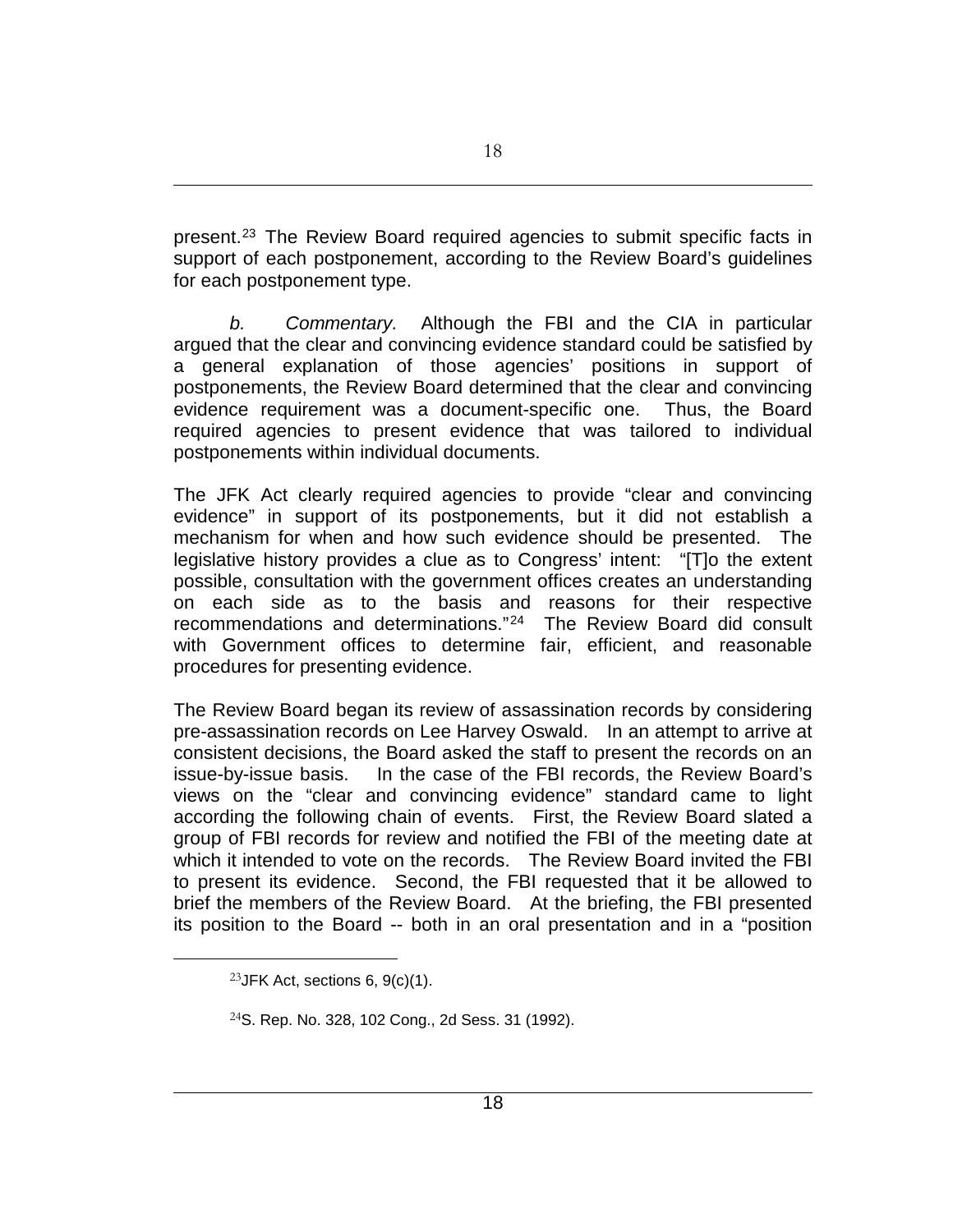paper." The FBI's "position papers" (attached) summarized the FBI's general policy preferences in support of continued classification of certain categories of information. Third, the Review Board staff researched existing law on each of the FBI's "positions" and determined that the arguments that the FBI put forth in support of its JFK Act postponements were essentially the same arguments that the FBI offers to courts in support of its FOIA decisions. Of course, in legislating the declassification standards of the JFK Act, Congress intended for the JFK Act standards, and not the FOIA standards -- to apply. Aware of Congressional intent, the Review Board finally rejected the FBI's general policy preferences on the basis that the arguments did not constitute the "clear and convincing" evidence necessary to support a request for a postponement under section 6. The FBI did appeal the Review Board's decisions to the President, but the Review Board's document-specific interpretation of the "clear and convincing" evidence standard ultimately prevailed.

*"Rule of Reason."* Of course, some assassination records are of great interest to the public. With regard to records that had a close nexus to the assassination, the Review Board was extraordinarily strict in its application of the law. For example, the Review Board voted to release in full nearly all of the information in the FBI's pre-assassination Lee Harvey Oswald file and the **[is there a CIA or other agency file we could use as an example here? The Lopez Report?]** because of the high public interest in that material. With regard to the FBI files, the FBI believed that its arguments were compelling enough to merit appeals to the President on nearly all of the Review Board's decisions on the pre-assassination Lee Harvey Oswald records. The FBI, the Review Board, the White House Counsel's Office, and ultimately the State Department spent a substantial portion of time resolving the issues that arose in the appeal process, and for those important records that were at issue, the Review Board considered its time well-spent. The Review Board similarly dealt with other key records and spent as much time as was necessary to deliberate and decide upon those records.

The postponement-by-postponement review at each Review Board meeting proved to be a rather slow process. In its January 1995 meeting, the Review Board reviewed, considered, and then did not vote on, four (4) Warren Commission records. While the Review Board did need time to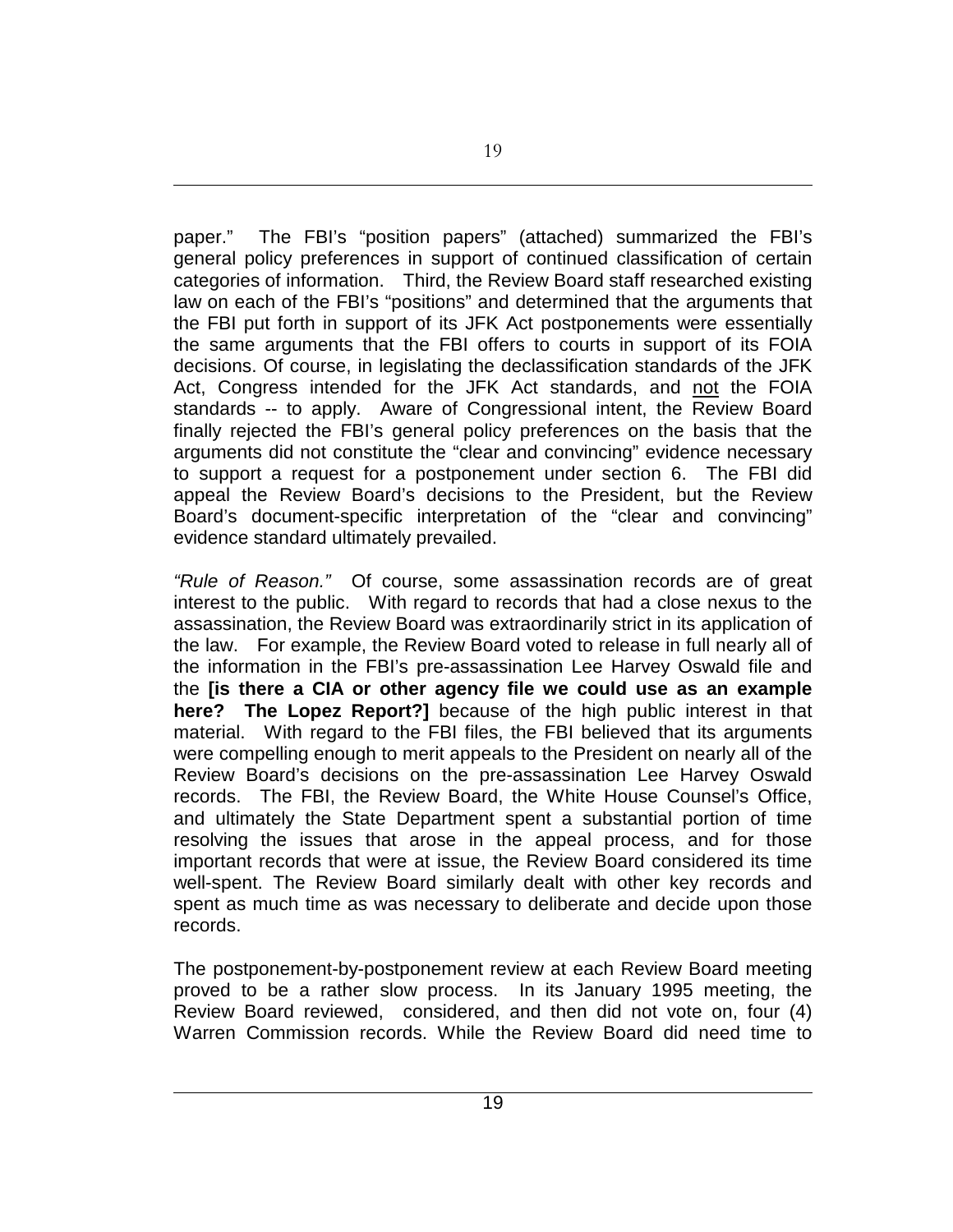develop its policies, the Board's pace had to increase over time. In an effort to streamline its work, the Review Board consulted with Federal agencies such as the CIA and FBI to work out an approach for review of records that would allow the Review Board to make informed decisions, but not require agencies to spend hundreds of hours locating evidence for and providing briefings on each postponement within an assassination record.

The first step to developing a reasonable approach was for the Review Board to formulate general rules for sustaining and denying postponements. The Review Board's "guidance" to its staff and the agencies became a body of rules -- a Review Board "common law" -- which this chapter describes in Part II. Once the Review Board notified an agency of its approach on a particular type of postponement, the agency learned to present only those facts that the Review Board would need to make a decision. For example, with regard to FBI informants, the Review Board notified the FBI of what it considered to be the relevant factors in its decision-making. In other words, it defined for the Bureau what it considered to be "clear and convincing" evidence." Then, the Review Board worked with the FBI to create a one-page form titled an "Informant Postponement Evidence Form" that the FBI could use to provide evidence on an informant. The form allowed the FBI to simply fill in the answers to a series of questions about the informant in question, which in turn allowed the Review Board to focus on those facts that it deemed to be dispositive in a particular document. This approach had the added benefit of providing some consistency to the Review Board's decision-making.

A large number of records that the JFK Act defined as "assassination records" proved to be of very low public interest.<sup>25</sup> For those documents that were of little or no public interest, the Review Board modified its standards in two ways: *First*, for those records that truly had no apparent relevance to the assassination, the Review Board designated the records "not believed relevant" ("NBR.") The "NBR" guidelines allowed the Review

<span id="page-19-0"></span> $25$ The JFK Act required the Review Board to process all records that were "made available" to the Warren Commission and the Congressional Committees that investigated the assassination, whether or not the records were used by the Commission or the committees. Many of these records, while interesting from a historian's perspective, are not closely related to the assassination.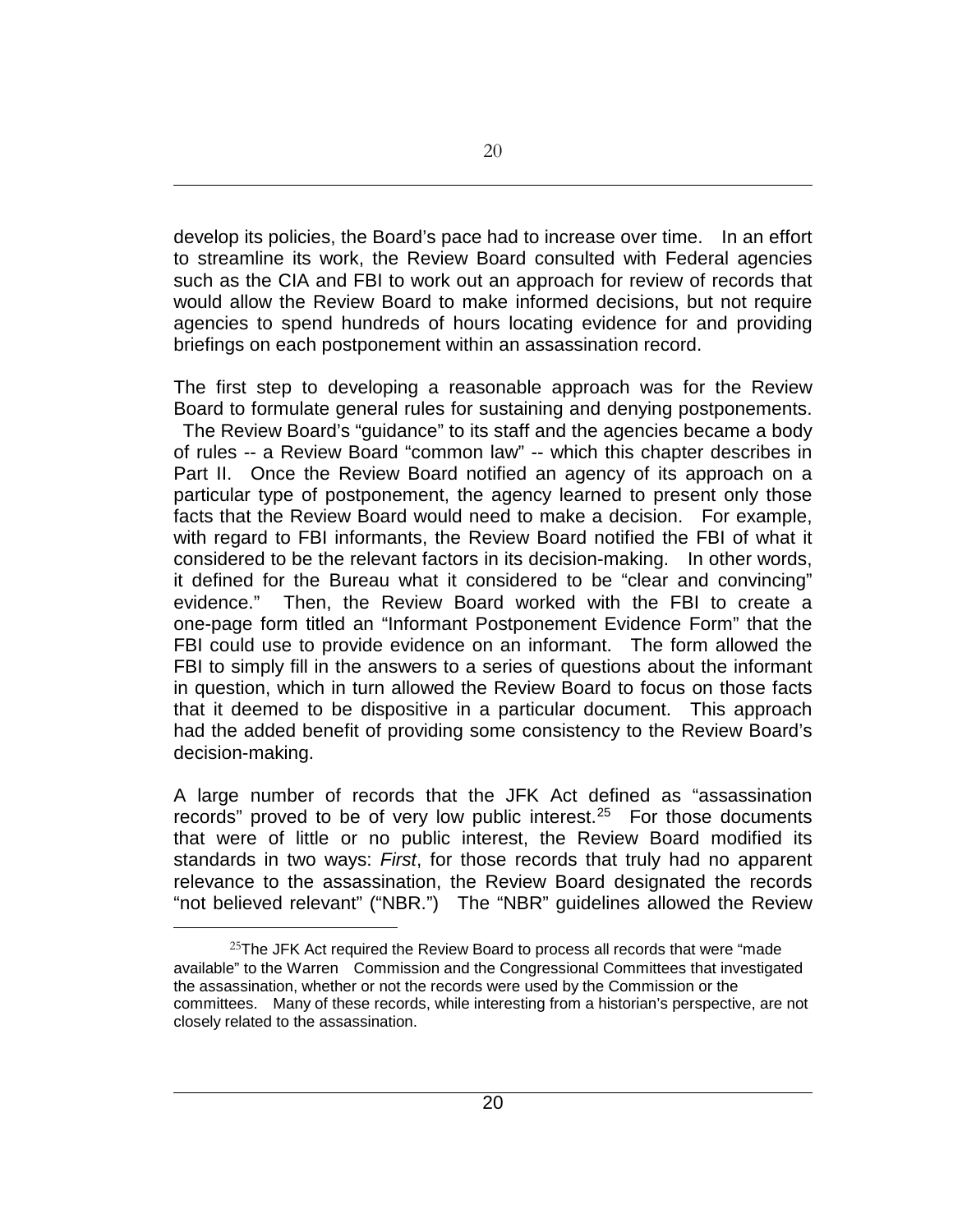Board to remove irrelevant records from further consideration. Records that the Review Board designated "NBR" were virtually the only groups of records that the Review Board agreed to postpone in full. Thus, the Review Board was always extremely reluctant to designate records "NBR" and only did so on **(need to count NBR memos)** occasions. *Second*, for those records that were not immediately relevant, but shed at least some light on issues that the Congressional Committees that investigated the assassination explored as potentially relevant to the assassination, the Review Board created the "Segregated Collection Guidelines <sup>[26](#page-20-0)</sup>." The Segregated Collections records, although marginally relevant, were not appropriate for "NBR" designation, as the "NBR" Guidelines would have resulted in withholding records in full. Instead, the Board passed the "Segregated Collection Guidelines," which ensured that the Review Board staff would review every page of the marginally relevant records, but would not require agencies to present the same amount of evidence in support of postponements. Where the Review Board's standards differed between core files and Segregated Collection files, the guidelines set forth below note the distinction.

Thus, throughout its tenure, the Review Board sought to be vigorous in applying the law, but, in order to complete its work, found it necessary to employ a "rule of reason."

### *B. Intelligence Agents*

 $\overline{a}$ 

### *Text of Section 6(1)(A)*

*. . .clear and convincing evidence that the threat to the military defense, intelligence operations, or* 

<span id="page-20-0"></span><sup>&</sup>lt;sup>26</sup>The regulations that the Review Board adopted on November 13, 1996, define "Segregated Collections" to include the following: (1) FBI records that were requested by the House Select Committee on Assassinations ("HSCA") in conjunction with its investigation into the assassination of President Kennedy, the Church Committee in conjunction with its inquiry into issues relating to the Kennedy assassination, the other Congressional Committees (such as the Pike and Rockefeller Committees) that investigated issues related to the assassination; (2) CIA records including the CIA's Sequestered Collection of 63 boxes as well as one box of microfilm records and the microfilm records (box 64) and several boxes of CIA staff "working files."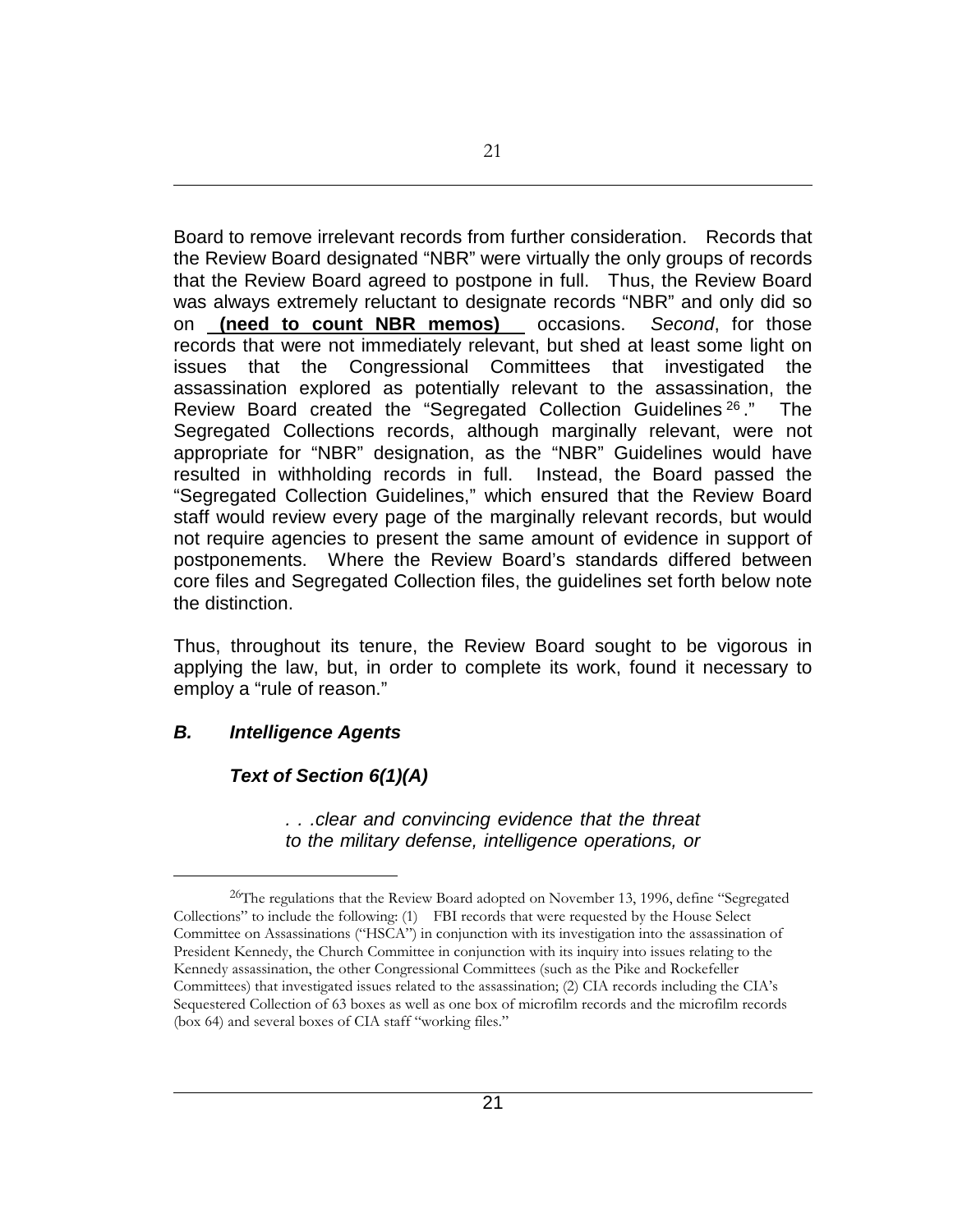*conduct of foreign relations of the United States posed by the public disclosure of the assassination record is of such gravity that it outweighs the public interest, and such public disclosure would reveal --*

*(A) an intelligence agent whose identity currently requires protection*

## *1. CIA Officers*

*a. Review Board Guidelines*. Names of CIA Officers who are still active or who retired under cover in potentially risky circumstances were generally protected. Names of officers who were deceased or whose connection to the CIA was public knowledge were generally released throughout the collection.

"CIA Employee" was used as substitute language, though when available, useful, and appropriate an alias or pseudonym was substituted.

*b. Commentary*. Review Board members confronted CIA employee names in the first CIA document they reviewed but did not close the issue until two years later. The drawn out review of CIA employee names points to some of the challenges that existed in the process and to the seriousness with which those involved, both on the Review Board and at the Agency, approached the task at hand.

CIA began by defending the protection of employee names as a matter of policy. First, since many employees are "under cover," CIA argued that the maintenance of that cover is critical to gathering intelligence. CIA contended that the identification of a name can identify the cover provider and jeopardize operations. Second, although the majority of names are of retired CIA employees, CIA is bound by a confidentiality agreement to protect the relationship. Many of these former employees objected to release of their former Agency affiliation, complaining that it violates this agreement and suggesting that such release might jeopardize business relationships or threaten personal safety. Initially, CIA wished to argue these as general principles for the protection of all employee names. But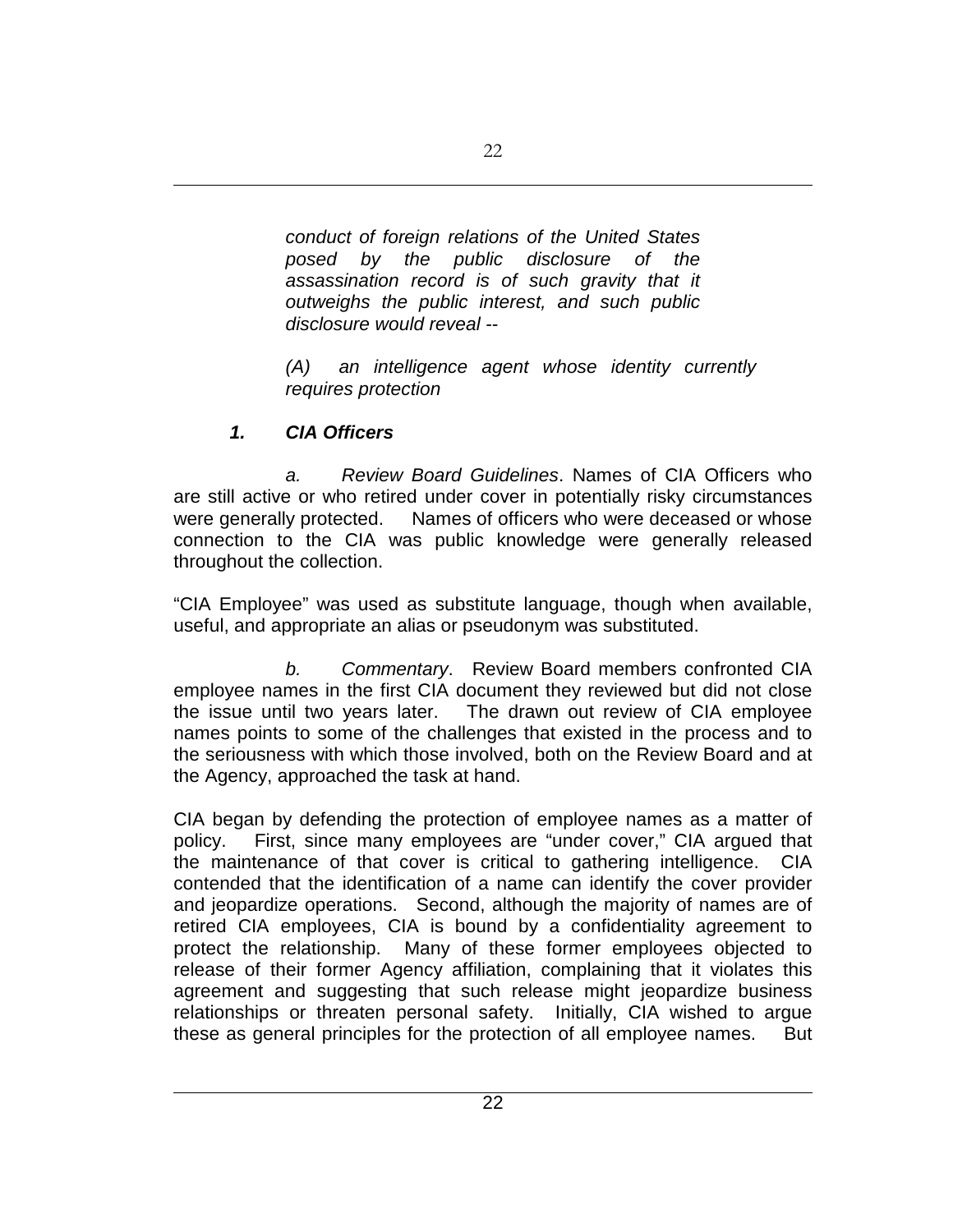the Review Board determined that the merits of these arguments could only be determined on a case-by-case basis. Gradually the CIA began to provide supporting evidence of the postponement of individual names.

CIA's initial refusal to provide evidence on individual names was met, not with the wholesale release of names by the Board, but with a firm but patient insistence that the Agency meet the requirements of the Act. Names of a few individuals who were of central importance to the JFK story were released early in the process, but for others the Board gave the Agency a number of additional opportunities to provide specific evidence. For example, December 1995 was the first name day, a Board meeting at which the Agency was to provide evidence for names encountered in records during the previous six to seven months. But CIA offered a generalized blanket response. Realizing that the personal safety of individuals could be at issue, Board members gave CIA more time to provide evidence. Other name days were set in May 1996 and May 1997. As deadlines for submission of evidence approached, CIA agreed to release some of the names, but in most cases, continued to offer less than satisfactory evidence on those they wished to protect. By May of 1996 the position of the Board on names of CIA employees was as follows: There is a presumption that the true name of a CIA employee should be opened. However, the presumption shifts to protect, if the individual retired under cover or abroad or if the individual objects to the release of his or her name when contacted. (CIA agreed to attempt to contact former employees.) . The name may also be postponed if the Agency is able to identify an ongoing operation in which the individual has been involved or if it can be demonstrated that the person is still active for the Agency. In instances when the individual was important to the Assassination story further evidence was required to sustain a postponement. The Board gave the Agency until May 1997 to provide evidence on the remaining names. Over the year, the list of pending names grew as review expanded from the Oswald 201 file to the Sequestered Collection.

When the name issue was finally resolved in July 1997, the names were viewed in two categories: those with high public interest and those with a reduced level of public interest. High public interest names included all those that appeared in the 201 file and those that appear frequently in the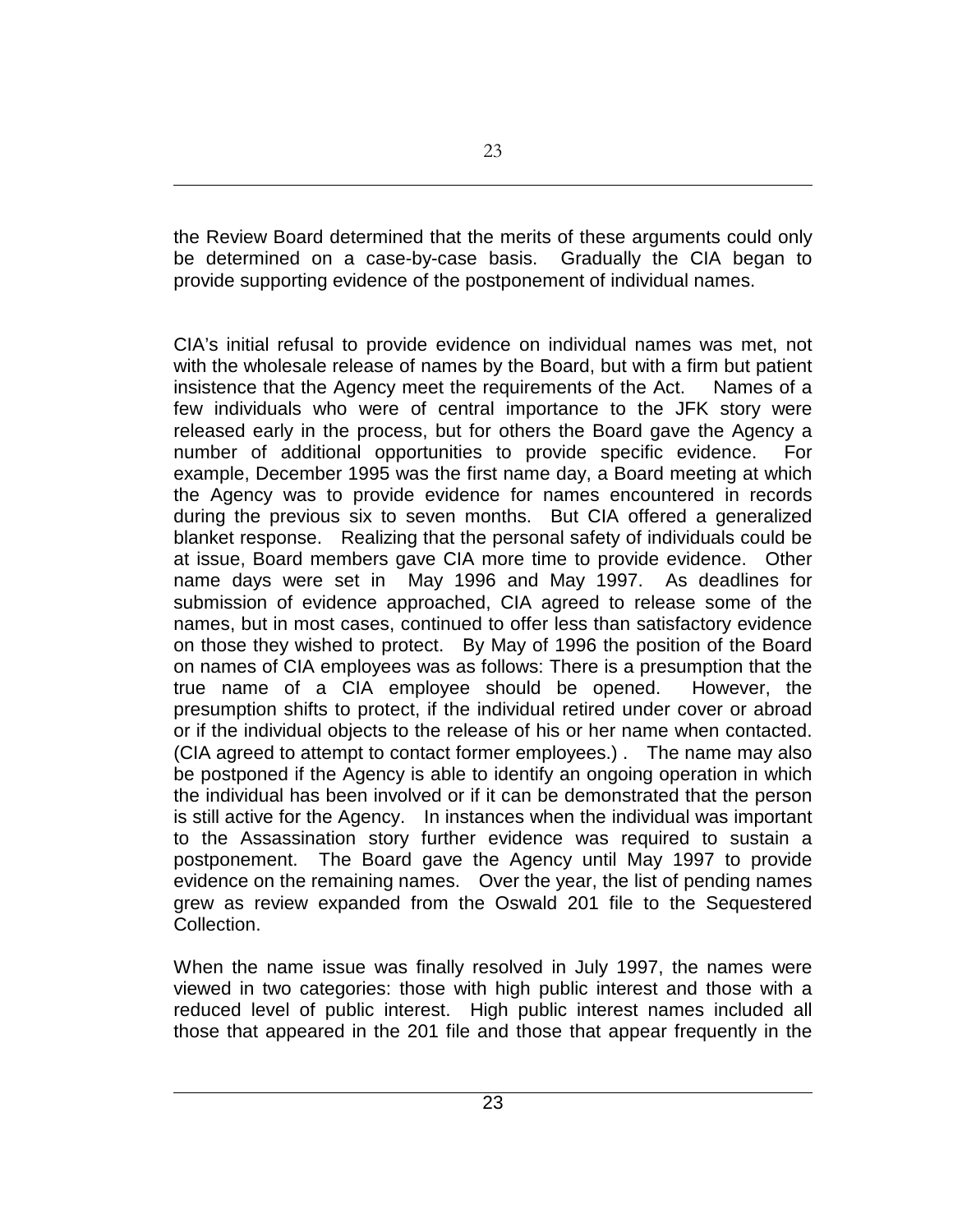collection and/or considered important to understanding the assassination. Progress had already been made. Fifty-eight of the 83 names in the 201 file that had been pending at some point were released by this date. CIA had begun to provide specific and convincing evidence on names. The Board voted to protect a number of names and released a few additional names. Those names with lower public interest outside of the core collection were postponed with a reduced level of scrutiny than those more central to the assassination story.

Thus, the Review Board considered the names of CIA officers on a case-by-case basis when the individuals were seen as having high public interest as part of the story of the Assassination of President Kennedy. High public interest was determined by a substantive connection to the assassination story or by the appearance of the name in CIA's core assassination files, notably Oswald's 201 file. The Board demanded specific evidence of the need to protect the individual. It was presumed that employee names would be released if their identities were important to the assassination story unless the CIA could provide convincing evidence of the need for protection. This evidence

included the current status and location of the individual and the nature of the work he or she did for the Agency.

This approach was the most practical given the limited time and resources available to complete review of the files. The Review Board would have preferred to review each name at the same high level of scrutiny. On the other hand, the CIA was compelled to release many more names than they would have desired. Though protracted and selective, Board review of CIA employee names forced the CIA forced to take a careful look at them and weigh the need to postpone each name, and it allowed the Review Board to carefully weigh evidence on names of import.

# *2. "John Scelso" (Pseudonym)*

*a. Review Board Guidelines.* The true name of the individual known by the pseudonym of John Scelso was protected but will be opened in full on either May 1, 2001 or three months after the decease of the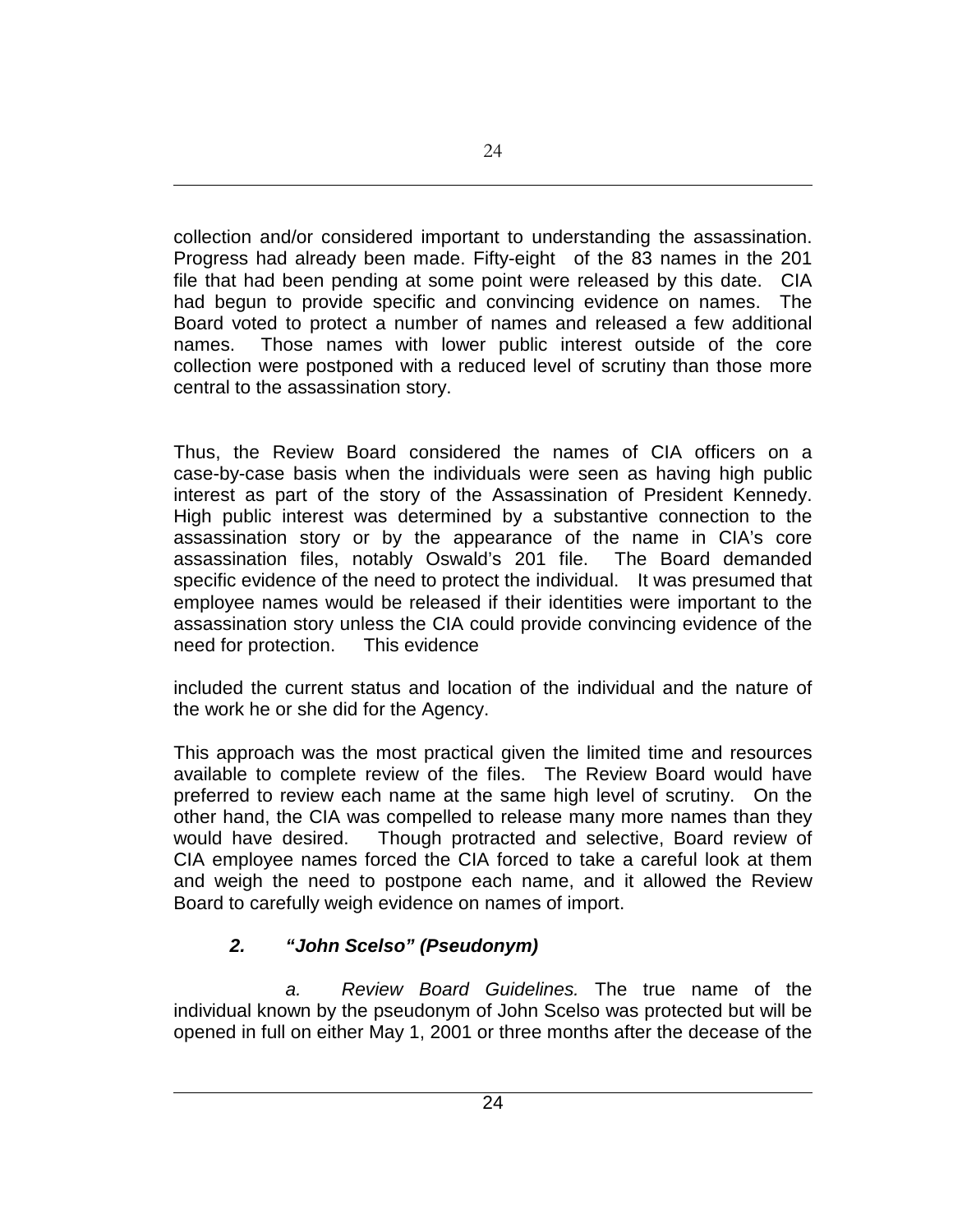individual, whichever comes first.

*b. Commentary.* The postponement of the true name of John Scelso was an instance when public interest was very high, but the evidence to support postponement outweighed it. John Scelso was a throw away alias used by the CIA employee who was head of WH3 during the period immediately after the assassination of President Kennedy. His name appears on hundreds of documents, many of which were the product of the Agency's extensive post-assassination investigation that spanned the globe.

 The Board was inclined to release Scelso's true name, but the Agency argued strongly against release. As an interim step, "Scelso" was inserted as substitute language. CIA provided evidence on the current status of the individual, shared correspondence sent by him, and even arranged an interview between him and a Review Board staff member. At the May 1996 Board meeting, Board members determined that the evidence was persuasive, but still wanted to insure that his true name would be revealed as soon as was prudent. Their solution was the release in five years or upon his decease.

## *3. Information that Identifies CIA Officers*

*a. Review Board Guidelines*. Identifying information was approached using the same standards applied to true names. If it was determined that the identity of the officer required protection, specific identifying information was protected, but generic information released.

*b. Commentary.* This postponement was viewed as part of the CIA officer issue. Only that identifying information that was specific enough that it might reveal an identity that merited protection was redacted.

### *C. Intelligence sources and methods, and other matters relating to the national security of the United States*

## *Text of Section 6(1)(B) and (C)*

*. . .clear and convincing evidence that the threat to the military defense, intelligence operations, or conduct of foreign relations of the United States*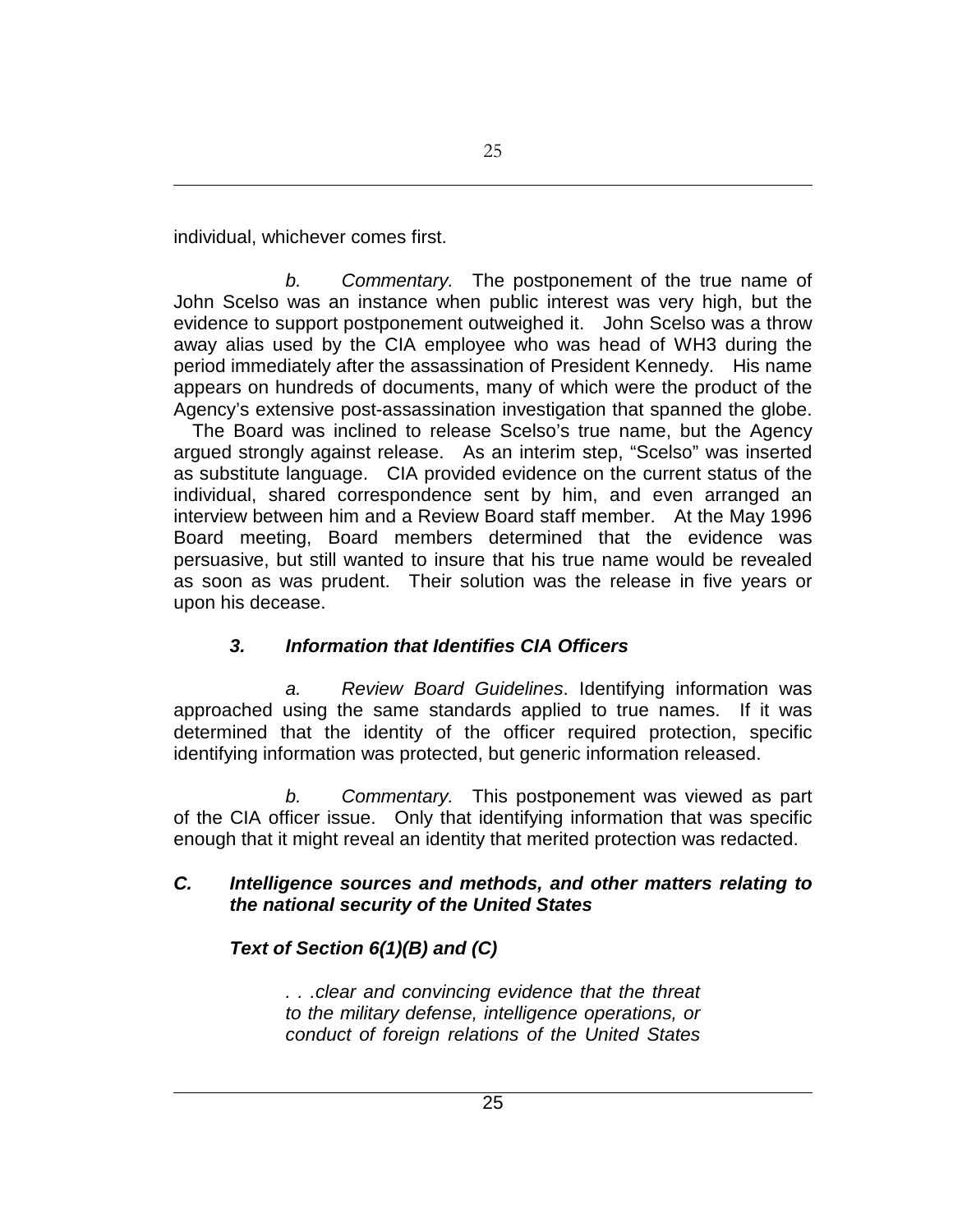*posed by the public disclosure of the assassination record is of such gravity that it outweighs the public interest, and such public disclosure would reveal --*

*(B) an intelligence source or method which is currently utilized, or reasonably expected to be utilized, by the United States Government and which has not been officially disclosed, the disclosure of which would interfere with the conduct of intelligence activities; or*

*(C) any other matter currently relating to the military defense, intelligence operations or conduct of foreign relations of the United States , the disclosure of which would demonstrably impair the national security of the United States;*

## *1. CIA Sources*

*a. Review Board Guidelines.* Sources, Assets, Informants and the Identifying information that describes them were reviewed under standards similar to those for CIA officers. Names that carry a high level of public interest were subjected to close scrutiny. The Board protected the identity of foreign nationals unless they are of high public interest in relation to the assassination story, in which case CIA was required to provide specific evidence of the need to postpone. Sources, assets and informants in this country were protected if CIA could demonstrate that ongoing operations could be jeopardized or individual harmed by release of a name. If none of these criteria could be met the name was released. In addition, names of individuals whose connection to the CIA was a matter of public knowledge, especially if previously released in US government records, were released.

*b. Commentary*. The Board's decision to protect the name of Sources, assets, and informants in cases where the identity of the source is of reduced public interest was based on two factors: the concern that, since CIA sources generally live outside the Untied States, they risk harm if their identities were revealed. In records where the identity of the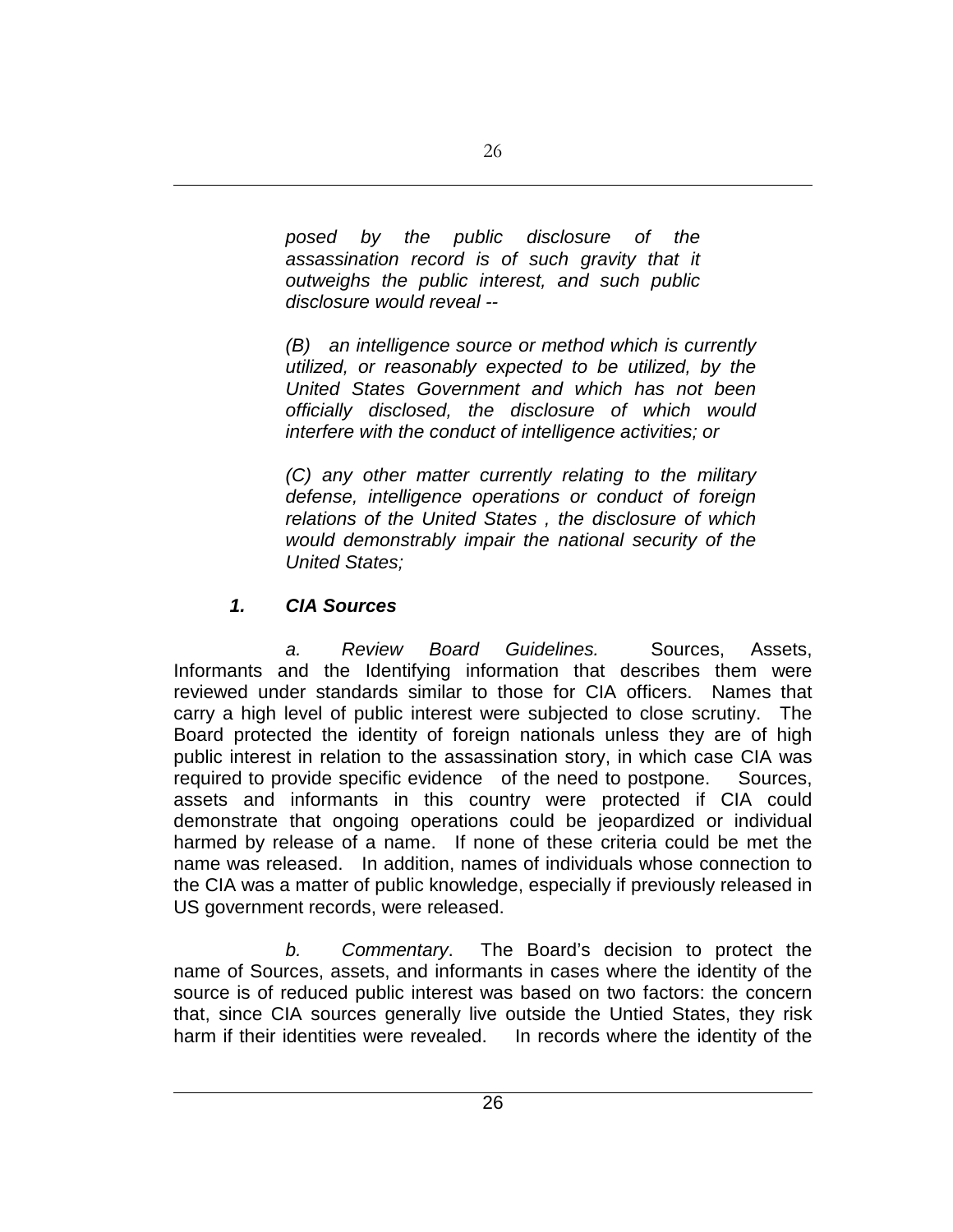source is of possible public interest in relation to the assassination story or is important to understanding information related to the assassination, the CIA was required to provide additional evidence to support the protection of the source's identity.The Board protected the sources for ten years except in cases where it might be inferred that the source was committing treason. In these cases, the name and identifying information for the source was protected until 2017.

# *2. CIA Pseudonyms*

*a. Review Board's Guidelines*. Pseudonyms were released with only a few exceptions. In some instances pseudonyms were used as substitute language for the individual's true name.

*b. Commentary*. Very early in the review process it was determined that, since pseudonyms were a sort of throw away identity, they could be released. The Agency offered little resistance to this release, a decision that CIA may have regretted in some instances later in the review. However, on the few occasions when CIA was able to demonstrate that release of a pseudonym was particularly sensitive, the Board sustained the postponement.

# *3. CIA Crypts*

*a. Review Board Guidelines*. Crypts or digraphs are generally releasable within the JFK collection and in related records. All US government crypts are released. "LI" crypts, especially those in the core files, are generally releasable. "AM" crypts are generally releasable. For all other crypts, the digraph is usually protected and the rest of the crypt is released. A few exceptions to these guidelines exist. For these, CIA was required to present specific evidence of the need to protect.

*b. Commentary*. Early phases of the review of crypts highlighted the cultural differences between the Agency and the Review Board. For the Agency, crypts were an operational method that required protection despite the fact that CIA had years ago replaced most of the crypts at issue. For the Review Board, crypts, having been conceived as a code to obscure an identity or an operation discussed in a document, could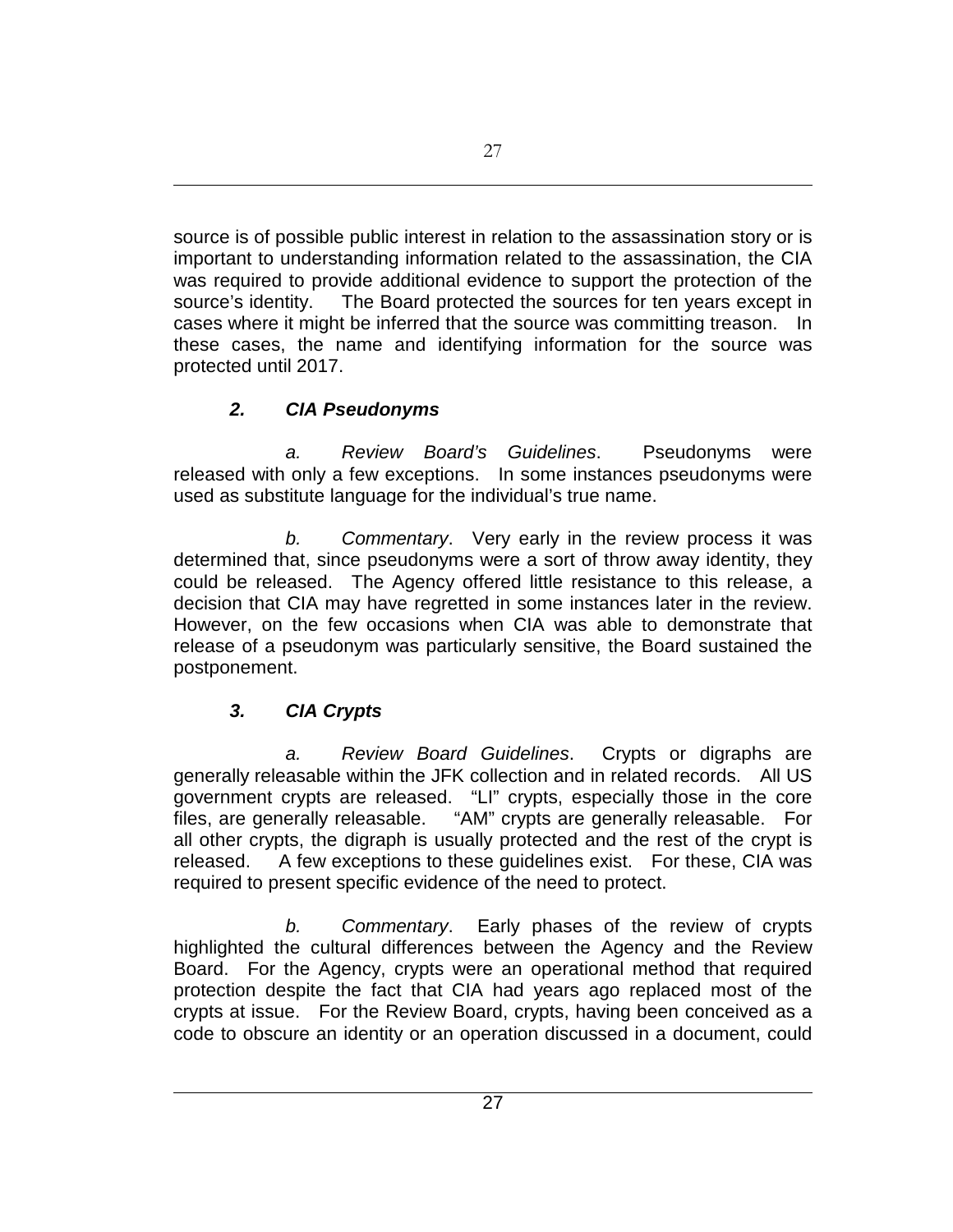presumptively be released without compromising the identity or the operation. Some push and shove in the early months of Board deliberations brought the two entities to a middle ground where CIA yielded to the release of most crypts and digraphs in the JFK context and the Review Board acknowledged that some sensitive crypts required protection.

Early in the review process the CIA argued for the protection of all crypts, even those such as ODENVY- the crypt for the FBI- which were no longer used and which had been inadvertently released in other records. The Board quickly rejected this postponement. For other crypts, the burden of proof was on the Agency, and CIA began to identify the crypts for the Board. Those that might be sensitive were tabled at the early meetings so that CIA could provide additional information. At one point CIA complained that the research necessary to identify all the crypts was cumbersome. But since the Act requires that agencies provide clear and convincing evidence, CIA continued to reveal the identities to the Board. Next, after the release of a number of LI-crypts -LI was the digraph for Mexico City at the time of the assassination- CIA argued for the postponement of all "LI" series crypts on the grounds that mosaicing would allow researchers to piece together the puzzle and discern the identity being protected by the crypt. The Board rejected this argument, and CIA provided more detailed evidence for crypts they considered more sensitive. When faced with crypts that refer to sensitive operations, the Board opted for a contextual treatment of crypts. Crypts for some sensitive operations were released in many circumstances, but in other contexts when release of the crypt may reveal the sensitive operation, they were postponed.

The crypt-by-crypt review was productive and necessary for core records, but soon it became clear that this approach would not be possible for the entire collection since hundreds or thousands of different crypts appear in the assassination related records of the CIA. The solution was the postponement of the digraph and release of the rest of the crypt for crypts outside of the LI, AM, and OD series. Thus, the majority of crypts in the collection were released in full or released with the digraph protected. Sensitive crypts for which CIA has provided convincing evidence are protected in full; For AM and LI crypts in non-core files, the digraph may have been protected when [a] the crypt appears next to a true name that has been released; [b] when the crypt appears next to specific identifying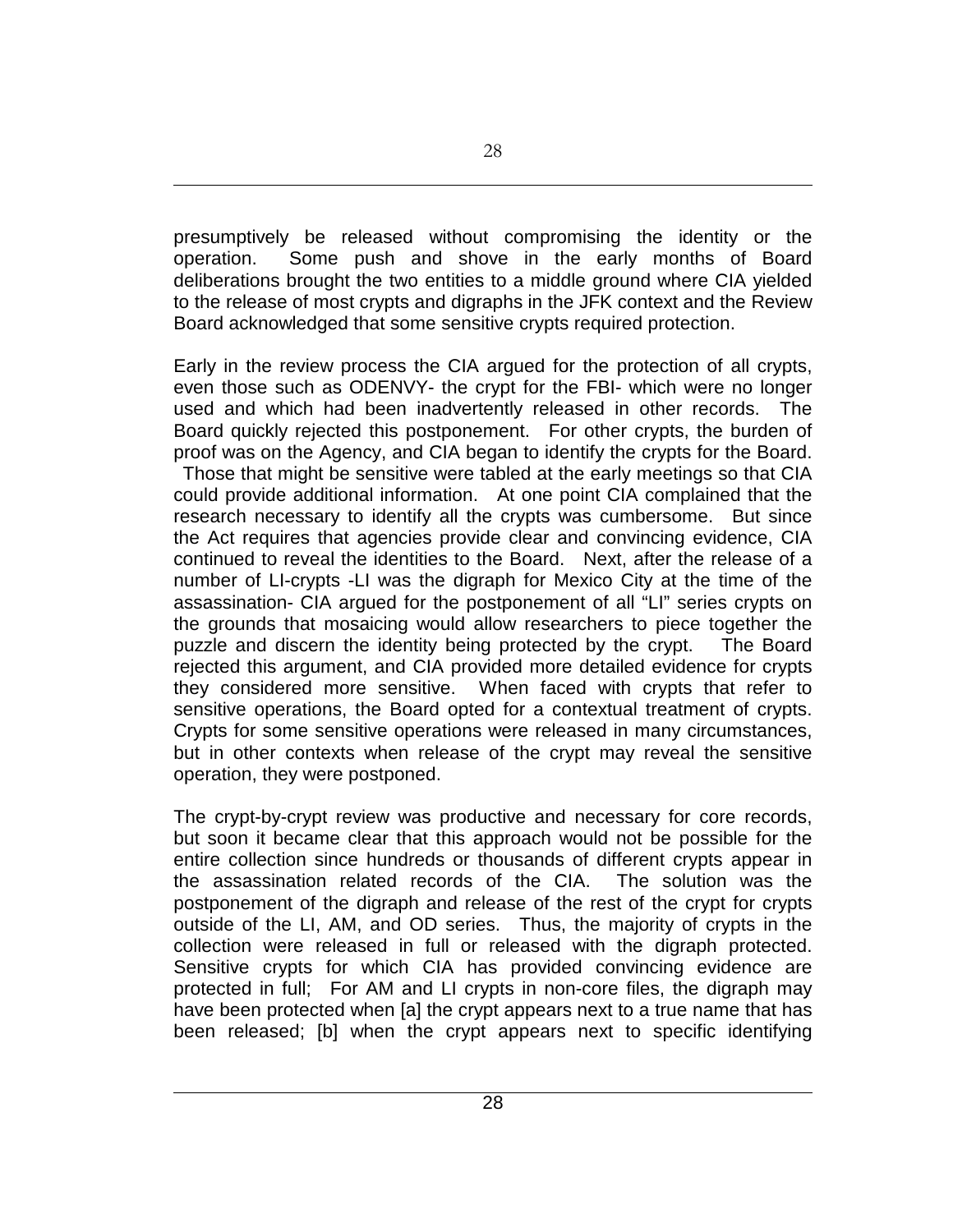information; [c] when convincing evidence has been provided of the need to protect.

# *4. CIA Slugline*

*a. Review Board Guidelines*. The slugline is releasable according to the same criteria applied to crypts and digraphs.

*b. Commentary*. The slugline is a routing action indicator, composed of crypts, that appears just a couple of lines above the text in CIA cables. At the very beginning of the review process, the CIA had argued to postpone the slugline even when the crypts in the slugline were released elsewhere. An example can be found in the slugline RYBAT GPFLOOR. RYBAT is a crypt that means secret, and GPFLOOR was the crypt CIA gave to Oswald in the post-assassination investigation. In a number of records CIA was willing to release the RYBAT indicators at the top and bottom of the record and GPFLOOR when it appeared in the text but defended postponement of the slugline RYBAT GPFLOOR. This was a knee jerk reaction by CIA. When asked why it should be postponed the response was a simplistic, CIA cannot reveal the slugline. The Agency had no reason to protect the slugline other than habit, and when the Act forced the CIA to consider this aspect of their culture of secrecy, the only reasonable response was release.

# *5. CIA Surveillance Methods*

*a. Review Board Guidelines*. CIA surveillance methods, the details of their implementation and the product produced by them are generally releasable in the context of the JFK story, except when convincing evidence has been provided that they are politically or operationally sensitive. When postponed, the language substituted for this type of redaction was "Surveillance Method," "Operational Details," or " Sensitive Operation."

*b. Commentary*. Since surveillance, notably teletaps and photo operations, were a central part of the Oswald Mexico City story, the Review Board addressed them early in process during review of Oswald's 201 file. CIA attempted to defend postponement of surveillance as a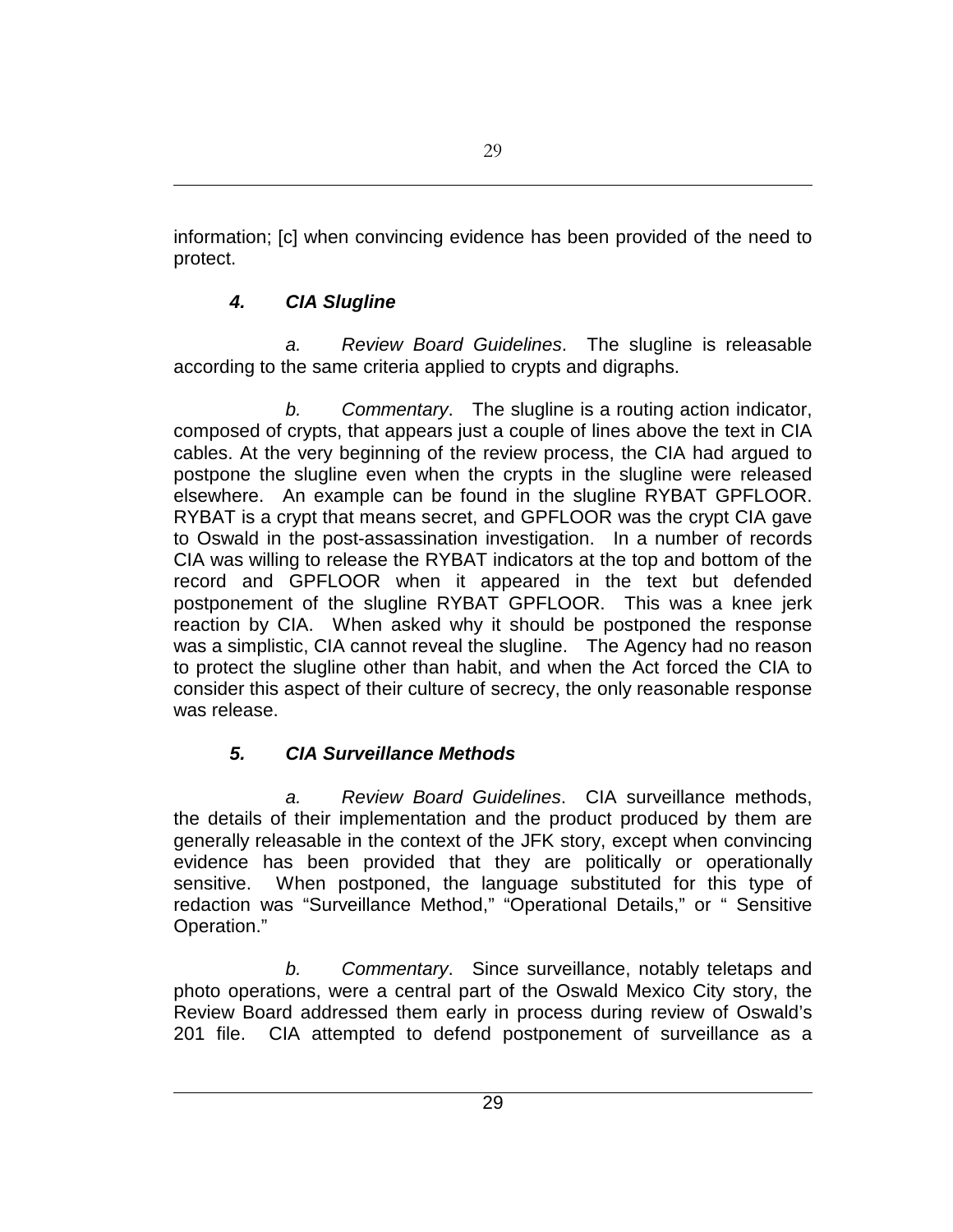current method that requires continued protection. The Board's response was that the fact CIA has used the type of surveillance methods employed in Mexico City is common knowledge and that officially acknowledging the use of these methods in Mexico City in 1963 would reveal nothing about the type, scope or location of CIA operations today. The Board concluded that the public interest far outweighed any possible risk to national security and directed release of the information. However, in records that may have revealed sensitive aspects of an operation, those aspects were postponed if CIA was able to provide specific and convincing evidence.

## *6. CIA Installations*

*a. Review Board Guidelines*. All CIA installations related to the Mexico City story are releasable from 1960 through 1969. All remaining installations are releasable in the context of the Assassination story from the date of the Assassination to the publication of the Warren Commission Report, with the exception of a few installations for which CIA has provided convincing evidence of sensitivity,. In Oswald's 201 file, again with the exception of a few installations for which CIA has provided convincing evidence of sensitivity, all installations are releasable from 01/01/61 through 10/01/64. Outside of these time frames, CIA installations are protected.

*b. Commentary*. The Review Board chose substitute language for these postponements that will allow researchers to track individual CIA installations through the JFK collection without revealing the exact location of the installation. To accomplish this, the world was divided into five regions: Western Hemisphere, Western Europe, Northern Europe, East Asia/ Pacific, and Africa/ Near East/ South Asia. Then a number was added to refer to each different location in the region. Thus, substitute language such as "CIA Installation in Western Hemisphere 1" serves as a place holder for a particular installation in all CIA related records in the collection.

From the beginning the Review Board displayed an inclination to release CIA installations. During first phase of review of CIA records, Review Board members examined documents related to the Mexico City story. In this context, they voted to release CIA installations over only minor objections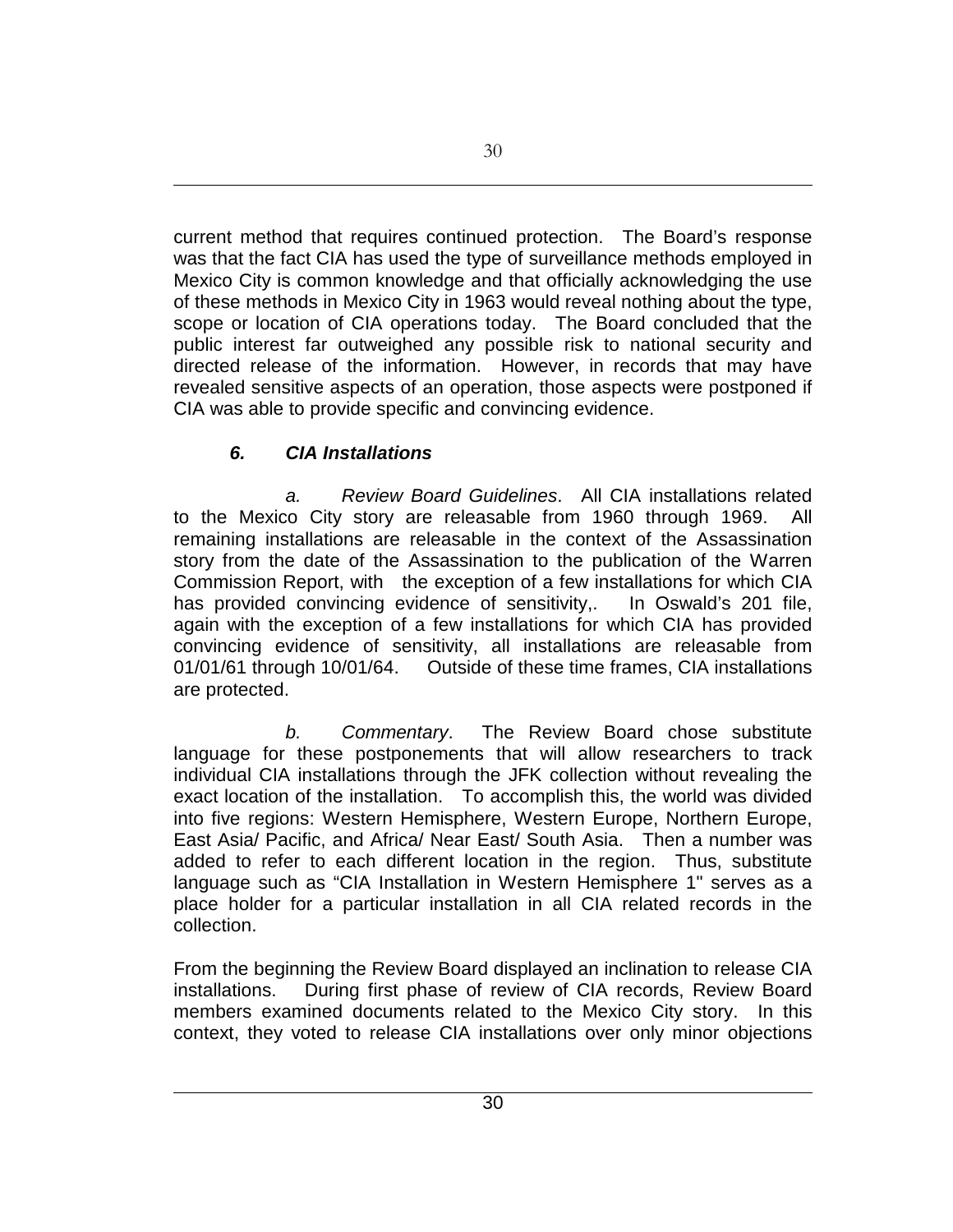from the Agency. But as the context broadened to the world wide sweep that the CIA made after the assassination, the location issue became more contentious. CIA argued for postponement but produced only a minimal amount of evidence to defend the postponements. Responding to CIA's insufficient evidence, the Board voted for the release of all CIA installations that appeared in records they reviewed at the January 1996 meeting. CIA responded by assembling an appeal package. The suggestion of appeal sharpened the debate. Anticipating an appeal, Board members stressed the importance of communicating to the White House their frustration with the sketchy evidence initially provided. They wanted to make informed responsible decisions but were hampered by incomplete information. And the Board worried that precious time might be squandered on the review of just a few records if they could not obtain complete evidence in a timely manner. Further, since CIA records were among the first reviewed, Board members were concerned that their handling of CIA issues would be scrutinized by other agencies. Ultimately, the Agency provided a complete evidence package that convinced the Board members of the sensitivity of a small number of CIA installations. However the Board believed that public interest related to the assassination story weighed heavily for release of CIA installations during a period of time that has arguable relevance to that story. Board members didn't want to make this an "Oswald issue," so they established a time frame broader than the Oswald story. With the noted exceptions, CIA installations referenced in the 201 file were released from 01/01/61 through 10/01/61 and those that appear in the rest of the collection the were released from the date of the assassination to the end of the Warren Commission.

The installation issue exemplifies two recurring themes in the review process. The first is that layers of evidence that were slowly added by the Agency. The CIA would initially provide only minimal evidence of a postponement. Without clear and convincing evidence, the Board voted to release the information. The CIA then responded with a more comprehensive evidence packet sometimes accompanied by a threat of appeal to the president. While this pattern was frustrating and slowed the early stages of the review process, the larger issues were sorted out and addressed. CIA's reluctance to share complete information may have been driven by a concern that they were sharing secrets beyond the immediate assassination story or a fear that the Review Board might not act responsibly with the information. But the submission of evidence became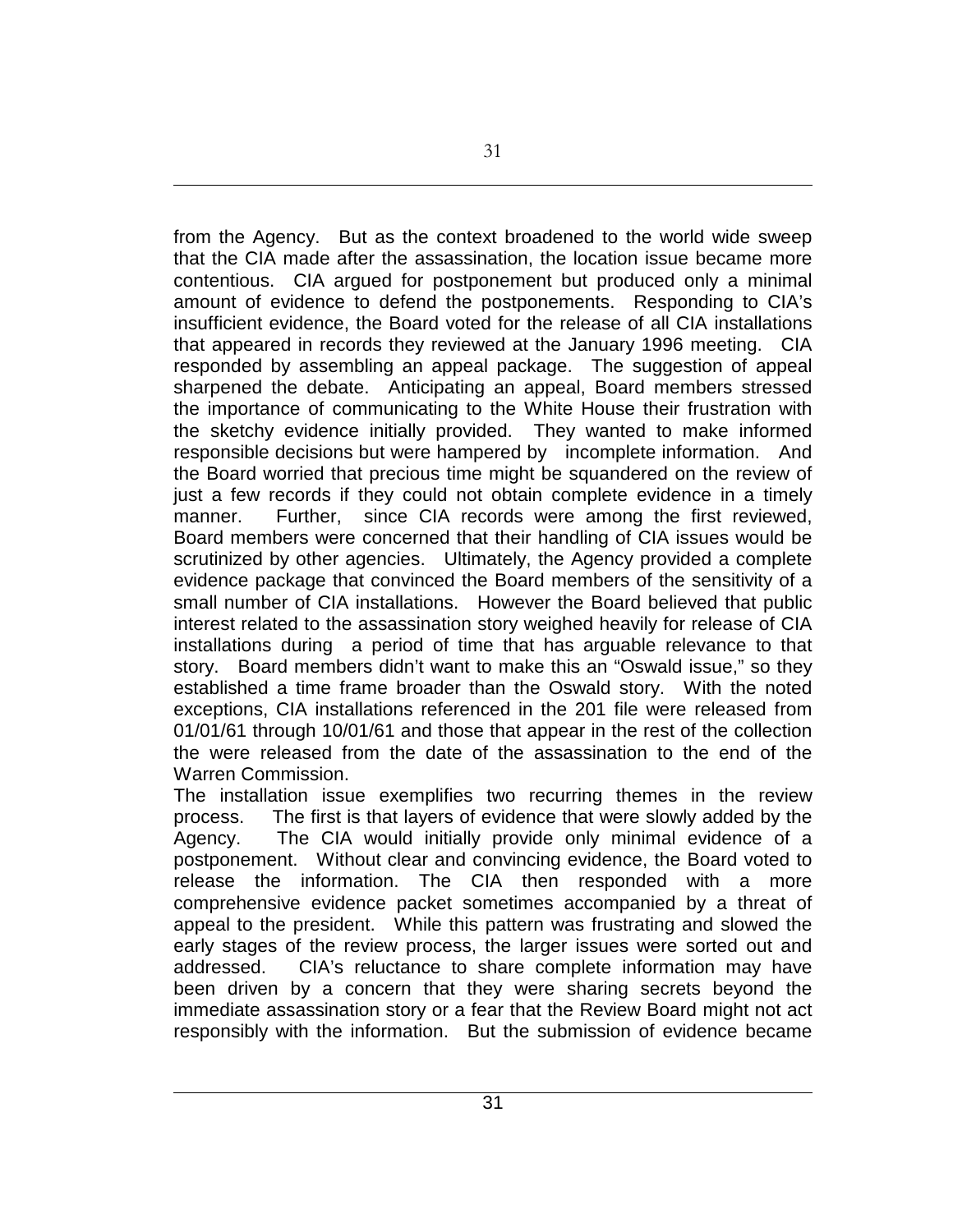more dependable when CIA understood that the Board would use the evidence as mandated by the act and that such evidence must be produced if postponements were to be sustained. The second theme is that appeal to the president loomed large but was something that both the Agency and the Review Board wished to avoid. The Board was willing to review additional evidence even though they had given CIA ample opportunity to present it before they reviewed the records. This was motivated by a desire to accomplish a responsible review, but possibly also by a wish to avoid an appeal to the president. CIA provided the additional evidence, and often released additional information. The release may have been an admission that the information was not as sensitive as they had argued, but it may also have been an attempt to avoid appeal to the president. The check provided by appeal to the president was never utilized in the review of CIA records, but it did influence the review of those records.

# *7. CIA Prefixes (Cable, Dispatch, Field Report)*

*a. Review Board Guidelines*. Cable Prefixes, Dispatch Prefixes and Field Report Prefixes were released when the installations to which they refer were released and protected when the installation to which they refer were protected. Substitute language for cable prefixes parallels that was applied to CIA installations, for example: "Cable Prefix for CIA Installation in Western Hemisphere 1." Language for the other prefixes was "Dispatch Prefix" and "Field Report Prefix."

*b. Commentary*. There was little specific debate on cable, dispatch and field report prefixes. They were considered during deliberations on the CIA installations to which they refer.

# *8. CIA Job Titles*

*a. Review Board Guidelines*. CIA Job titles were released except when their disclosure might reveal the existence of an installation that is protected or the identity of an individual that requires protection.

*b. Commentary*. CIA job titles were not generally viewed as requiring postponement, but the context in which they appeared did on occasion demand the redaction of the job title to protect other information that was protected.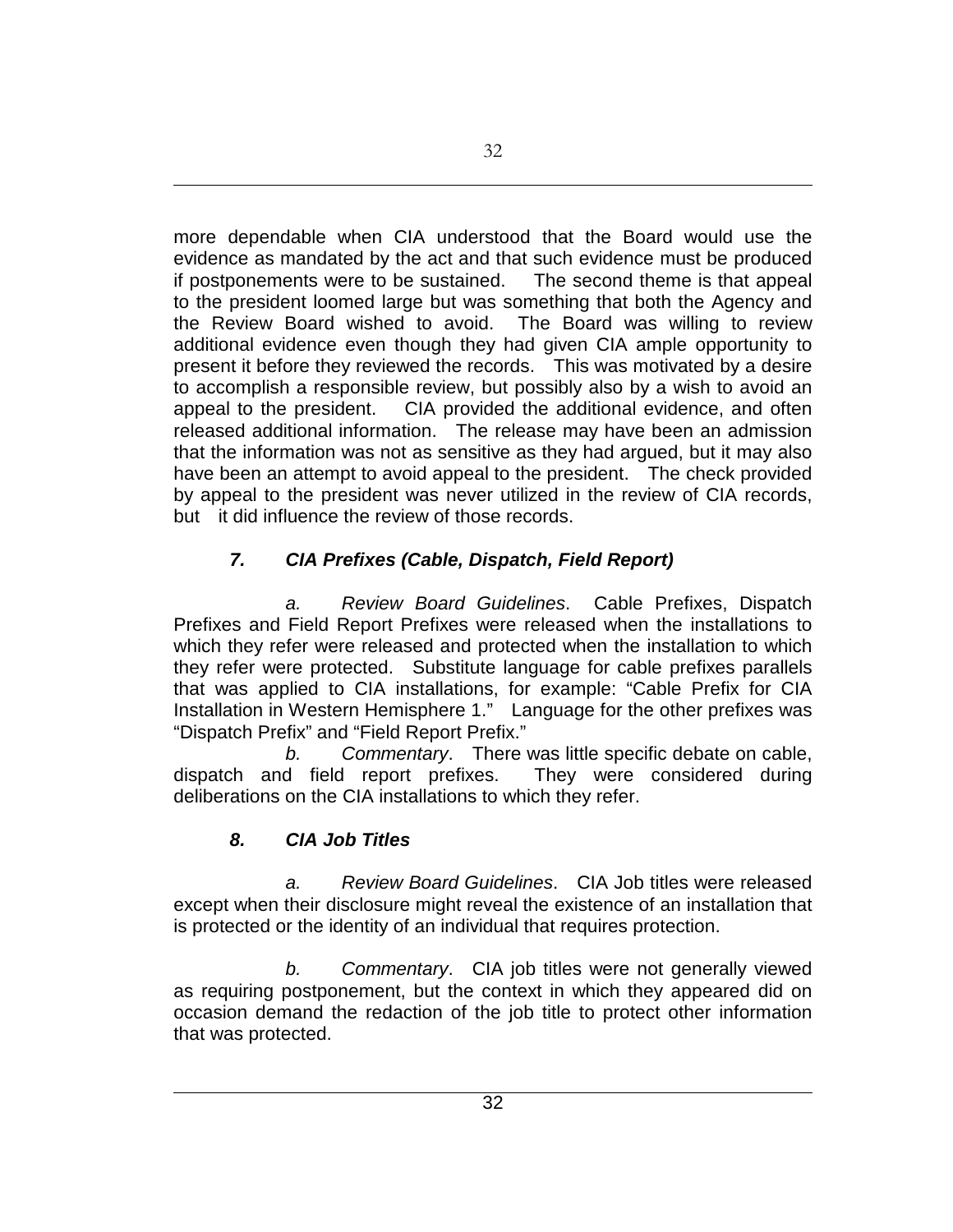# *9. CIA File Numbers*

a. Review Board Guidelines. All file numbers that refer to Mexico City, except those for which CIA has provided convincing evidence of their sensitivity, are releasable. All remaining country identifiers ( the first segment before the hyphen) are protected with the exception of all "15" and "19" files. 201 file numbers are generally releasable in the context of the JFK assassination story.

*b. Commentary*. The release of file numbers, particularly 201 file numbers, was another type of postponement that was released early in the review process with little resistance by the CIA. And as with pseudonyms, there were occasions later in the process when the Agency wished to sustain 201 numbers. On the rare occasion, the Board did sustain this type of postponement when the CIA was able to provide convincing evidence of a need to protect

# *10. CIA Domestic Facilities*

*a. Review Board Guidelines*. References to domestic CIA facilities which are a matter of official public record were released. Domestic facilities not publicly acknowledged were protected if CIA provided evidence of their sensitivity or if they are of peripheral interest to the assassination story.

*b. Commentary*. Very few CIA domestic facilities were at issue in the review of CIA Assassination records. The vast majority are a matter of public record. For those that the Board postponed, they did so grudgingly, only after the CIA supplied strong evidence of a need to protect.

# *11. CIA Official Cover*

a. Review Board Guidelines. Official Cover was treated differently In records that were generated by Executive Branch agencies such as the CIA, than it was In documents created by Congressional entities, such as the HSCA. In Congressional documents, cover information was released unless the information might reveal details of the scope of official cover or important details about the mechanisms of official cover that were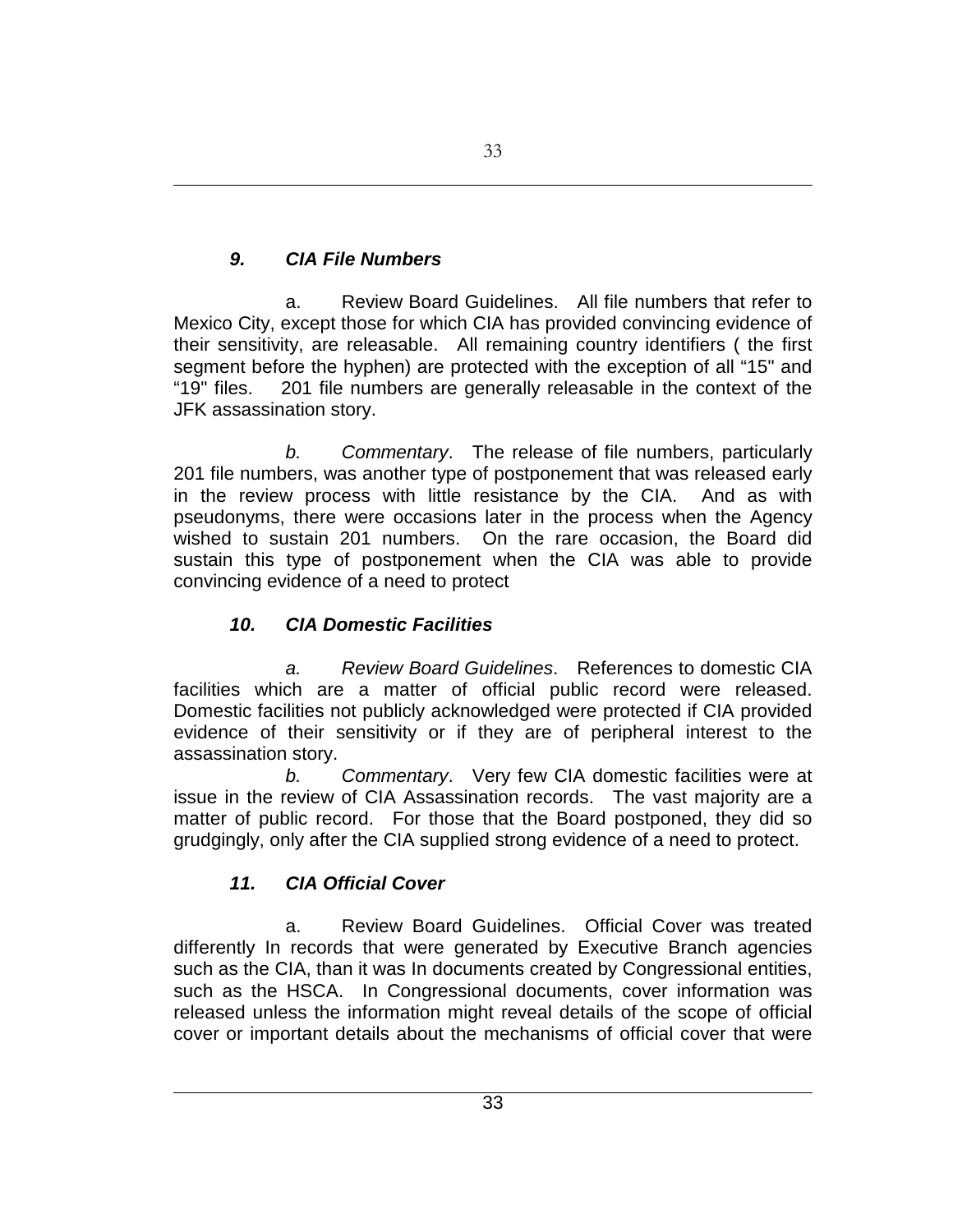not generally known to the public. In Congressional records, information was released if the CIA or another agency of the Executive Branch was able to demonstrate that it has taken affirmative official action to prevent the disclosure of such information in the past and that its release in a particular record would cause identifiable damage to national security. In Executive Branch documents and in documents derived from Executive Branch documents, substitute language such as "official cover" or "details of official cover" was used in lieu of the actual cover or the details of official cover. The cover status of certain high-profile individuals was released when disclosure has previously been permitted by affirmative official acts of the Executive Branch of the US government. Cover status of other individuals was disclosed only to the extent that they were important to the assassination story, subject to review on a case-by-case basis.

*b. Commentary*. When the issue of official cover was first considered by the Review Board, Board members viewed it as an open secret which they were prepared to release in JFK records. The Agency had a much different perspective ans was prepared to defend this issue to the President. After a long process of briefings and negotiations, the above solution was reached, a solution which is, frankly, a fig leaf through which anyone who knows the specifies of official cover can see.

# *12. Alias Documentation*

*a. Review Board Guidelines*. The details of alias documentation were protected, but the existence and use of such documents was released. Thus, the specific pieces of identification that the CIA made available to its people and the means of producing that identification were redacted.

*b. Commentary*. The CIA defended the postponement of alias documentation as a currently utilized intelligence method that is vital to performance of intelligence operations. Further, the Agency argued that release of this information would add little, if anything, to the assassination story. Largely accepting this argument, Review Board members viewed the specifics of alias documentation to be of reduced public interest in terms of the Assassination story and did not insist that the Agency provide specific evidence on each piece of identification. Though releasing the names of a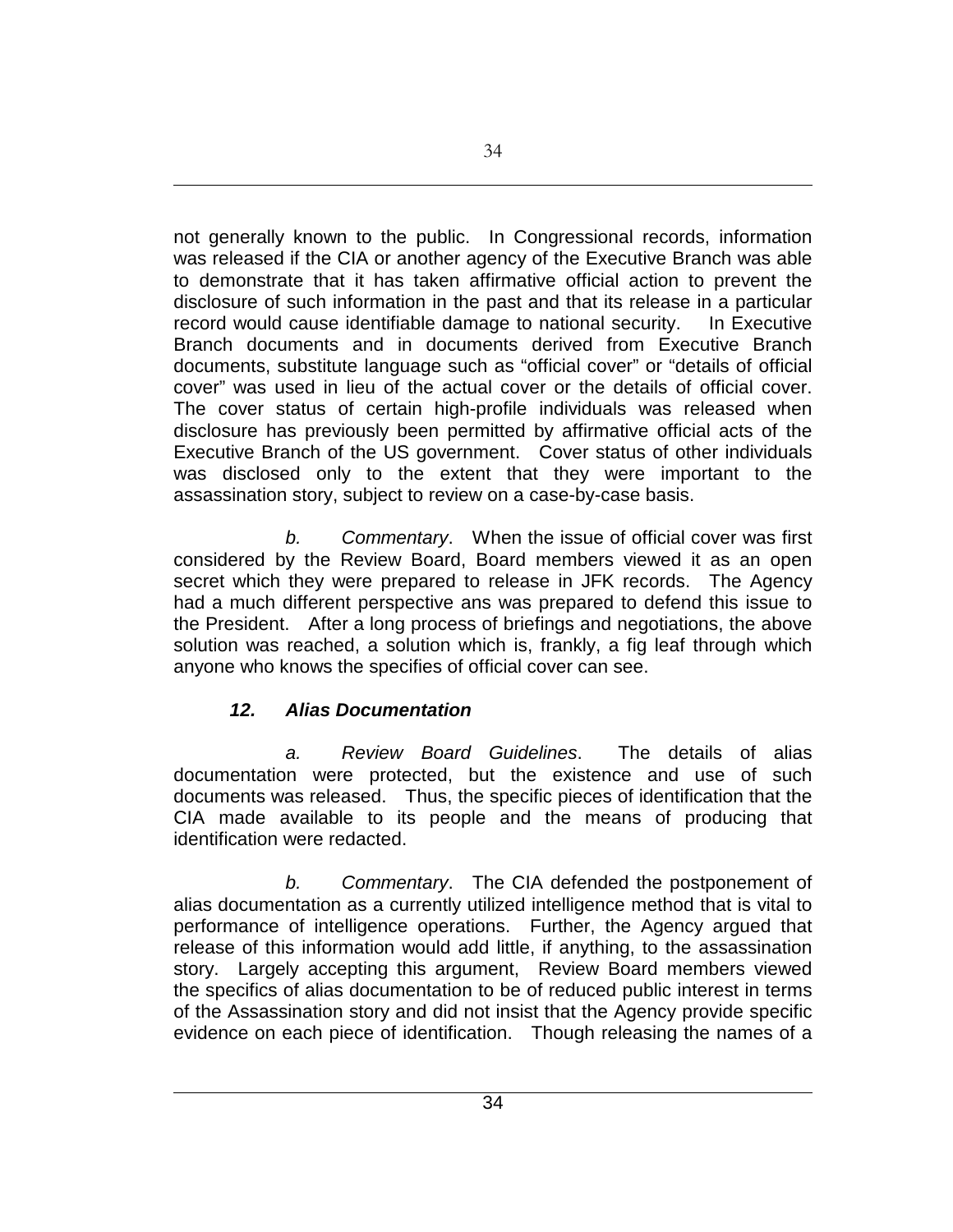small percentage of the of the items of alias documentation might be possible without threatening the performance of CIA operations, the Board weighed the resources that would be required to research each item against the low pubic interest and concluded that such an effort would not be productive.

## *13. Human Sources in FBI Foreign Counterintelligence (Assets)*

*a. Review Board Guidelines.* The Review Board evaluates the need to postpone the identity of human sources in foreign counterintelligence operations on a case-by-case basis. Where the human source was a *foreign national*, the Review Board generally agreed to protect the individual's identity *unless* the individual's name is already known to the foreign government at issue. Where the human source was a *United States citizen interacting with foreign government officials,* the Review Board sometimes released the identity of the individual if the public interest in the informant was high. Where the human source was a *United States citizen interacting with other United States citizens*, the Review Board tended to treat the source more like other domestic informants.

*b. Commentary.* In its position paper, the FBI defined "intelligence source" as "any individual who has provided or is currently providing information pertaining to national security matters, the disclosure of which could reasonably be expected to result in damage to the FBI's intelligence and counterintelligence-gathering capabilities."

The FBI offered the following arguments in support of its request to keep intelligence sources' identities secret: (1) Review Board disclosure of intelligence sources would harm the FBI's ability to develop and maintain new and existing sources, because sources would reasonably believe that the Government would reveal their identities. (2) Review Board disclosure of intelligence sources may subject the sources, their friends, and their families to physical harm, ridicule, or ostracism.

The Review Board's interpretation of the "clear and convincing" evidence standard required it to reject the FBI's general policy arguments, and instead required the FBI to present asset-specific evidence of harm that explained the particular harm that the FBI expected the asset to face if his or her identity was disclosed. As a general rule, the Review Board usually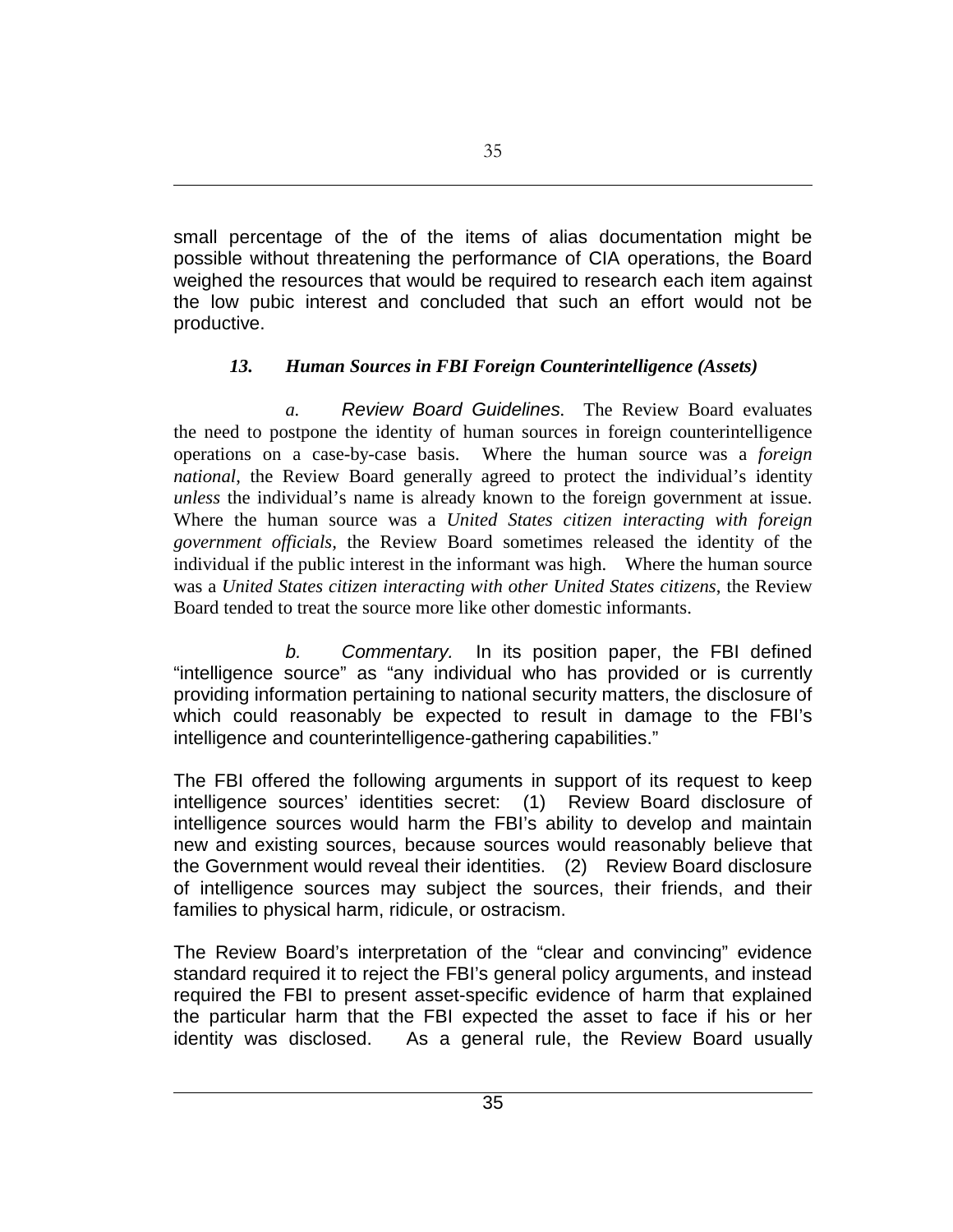protected the identities of foreign nationals who could be prosecuted in their home countries for espionage. Likewise, where the asset was a

a United States citizen interacting with foreign government officials, the Review Board considered whether the individual was in a position of trust with the foreign government and whether he or she might be in danger if the relationship with the FBI were disclosed. Unlike the above-referenced scenarios, the source who was a *United States citizen interacting with other United States citizens* was generally evaluated according to the Board's domestic informant standards.

## *14. FBI Foreign Counterintelligence Activities*

*a. Review Board Guidelines*. As a general rule, the Review Board believed that most aspects of the FBI's foreign counterintelligence ("FCI") activities against Communist Bloc countries during the cold war are well-known the public, are of high public interest, and are not eligible for postponement pursuant to §  $6(1)(B)-(C)$  of the JFK Act.

*b. Commentary and Overview of FCI Appeals*. The FBI's assassination records contain information that reveal many of the FBI's foreign counterintelligence activities during the cold war period. Beginning in late 1995, the Review Board considered how it could release as much information as possible without jeopardizing operations that still require protection.

In March and April of 1996, the Review Board considered and voted on a group of FBI records relating to the FBI's FCI Activities. In response to the Review Board's "Requests for Evidence" on the FCI records, the FBI had provided its "position paper" on FCI activities. In its position paper, the FBI defined "intelligence activities" as "intelligence gathering action or techniques utilized by the FBI against a targeted individual or organization that has been determined to be of national security interest." The FBI's primary argument in support of its request for continued secrecy for intelligence activities was that disclosure of specific information describing intelligence activities would reveal to hostile entities the FBI's FCI targets, measures, and priorities, thereby allowing hostile entities to develop countermeasures.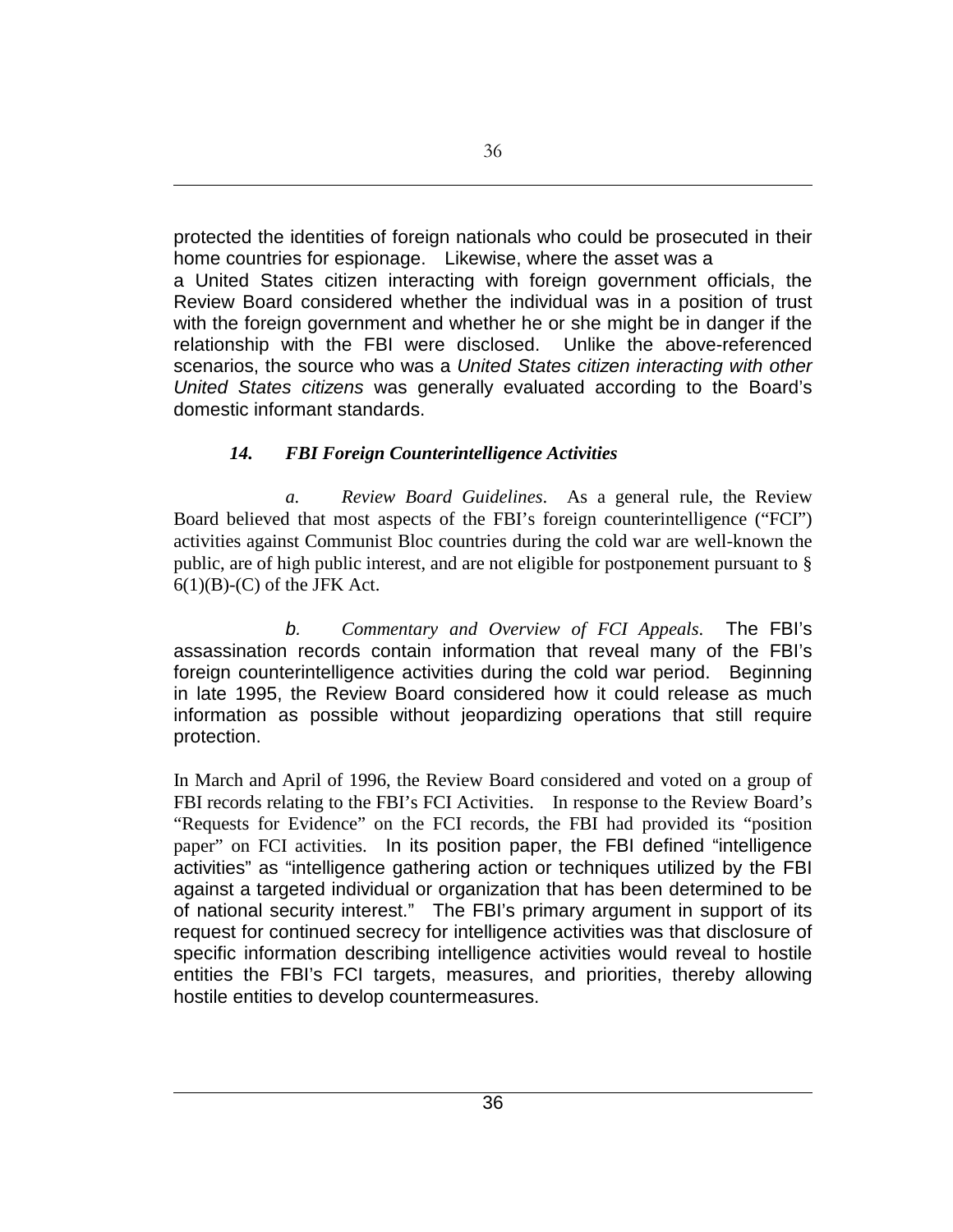Sections 6(1)(b) and (c) of the JFK Act provided the standard for postponement. In addition, the JFK Act's legislative history instructed the Review Board to consider a variety of factors related to the need to postpone disclosure of intelligence sources and methods, including the age of the record, whether the use of a particular source or method is already well-known by the public, . . . and whether the source or method is inherently secret, or whether it was the information it collected which was secret.<sup>[27](#page-36-0)</sup> The Review Board considered the FBI's evidence and weighed it against the public interest in the records. After careful consideration, the Review Board decided to release foreign counterintelligence information in seventeen (17) records. The Board's primary reason for releasing the records was its belief that the FBI's evidence did not enumerate specific harms that would result from disclosure.

On May 10 and 28, 1996, the FBI appealed to the President 17 records -- all relating to the FBI's surveillance of officials and establishments of four Communist countries -- the Soviet Union, Cuba, Czechoslovakia, and Poland -- during the 1960s. The FBI's overarching arguments were that disclosure of the information would reveal sensitive sources and methods that would compromise the national security of the United States, and that disclosure of the targets of the surveillance -- the four Communist countries -- would harm the foreign relations of the United States.

The FBI sought to postpone five types of source and method capabilities: tracing of funds, physical surveillance (lookout logs), mail cover, electronic surveillance, and typewriter and fingerprint identification. The Review Board's response briefs to the President dealt with each source or method in turn. Specific details regarding the appeal of each issue are discussed below.

In response to the FBI's overarching argument that disclosure of the information would reveal sensitive sources and methods and compromise the *national security*, the Review Board responded that if the national security would be harmed by release of this information, the harm would have already occurred, since the FBI had already released both the identities of the target countries *and* the sources and methods that the FBI used in its

<span id="page-36-0"></span> $\overline{a}$ 

37

<sup>27</sup>S. Rep. No. 328, 102 Cong., 2d Sess. 2977 (1992).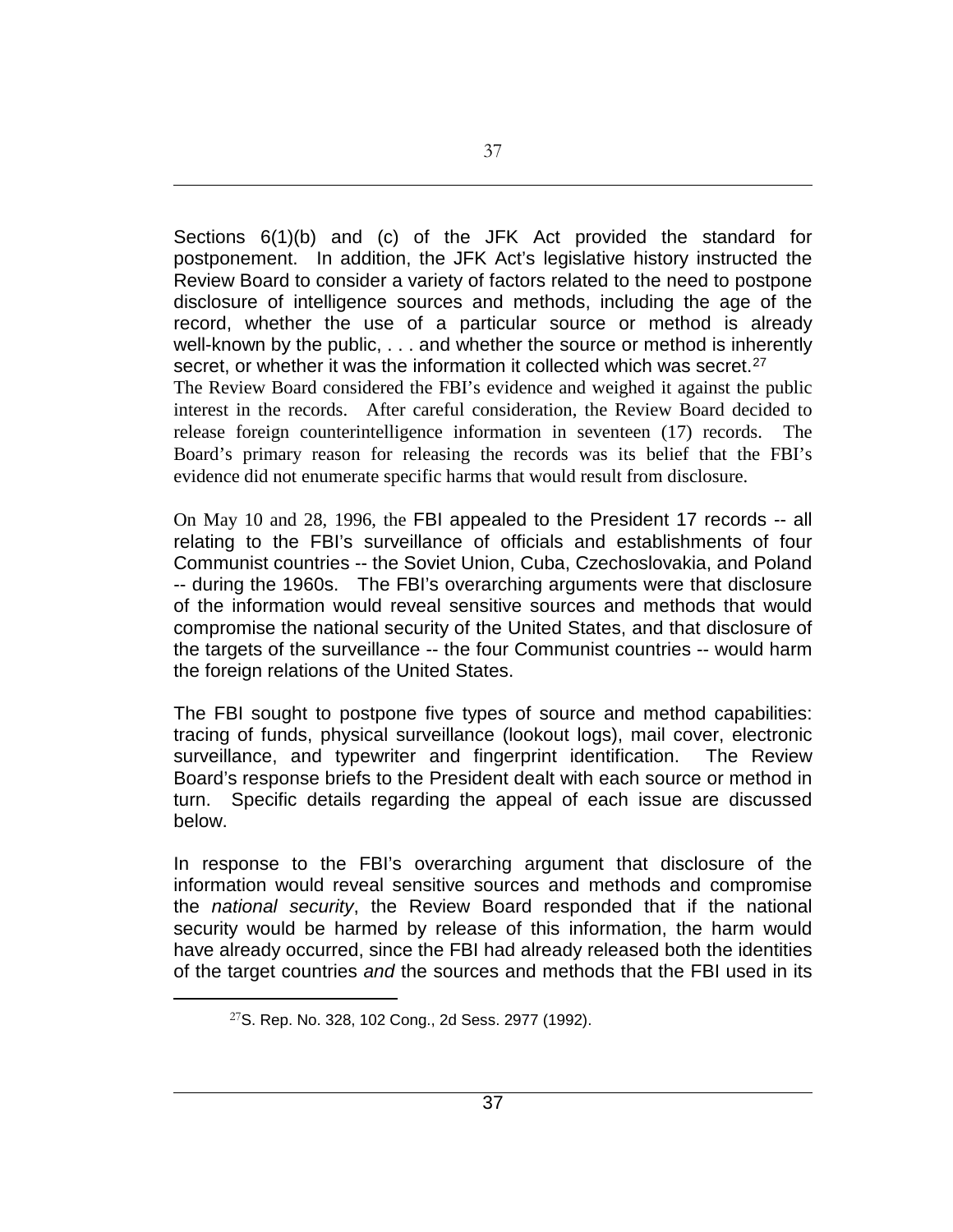operations. In response to the FBI's arguments that disclosure of the targets of the surveillance would harm the *foreign relations* of the United States, the Review Board responded in three parts: *one,* the information that the FBI sought to protect is widely available in the public domain, from both official government sources and secondary sources, so if foreign relations are harmed by disclosure of the information, then the harm has already occurred; *two,* the FBI simply did not prove its argument that it may have violated international law or "diplomatic standards" by employing the sources or methods at issue as the FBI did not cite the laws or treaties to which it referred and the Review Board could not locate any laws or treaties that were in effect at the time that the records were created; and *three,* despite the FBI's assertion to the contrary, the Review Board had evidence that other governments *do* acknowledge that, in past years, they conducted foreign counterintelligence operations against other countries.

The Review Board believed that the FBI and the State Department had not provided evidence of a "significant, demonstrable harm" to current foreign relations or intelligence work. Thus, the Board asked the President to deny the FBI's and the State Department's requests for postponement. The White House did not expressly rule on the appeals. Instead, after several meetings involving representatives from the Review Board, the FBI, and the White House, the White House directed the FBI to provide the Review Board with specific evidence in support of its postponements. The White House requested the Review Board to reconsider the Bureau's specific evidence. The FBI, in turn, withdrew the first two of its pending appeals, including some records in which the Review Board voted to release information obtained from a technical source.

After more negotiations, the Review Board and the FBI agreed that the Bureau would generally treat foreign counterintellingence activities against Communist Bloc countries as "consent releases." In those few cases where the Bureau believed that foreign counterintelligence activity against Communist-Bloc countries still required protection, the Bureau submitted for the Board's determination postponement-specific evidence.

To the extent that the information in the proposed redaction did not meaningfully contribute to the understanding of the assassination, the Review Board allowed the FBI to postpone direct discussions of FCI activities against *non*-Communist Bloc

38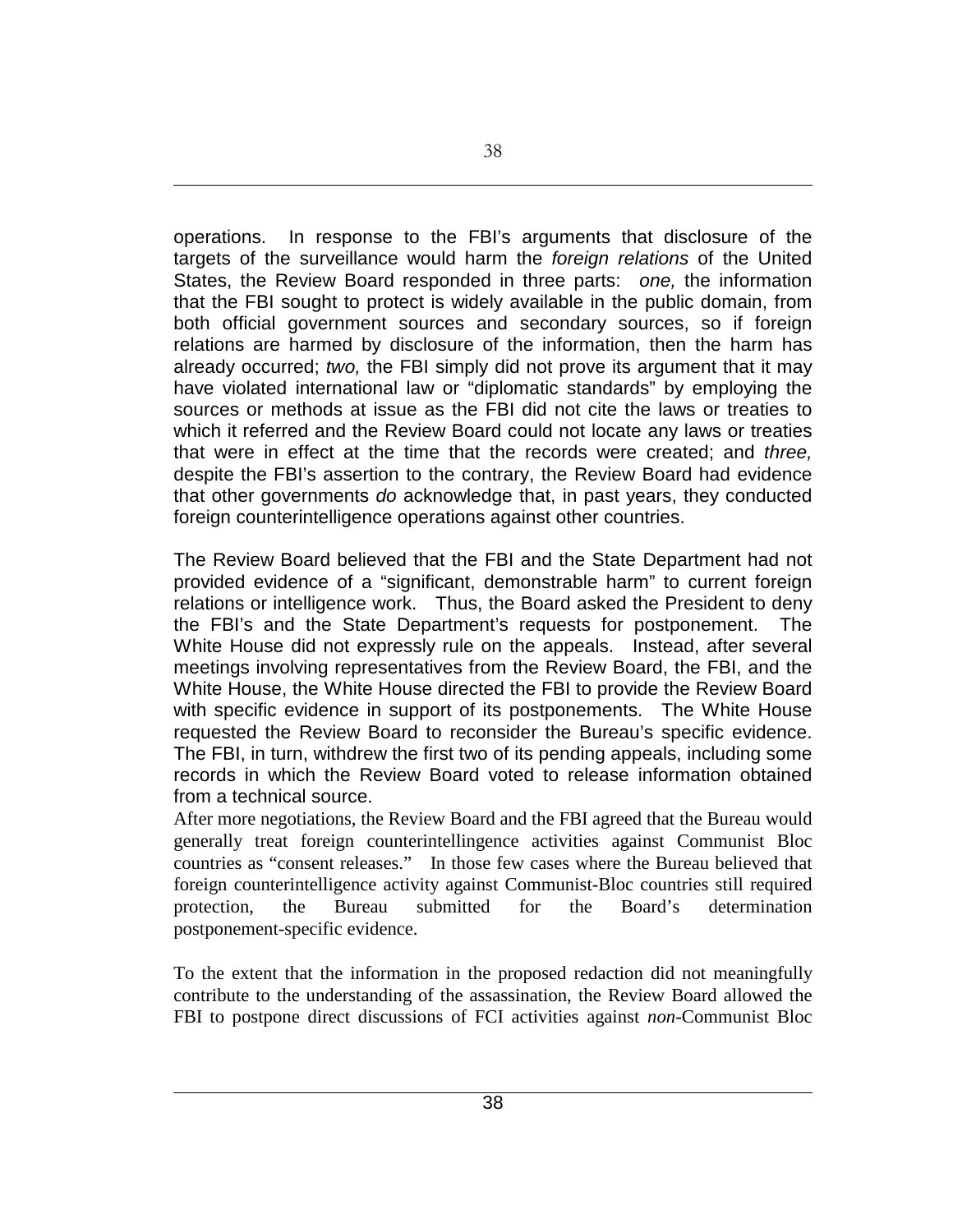countries. With regard to the FBI's "Segregated Collections," the Review Board stated,

It is presumed that the FBI will, at least partially, carry over its post-appeal standards for disclosing foreign counterintelligence activities targeting Communist-bloc nations. To the extent that the HSCA subjects reflect foreign counterintelligence activities against other nations that have not been addressed by the Review Board in the "core" files, the FBI will be allowed to redact direct discussion of such activities, unless the information in the proposed redaction meaningfully contributes to the understanding of the assassination.

### *15. Information that Reveals the FBI's Investigative Interest in a Diplomatic Establishment or Personnel of a Diplomatic Establishment*

*a. Review Board Guidelines.* The Review Board released information that reveals that the FBI has an investigative interest in Communist Bloc countries' diplomatic establishments and personnel. For example, the Review Board routinely released case captions such as "FCI-R" (foreign counterintelligence-Russia), "FCI-Cuba," "FCI-Czechoslovakia," and "FCI-Poland."

On the contrary, the Review Board generally agreed to protect information that reveals that the FBI has an investigative interest in a non-Communist Bloc foreign diplomatic establishment or in foreign personnel.

b. *Commentary.* In the FBI's May 10 and 28, 1996, appeals to the President, the overriding issue was whether the FBI could, in 1996, keep secret its investigative interest in the diplomatic establishments and personnel of Communist Bloc countries. For a full discussion of the Review Board's decision-making with regard to the FBI's foreign counterintelligence activities, *see* section 15(b) above.

## *16. Technical Sources in FBI Foreign Counterintelligence*

*a. Review Board Guidelines.* The Review Board released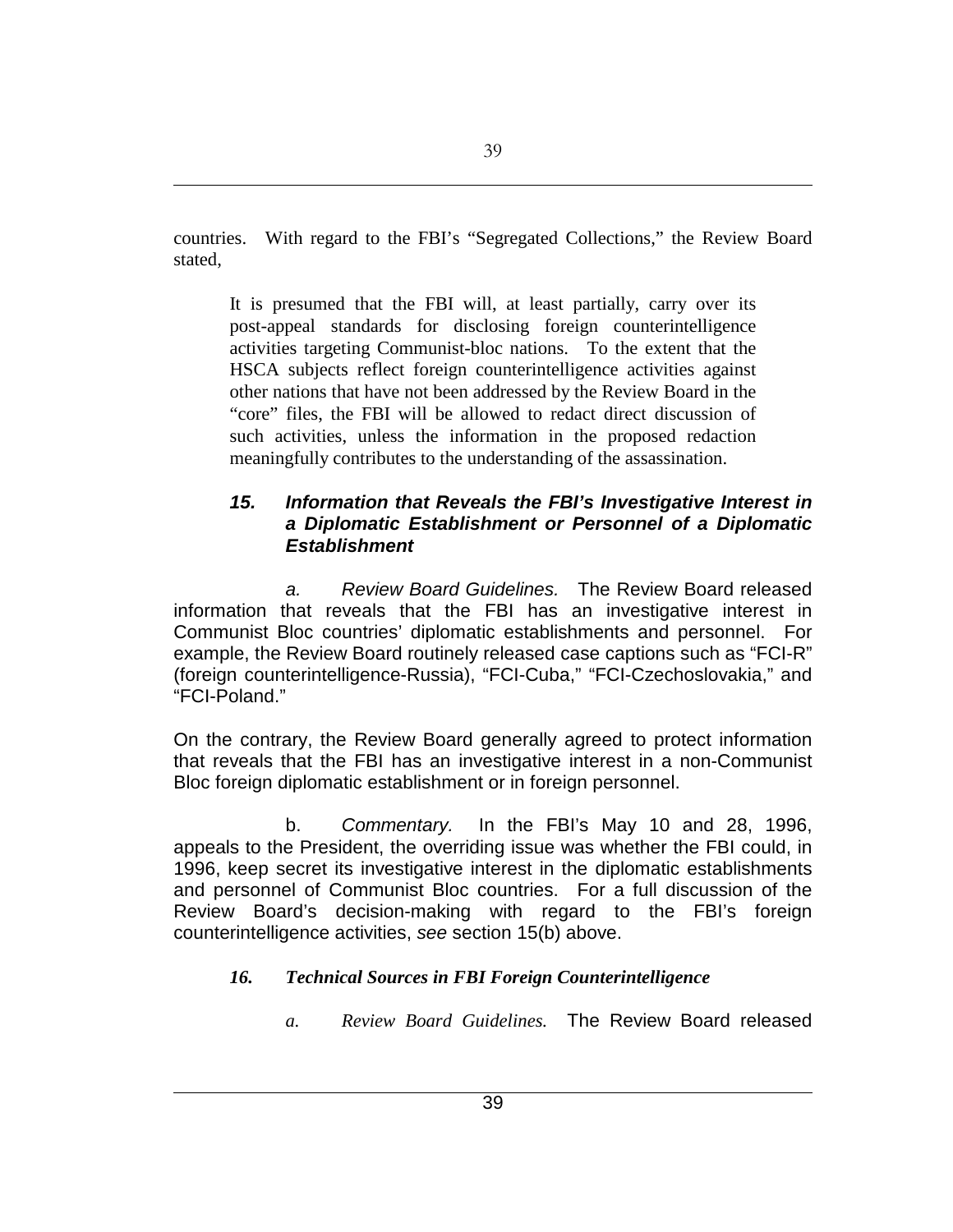nearly all general information and some specific information (or operational details) regarding non-current technical sources on Communist Bloc targets.

"General" information is information that the FBI obtains from its technical sources on Communist Bloc countries' diplomatic establishments and personnel, including transcripts from electronic surveillance."Specific" information is information regarding installation, equipment, location, transmittal, and routing of technical sources. The Review Board evaluated "specific" information about technical sources on a case-by-case basis, agreeing to sustain postponements provided that the FBI proved that the "operational detail" at issue is currently utilized and not officially disclosed.

As a general rule, the Review Board agreed to postpone until the year 2017 symbol and file numbers for technical sources provided that the source is still properly classified pursuant to the current Executive Order.The Review Board released classified symbol and file numbers for technical sources if the number has been previously released in a similar context, or if the source is of significant interest to the public. The Review Board agreed that the phrases, "source symbol number" and "source file number" would be adequate substitute language.

For that material that does not contribute in a meaningful way to the understanding of the assassination, the Review Board released as much information as possible about the FBI's use of technical sources in its foreign counterintelligence activities against non-communist bloc countries. The Review Board did, however, often protect the identity of the country that was the target of the FBI's surveillance. The Review Board was more willing to protect specific details regarding installation, equipment, location, transmittal, and routing of technical sources where the FBI can proved, (1) that the source currently requires protection, and (2) that the Government has not officially disclosed the source.

*b. Commentary.* The JFK Act directed the Review Board to release information that specifically identifies "listening devices on telephones." The Act states that these are an "intelligence source or method" that should *not* be postponed in circumstances where they are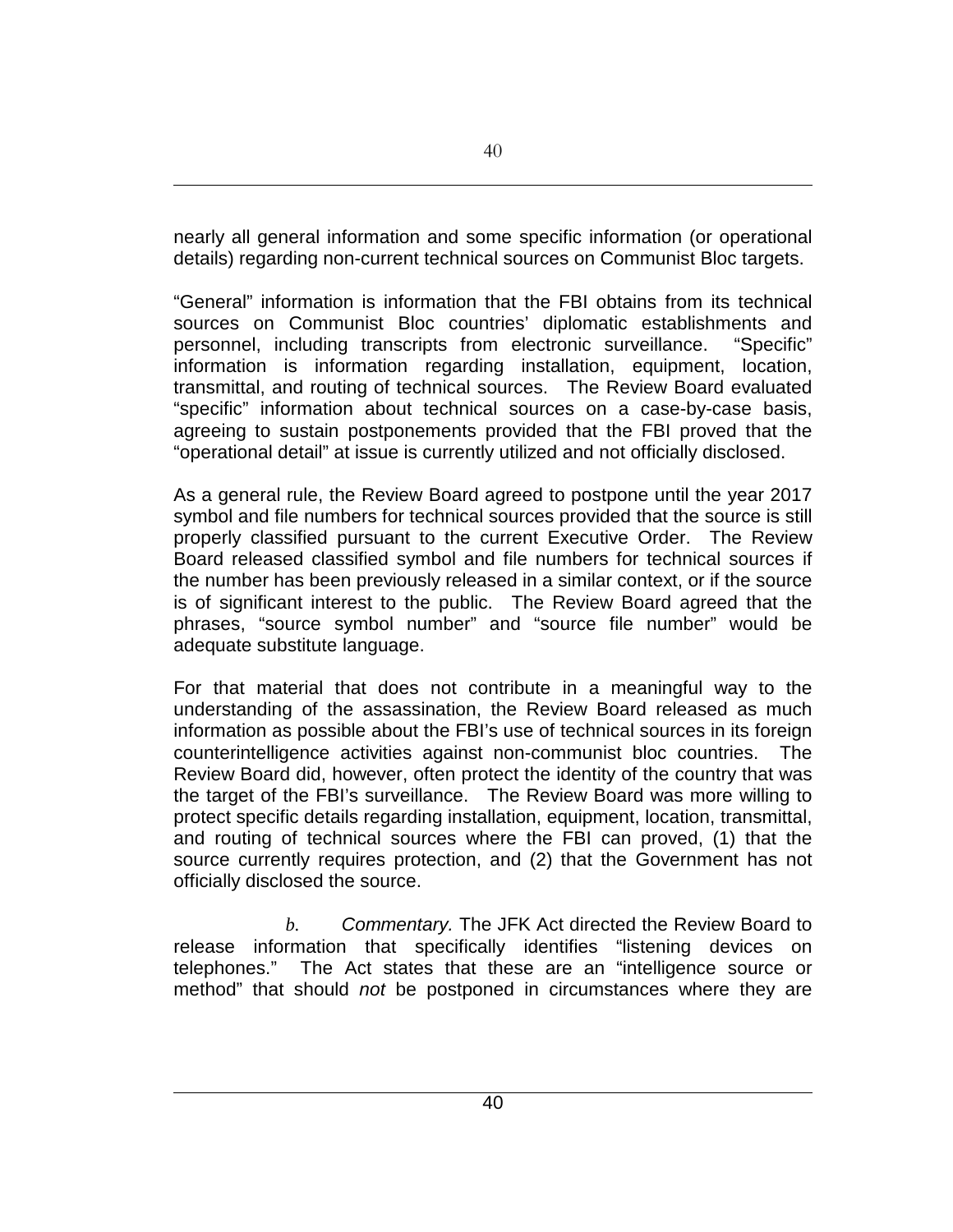"already well known by the public."[28](#page-40-0)

The Review Board believed that The FBI's use of non-human sources or methods (*e.g.,* electronic surveillance and "black bag jobs") in foreign counterintelligence operations against Communist Bloc countries diplomatic establishments and personnel is, in many aspects, a matter of official public record. The FBI appealed to the President a number of Review Board decisions involving non-human sources or methods. The Review Board staff called to the attention of the President those prior disclosures that it believed were relevant to deciding the issues on appeal.

In its May 10, 1996, appeal of the Review Board's decisions on FCI records, the FBI requested that the President override the Review Board's decisions to release information that related to electronic intercepts of telephone and teletype communications involving Communist Bloc officials. In its appeal briefs, the FBI argued that its decisions regarding the targets of its electronic surveillance are secrets. The Review Board collected a large body of evidence proving that, at least with regard to Communist-Bloc countries, the Government has already acknowledged that the FBI conducted extensive technical surveillance of foreign establishments during the 1960s. In fact, the official public record and secondary sources revealed information regarding wiretaps and electronic surveillance against foreigners and foreign establishments that was more specific than information that the FBI sought to protect.

## *17. Other Classified File Numbers in FBI Foreign Counterintelligence*

*a. Review Board Guidelines.* The Review Board generally agreed to protect classified file numbers in FBI foreign counterintelligence files, provided the FBI could prove that the file number corresponded to a current and ongoing operation. However, where the classified file number had been released in other contexts, the Review Board voted to release the number.

<span id="page-40-0"></span> $28$ S. Rep. No. 328, 102d Cong., 2d Sess. 28 1992) (emphasis added).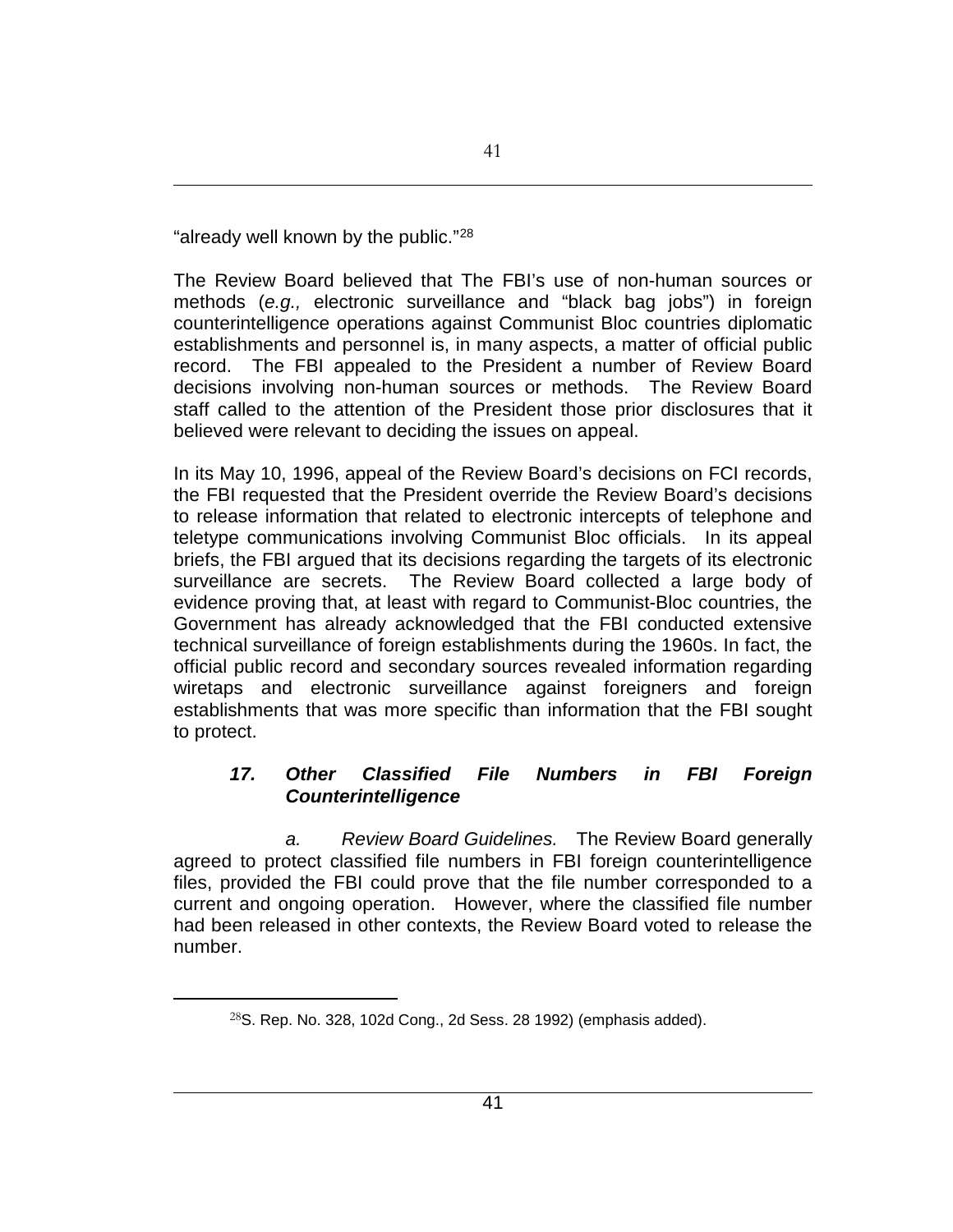*b. Commentary*. The Review Board agreed that file numbers corresponding to current and ongoing intelligence operations were entitled to protection under section  $6(1)(B)$  and  $(C)$ . The only question, then, was whether the Review Board would allow the FBI to protect classified file numbers when the corresponding operation was no longer current. The Review Board took the position that non-current classified file were *not* entitled to protection. In its May 28, 1996, appeal on foreign counterintelligence recods, the FBI argued that if the Review Board released classified file numbers for terminated operations, that release would prompt Freedom of Information Act requests for the underlying files, "resulting inevitably in more and more information from the file being released." FBI's May 28, 1998, Appeal at 8. In its June 14, 1996, response, the Review Board stated simply that, "[m]aking it more difficult for researchers to file FOIA requests is not among the reasons for postponement provided by the JFK Act."

### *18. FBI Mail Cover in FCI Investigations*

*a. Review Board's Guidelines*. The Review Board released information that revealed that the FBI conducted mail cover operations against the Soviet Embassy in the 1960s. The Review Board did not encounter a great number of additional records regarding mail cover operations. When the Review Board did encounter mail cover operations in other FBI records, it released the information at issue unless the FBI could provide evidence that the operation was still ongoing and required protection. The Review Board did not relax its standard in the Segregated Collection files.

*b. Commentary*. With regard to the FBI's use of mail cover, the Review Board had to decide whether and to what extent it should reveal the Bureau's use of this method in conducting foreign counterintelligence activities. The Review Board used the same reasoning it employed for other FCI activities -- mainly that foreign counteintelligence operations against the USSR and other Communist Bloc countries during the cold war no longer merit protection. Moreover, the Review Board believed that the public is already well aware that the FBI used the methodology of mal cover and thus, such operations should not be protected.

In its May 10, 1996, appeal to the President, the FBI asked the President to overturn the Board's decision to release information from two documents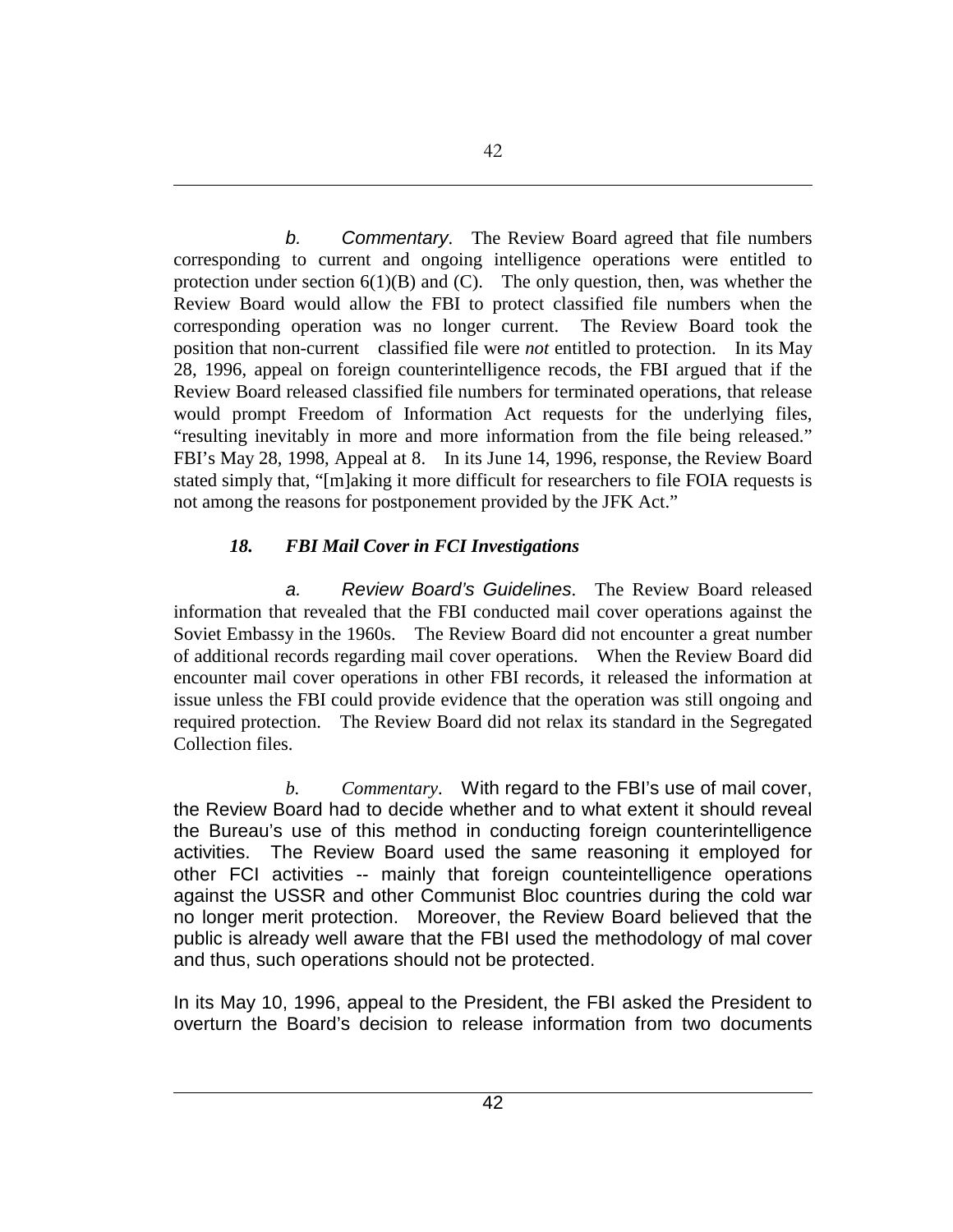that the FBI alleged would reveal that the FBI engaged in a "mail cover" operation against the Soviet Embassy in Washington, D.C. in 1963. The Bureau argued that the "[h]ow, when where, and [the] circumstances" of its mail cover operation were among its most "closely guarded secrets."

The Review Board responded that the information that the Bureau sought to redact had already been released. The Church Committee disclosed the mail cover operation at issue -- the "Z-coverage" program -- twenty years ago. In addition, the Review Board produced three previously disclosed assassination records in which the FBI disclosed that the Soviet Embassy in Washington, D.C. was targeted under the "Z-coverage" program, a program that the document discloses existed pursuant to an agreement with the Post Office. As with the other foreign counterintelligence records that the FBI appealed, the FBI ultimately withdrew its appeals and began to treat this type of information as a consent release.

### *19. FBI Tracing of Funds in Foreign Counterintelligence Investigations*

*a. Review Board's Guidelines*. The Review Board released information that disclosed that the FBI was capable of tracking funds and examining bank accounts of Communist-Bloc enterprises.

*b. Commentary*. The issue that arose with regard to the FBI's tracing of funds was whether the Review Board should release the FBI's monitoring of financial records and bank accounts for the purpose of investigating espionage. The Review Board decided that since this method had previously been disclosed to the public by the United States Government, the information should not be protected.

The Review Board voted to release FBI records regarding tracing of funds transferred to Oswald in Russia and records regarding the FBI's ability to track funds from diplomatic establishments.

In its May 10, 1996, appeal to the President, the FBI and the State Department asked the Presidented to overturn the Review Board's decision to release information from six documents related to the FBI's ability to track funds from diplomatic establishments. The FBI and the State Department argued, *first*, disclosure would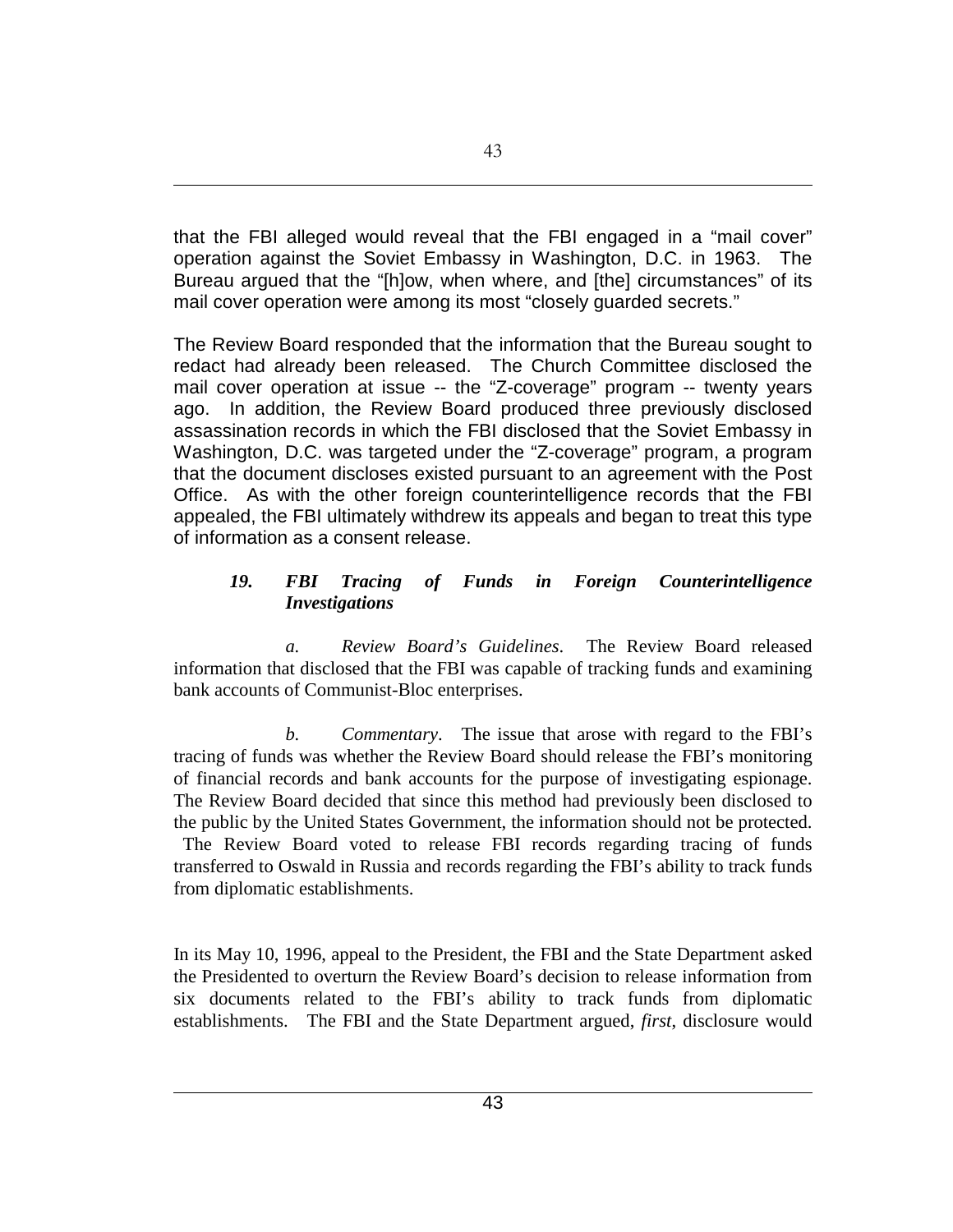reveal sensitive sources and methods, and *second,* disclosure would reveal that Soviet government bank accounts were the target of FBI counterintelligence activities.

The Review Board responded that the "sources and methods" employed in tracking of funds already has been disclosed, citing FBI documents that reveal the FBI's ability to trace funds as well as other federal government records that explained that the FBI engaged in covert examination of financial records and bank accounts in order to determine whether an individual is engaged in espionage. In addition, the Review Board noted that the FBI cannot now classify that the Soviet government was the principal target of the Bureau's foreign counterintelligence activities in the United States, again citing FBI documents as well as a lengthy list of publicly available federal government publications that disclosed the FBI's interest in Soviet financial activities in the United States. In late 1996, the National Security Agency and the CIA removed whatever fig leaf remained covering the FBI's tracing of funds. In the NSA/CIA joint publication, *Venona: Soviet Espionage and the American Response 1939-1957 (Robert Louis Benson & Michael Warner, eds., 1996),* the agencies released records that explicitly stated that the FBI monitored Soviet bank accounts in the United States. The *Venona* releases also show that the Soviets knew about the FBI's monitoring of their finances in the 1940s.

The Review Board concluded that previous official disclosures of the FBI's ability to trace funds in foreign counterintelligence investigations prevented the FBI from making any plausible or convincing argument that the method was one that should remain secret.

## *20. FBI Physical Surveillance*

*a. Review Board Guidelines*. The Review Board released information that disclosed that physical surveillance is a method that the FBI employs in conducting investigations. Moreover, the Review Board specifically released information that the FBI conducted physical surveillance in its foreign counterintelligence investigations against Communist-Bloc countries.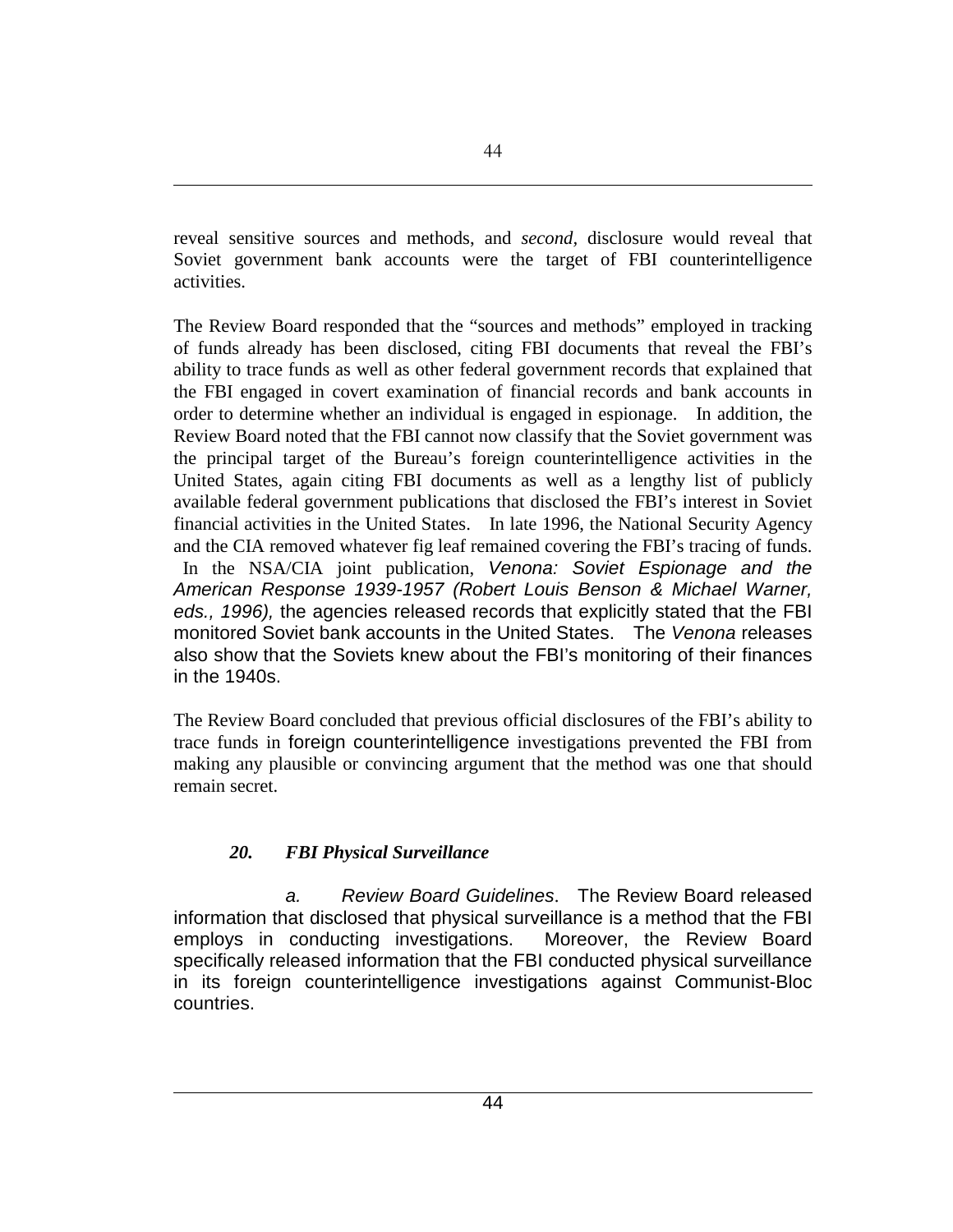*b. Commentary*. In the course of many FBI investigations, physical surveillance is not a classified operation and thus would not be protectable under section 6(1). However, as part of its May 10, 1996, appeal to President Clinton, the FBI requested the President to overturn the Review Board's decision to release on document because it revealed that the FBI conducted physical surveillance on the Soviet Embassy and that it kept a "lookout log" that recorded visitors to the Embassy.

The Review Board had voted to release the record because the FBI had not offered adequate evidence in support of its redactions.

The Review Board again stressed the statutory requirement that the FBI provide document-specific, clear and convincing evidence in support of its proposed redactions. In its May 23, 1995, brief, the Review Board also noted that not only had the FBI previously officially acknowledged the particular physical surveillance operation that the document at issue revealed, but that former Director Webster had publicly acknowledged that the FBI conducts physical surveillance and used the physical surveillance of the Russian Embassy as an example.

The Review Board concluded that previous official disclosures of the FBI's physical surveillance of the Soviet Embassy prevented the FBI from making any plausible or convincing argument that the method was one that should remain secret. The FBI ultimately withdrew its appeal of the Board's decision on "lookout logs." (Letter from FBI to Hon. Jack Quinn, 9/18/96)

The Review Board's also took the position that, even in documents where the Board might agree to protect the identity of a particularly sensitive target of the FBI's physical surveillance, the fact that the FBI uses the method of physical surveillance in conducting investigations is not secret and is not eligible for postponement.

### *\*\*\* SPACE HOLDER FOR NSA SECTIONS to be provided by Michelle \*\*\**

*D. Personal Privacy*

*Text of Section 6(3)*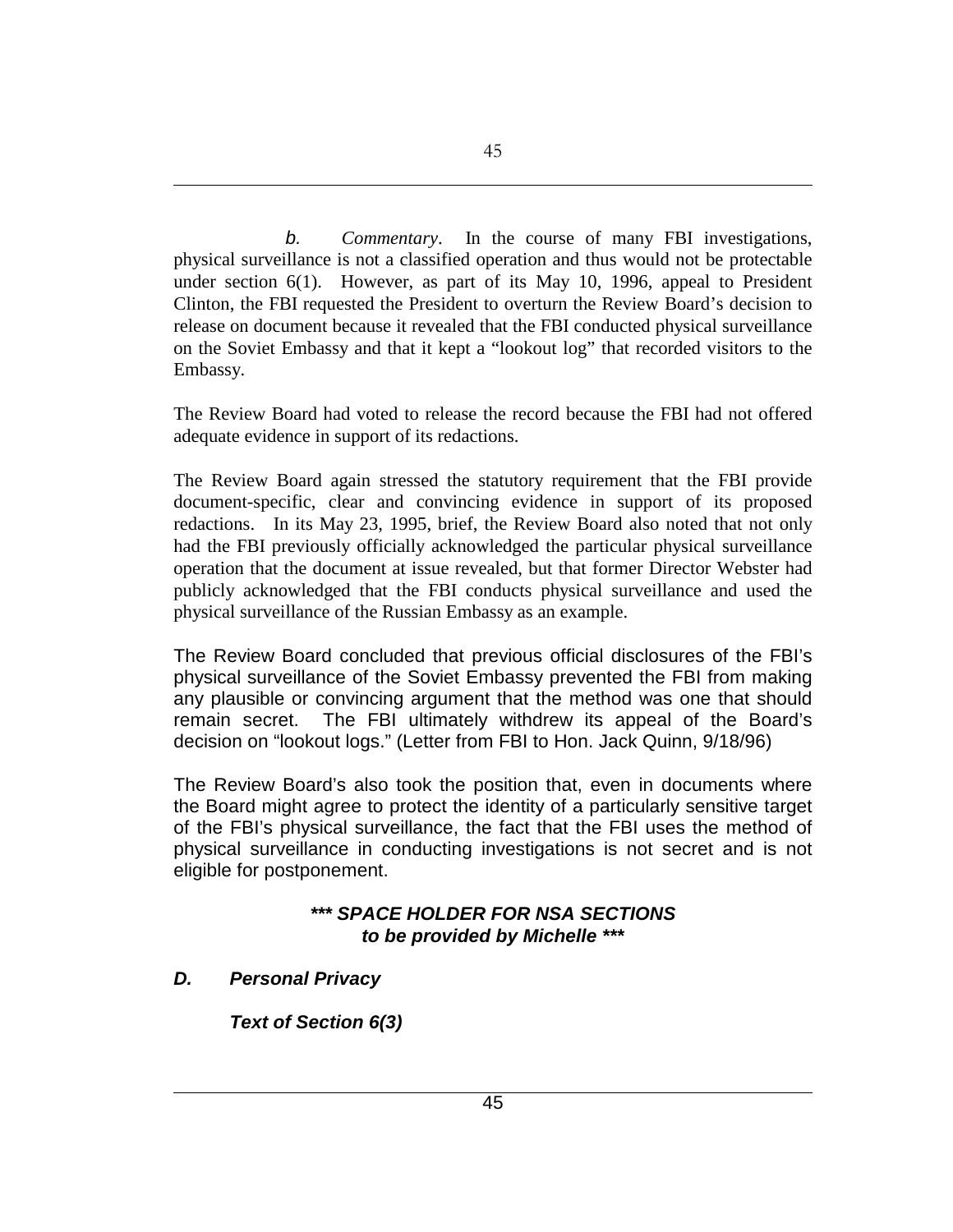*. . .clear and convincing evidence that the public disclosure of the assassination record could reasonably be expected to constitute an unwarranted invasion of personal privacy, and that invasion of privacy is so substantial that it outweighs the public interest*

*1. Review Board Guidelines.* During the course of the Review Board's work, the Board almost never agreed to sustain agency's requests for postponements on personal privacy grounds. The primary exception to the Review Board's policy to release records with privacy postponements is social security numbers. The Review Board determined that the public interest in disclosure of social security numbers was so small that any risk of harm would outweigh it. Accordingly, the Board routinely protects social security numbers throughout assassination records it reviews.

In the Segregated Collections, the FBI rarely requests that the Review Board sustain privacy postponements, and so the FBI unilaterally releases the information that would fall into the category of "personal privacy" information. In some Segregated Collection records, the Review Board agrees to postpone personal privacy information where agencies provide the Review Board with evidence that the person in question is alive, living in the same area, the public interest in the information is extremely low, and the individual would truly suffer a substantial intrusion of privacy if the Board releases the information. For example, the Review Board agreed to sustain the postponement of the identity of a 13 year old girl who was a rape victim. The girl in question was the niece of an organized crime figure (who was himself only of marginal relevance to the assassination story) and her story appeared in the organized crime figure's FBI file.

*2. Commentary*. The Review Board began its document review work in its closed meeting on January 25, 1995. At that meeting, the Review Board discussed personal privacy information in four Warren Commission records, but did not vote on the four records at that meeting, opting instead to defer final decision on the records. On March 6th and 7th, 1995, the Review Board staff presented to the Review Board a briefing book on personal privacy postponements. The Board's General Counsel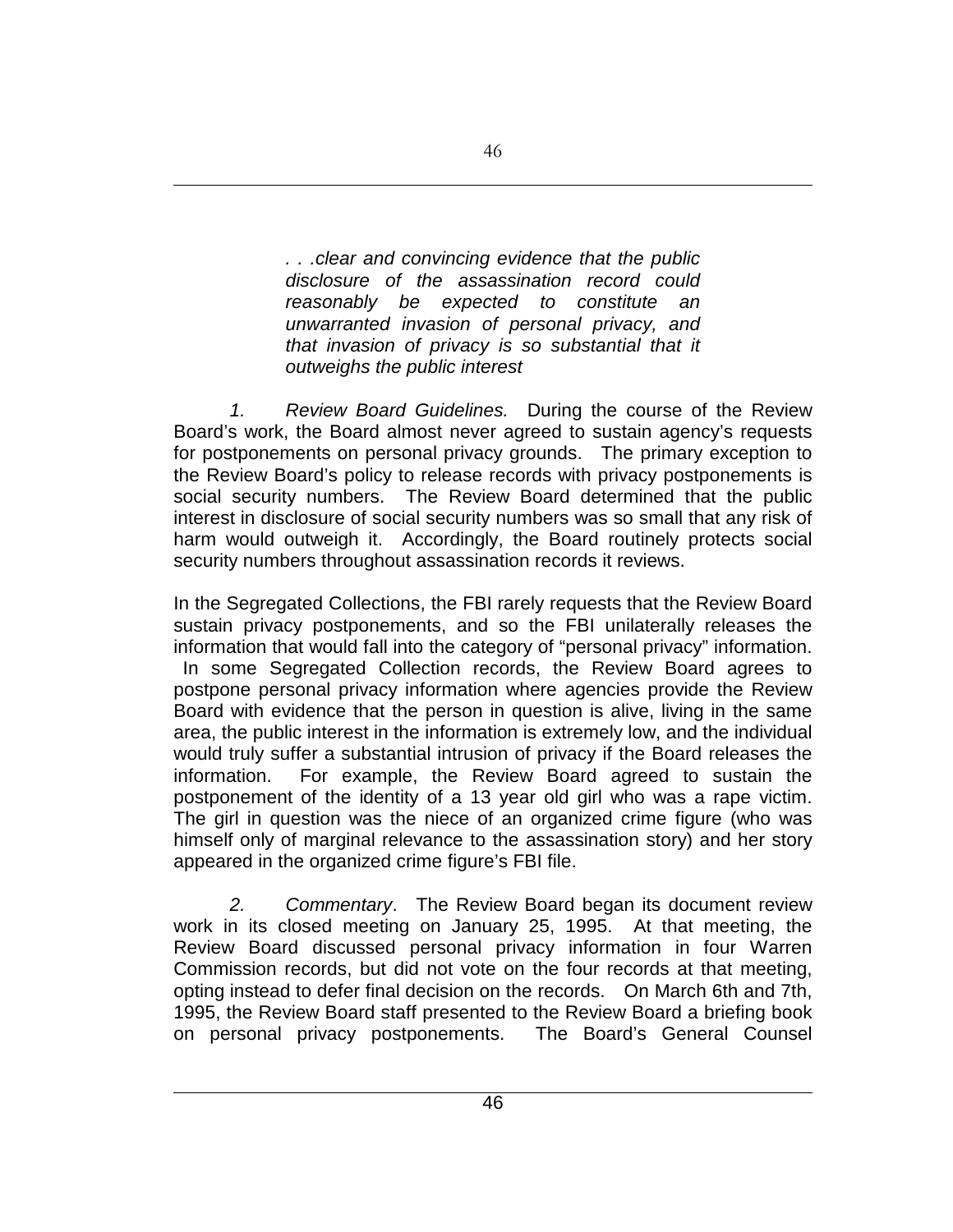provided the Board with a memorandum that identified several types of information that would potentially implicate privacy concerns. The Review Board discussed the scope and intent of section 6(3) and how the personal privacy provisions of the JFK Act might apply to eighteen (18) sample documents. At the end of the meeting, the Review Board again decided that it would defer a vote on the records and on the personal privacy postponements in general.

Although the Review Board expected that it would encounter a number of personal privacy postponements, the FBI did not request many postponements citing section 6(3). The CIA never requested a privacy postponement.

In one case, the FBI appealed to the President the Review Board's vote to release information that the FBI requested be postponed on personal privacy grounds. (FBI 5/28/96 Appeal) The Review Board very carefully considered the privacy concerns involved and requested that the President issue a decision that would result in release of the important information in the record.

### *\*\*\* SPACE HOLDER FOR NSA, SECRET SERVICE & MILITARY SECTIONS*

*to be provided by Michelle, Kim, and Doug \*\*\**

## *E. Informant Postponements*

# *Text of Sections 6(2) and 6(4)*

section (2).*. . .clear and convincing evidence that the public disclosure of the assassination record would reveal the name or identity of a living person who provided confidential information to the United States and would pose a substantial risk of harm to that person*

*section (4). . .clear and convincing evidence that the public disclosure of the assassination record would compromise the existence of an*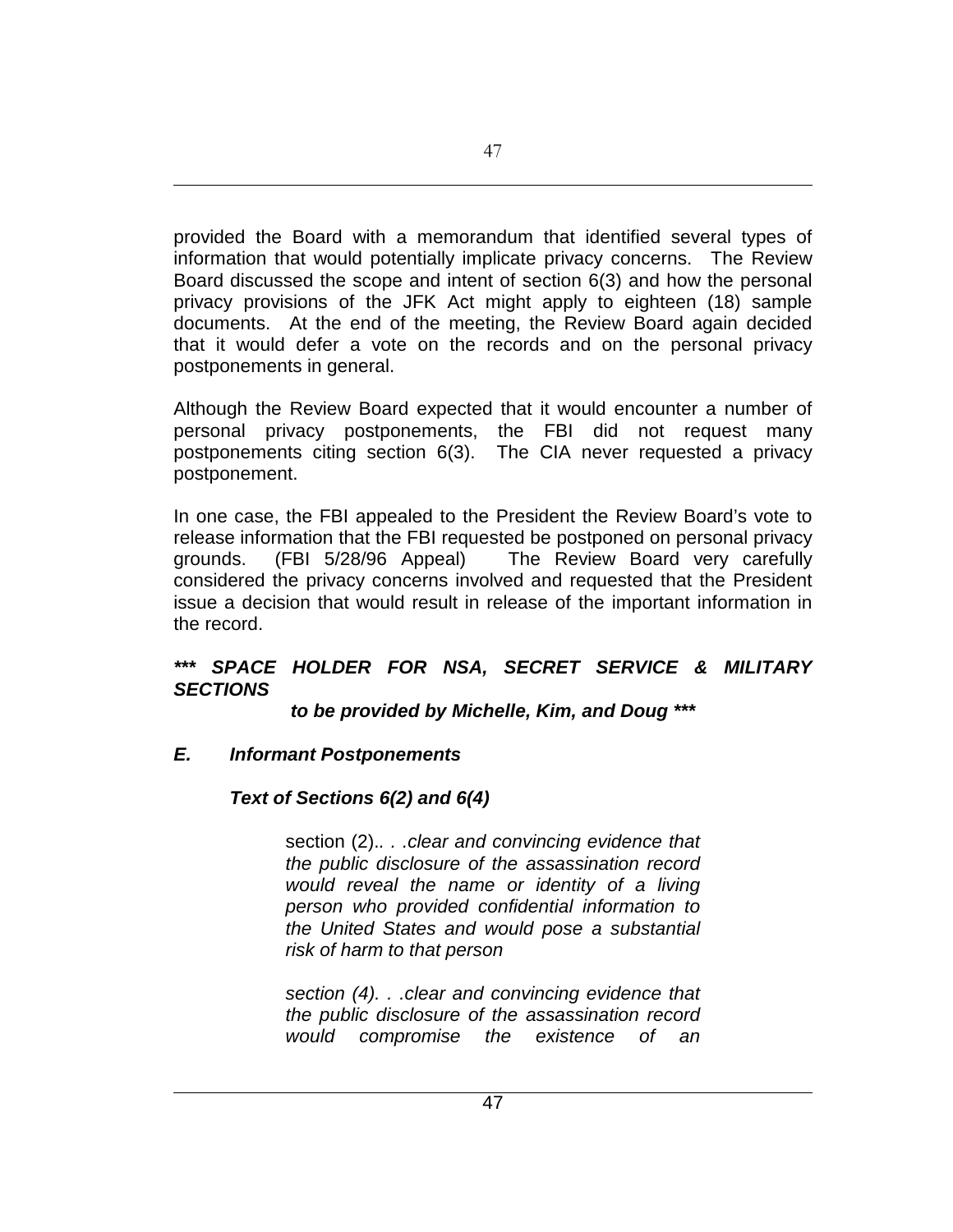*understanding of confidentiality currently requiring protection between a Government agent and a cooperating individual or a foreign government, and public disclosure would be so harmful that it outweighs the public interest;*

## *1. Informant Postponements Generally*

*a. Guidelines.*

As a general rule, the Review Board did not postpone information that would reveal the identity of an informant unless the FBI could provide, at least, evidence that the informant was alive and still living in the same area. The Review Board recognized two significant exceptions to the general rule. First, even where the FBI provided such evidence, the Review Board released informant identities if it found that the informant's identity was of high public interest. Second, the Review Board did, in some cases, allow postponement of informant identities even though the FBI could not provide evidence that the informant was alive and living in the same area if the FBI could prove that disclosure would subject the informant to an extremely significant threat of harm.

Where a person's relationship with the FBI had already been made public, the Review Board did not agree to protect the fact of the relationship between the Government and the individual.

*b. Commentary.*

### *i. A Note on the Statutory Framework for Review of FBI Informant Postponements*

The FBI initially cited sections 6(2) and 6(4) in support of informant postponements. Section 6(2) clearly requires that the Bureau prove that the informant is living and that the informant faces a substantial risk of harm if the information is released. Because section 6(2) requires informant-specific evidence, the FBI decided to rely exclusively on Section 6(4) for informant postponements, and not Section 6(2) -- even though most of the records, as originally processed by the FBI, refer to both subsections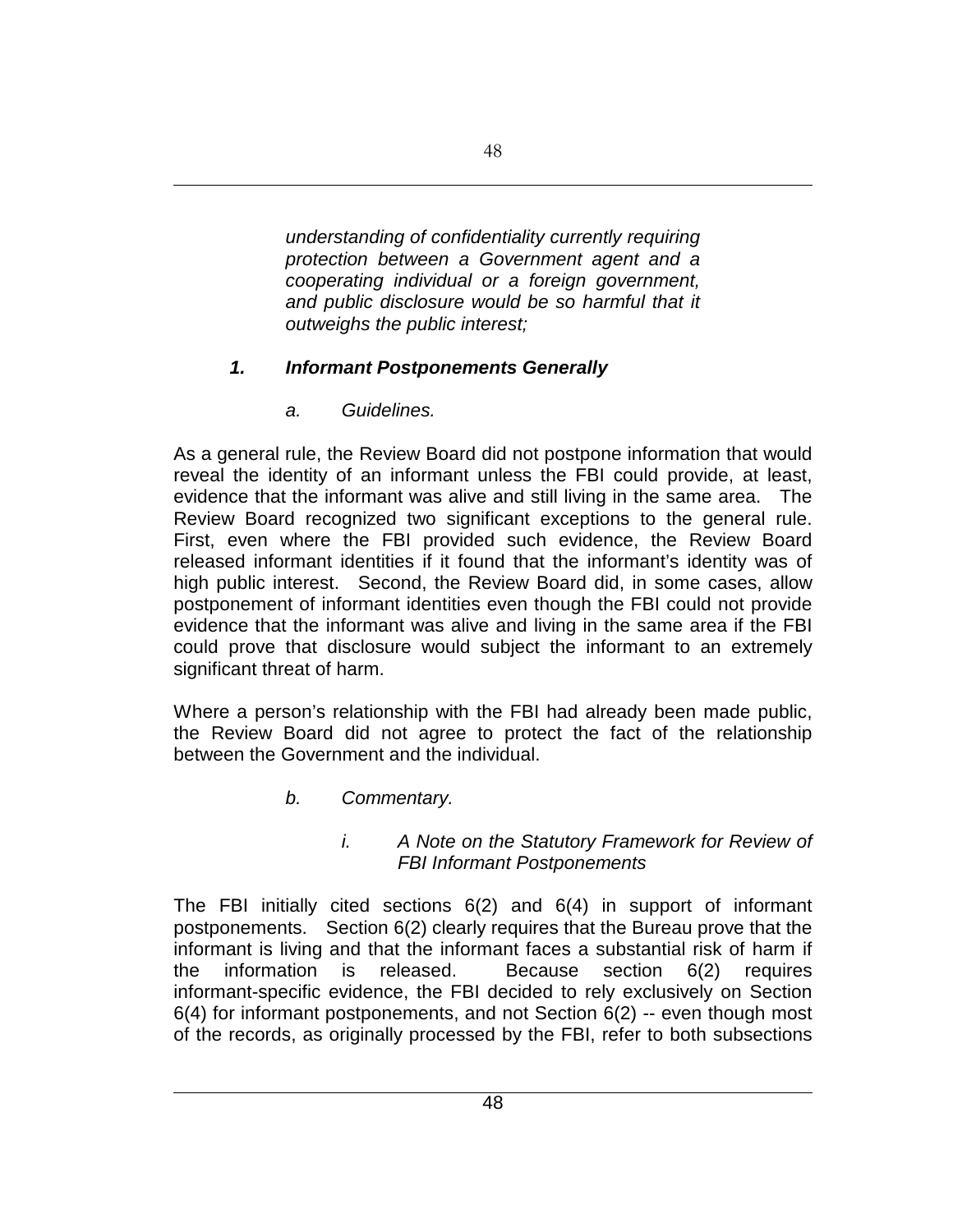in support of informant postponements.

### *iii. History of Review Board's Decision-Making on Informant Postponements*

The Review Board first considered informant postponements in its meeting on May 2nd and 3rd, 1995. The FBI's initial evidence in support of informant postponements consisted of a briefing that FBI officials gave to the Review Board, followed by the FBI's "position papers" on confidential informant postponements. In the position paper, the FBI distinguished among informants, explaining that informants differ depending on the type of information they provided to the FBI and the level of confidentiality that existed between the FBI and the informant at the time that the informant provided the information.

After hearing the FBI's general policy arguments, the Review Board informed the FBI that it interpreted the "clear and convincing" evidence standard to require the agencies to provide very specific evidence tailored to individual postponements.

In the summer of 1995, the Review Board considered four documents containing informant postponements. Three of the documents concerned symbol number informants. The fourth document disclosed the name of a deceased informant. Because the FBI did not present document-specific evidence in support of its postponements, the Board voted to release the records. On August 11, 1995, the FBI appealed to the President the Review Board's decisions on those four records. The FBI argued that disclosure of informant information would result in the following harms: *first,*  harm to existing informants; *second,* harm to the FBI's ability to recruit new informants and its ability to obtain cooperation from existing informants, and *third,* harm to the government's "word" since disclosure results in a breach of a promise of confidentiality.

In its response briefs to the President, the Review Board emphasized the JFK Act's clear and convincing evidence standard and explained that speculative harm does not provide sufficient grounds for withholding of information. In addition, the Review Board offered examples of prior releases that had not resulted in expected harm. The FBI did agree to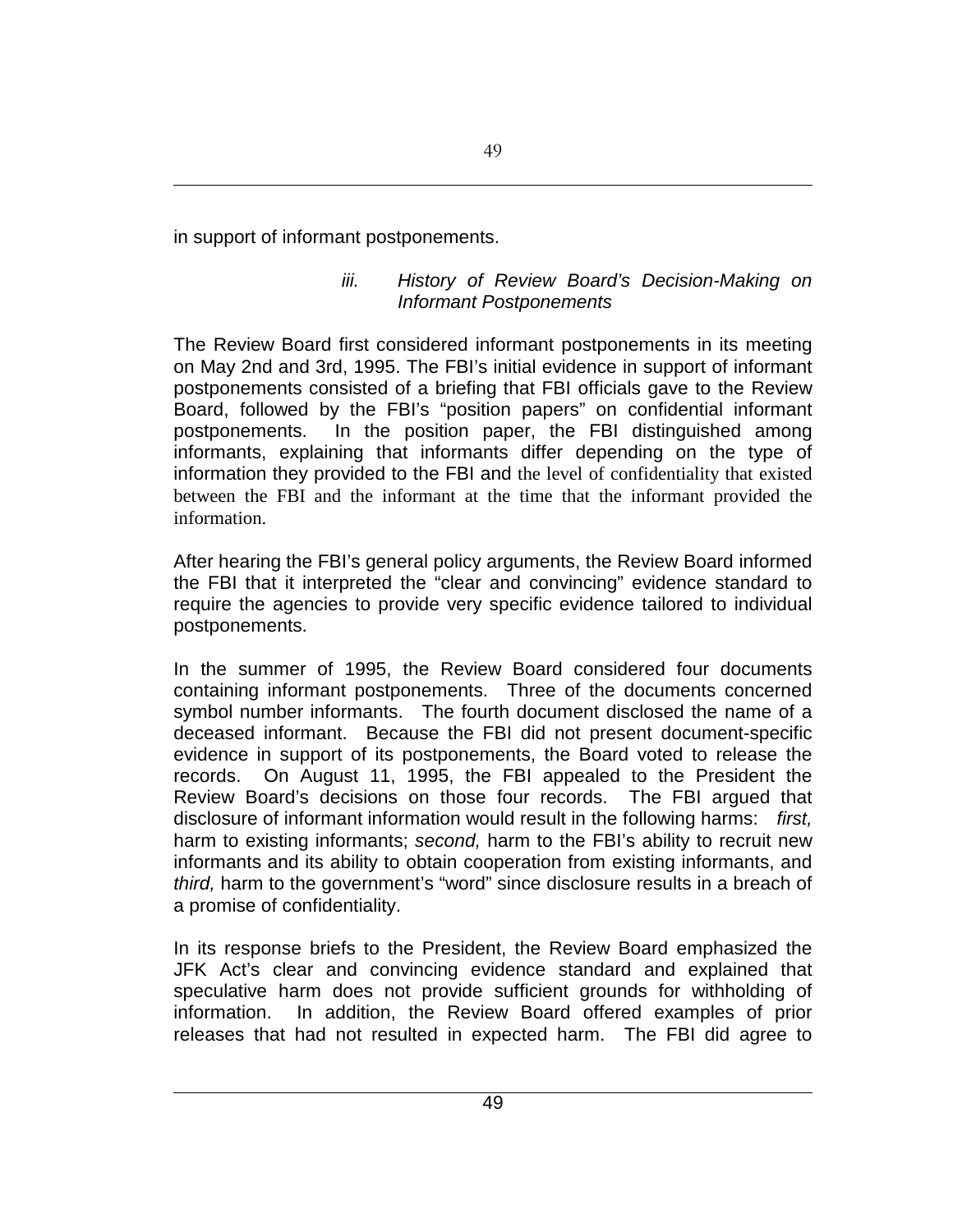provide particularized evidence on three of the four documents. The FBI's evidence was to interview the informants to determine whether they would object to having their identities disclosed. Of course, all of the informants or their relatives objected to disclosure of their identities. Upon receipt of the FBI's evidence, the Review Board reconsidered the informant postponements and determined that it would release all information except for the numeric portion of the symbol numbers.

The Review Board's September 28, 1995, letter to the FBI informing the FBI of its decisions on the documents provided useful and specific guidance as to what type of evidence the Review Board was looking for -- interviewing informants would not be necessary, nor would the Review Board find it useful. Instead, the Review Board needed to know whether informants were still alive and whether the informant file contained corroborating evidence of harm that would befall the informant if identity were disclosed. Ultimately, the FBI was able to satisfy the Review Board's requests for evidence on informant issues by providing information that was available at FBI headquarters.

After the FBI appealed the Review Board's decisions on four informant records, the FBI eventually came to eliminate general policy arguments from its evidence submissions and began to provide evidence in support of informant postponements on standard forms titled "Informant Postponement Evidence Form" (attached as Exhibit D). Once the Review Board received the FBI's specific evidence, it started to develop a group of guidelines for the review of informant postponements.

## *iv. Effect of Prior Disclosures*

If the name of an informant in a particular record had already been released in a context that *disclosed the informant relationship with the FBI,*, then the staff recommended that the Review Board release the name. If an informant symbol number in a particular record had already been released in a context where the same informant symbol number was providing the same information as in the record at issue, the staff recommended that the Review Board release the symbol number.

As a practical matter, both the FBI and the Review Board made an effort to track the names and symbol numbers of FBI informants whose relationships with the FBI had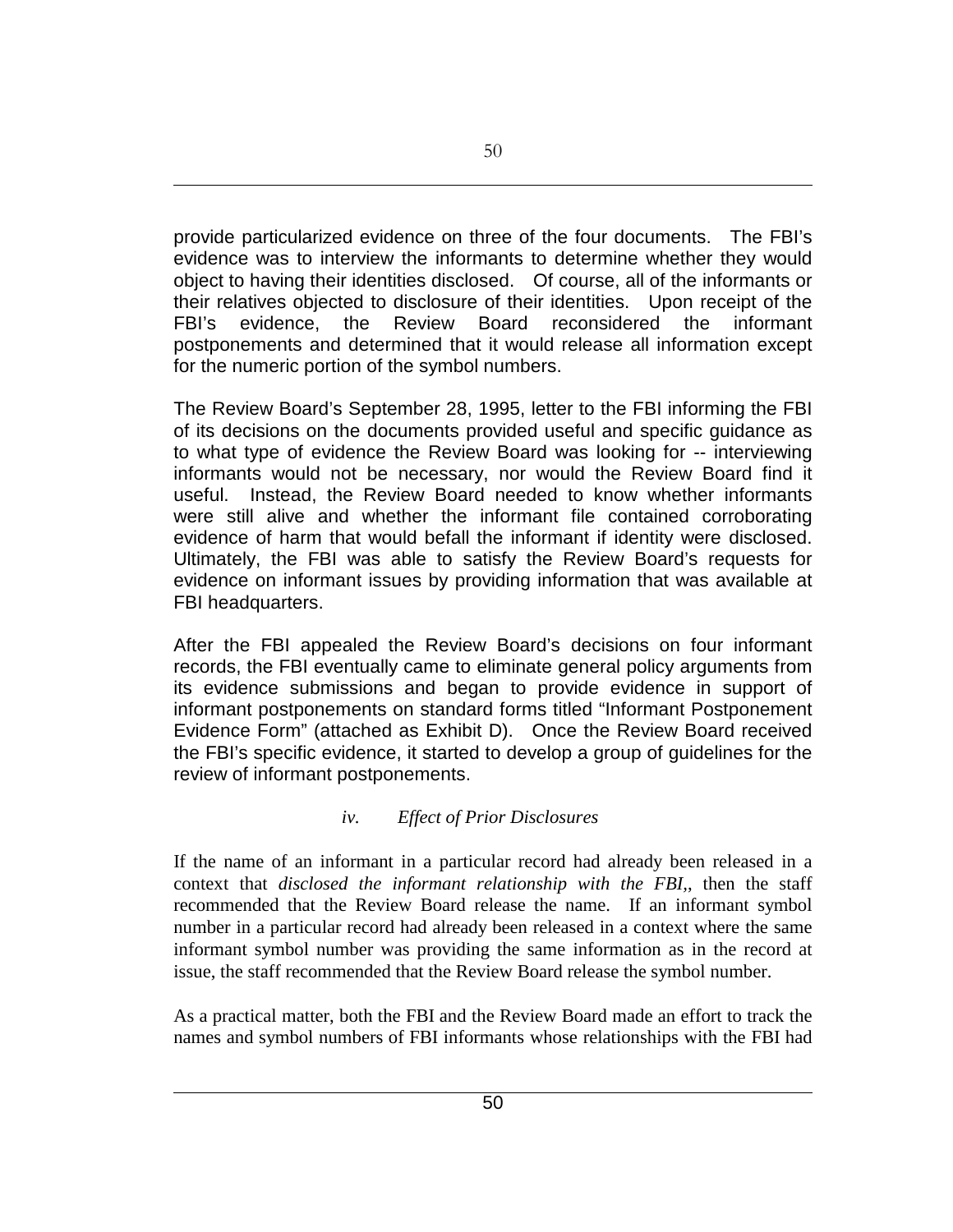already been made public. When Review Board staff members encountered informant names or symbol numbers that were eligible for postponement, staff members researched whether the name or symbol number had already been released.

Similarly, the FBI maintains and checks an informant card file that tracks those informant names and symbol numbers that have been publicly disclosed and in what contexts.

### *2. Individuals who provided information to the FBI, but who did not have an ongoing confidential relationship with the FBI*

*a. Review Board Guidelines*. Where an individual provided information to the FBI and requested that the FBI protect his or her identity, *but the FBI provided no evidence of an ongoing confidential relationship with the individual*, the Review Board voted to disclose all identifying information about that individual.

*b. Commentary*. When the FBI first began to present evidence to the Review Board in defense of its attempts to protect its informants, it asked that the Review Board protect the identity of any individual who either expressly or implicitly requested confidentiality when providing information to the Bureau. Persons who provide information in exchange for express promises of confidentiality may include neighbors or other acquaintances of a subject of investigation, as well as employees of state and local governments, financial institutions, airlines, hotels, etc. . . . According to the FBI,

"Where such a promise is given, documents containing such information will contain the name of the person providing the information as well as language specifically setting forth the fact that confidentiality was requested. No file is opened on such persons and no symbol numbers are assigned to protect their identities."

FBI Memorandum, *FBI Informant/Confidentiality Postponements*, p. 3.

Initially, the FBI's policy was to protect "the identities of persons who gave the FBI information to which they had access by virtue of their employment," regardless of whether "their providing the information . . . involve<sup>[d]</sup> a breach of trust," provided that the person in question requested confidentiality. Moreover, the FBI implied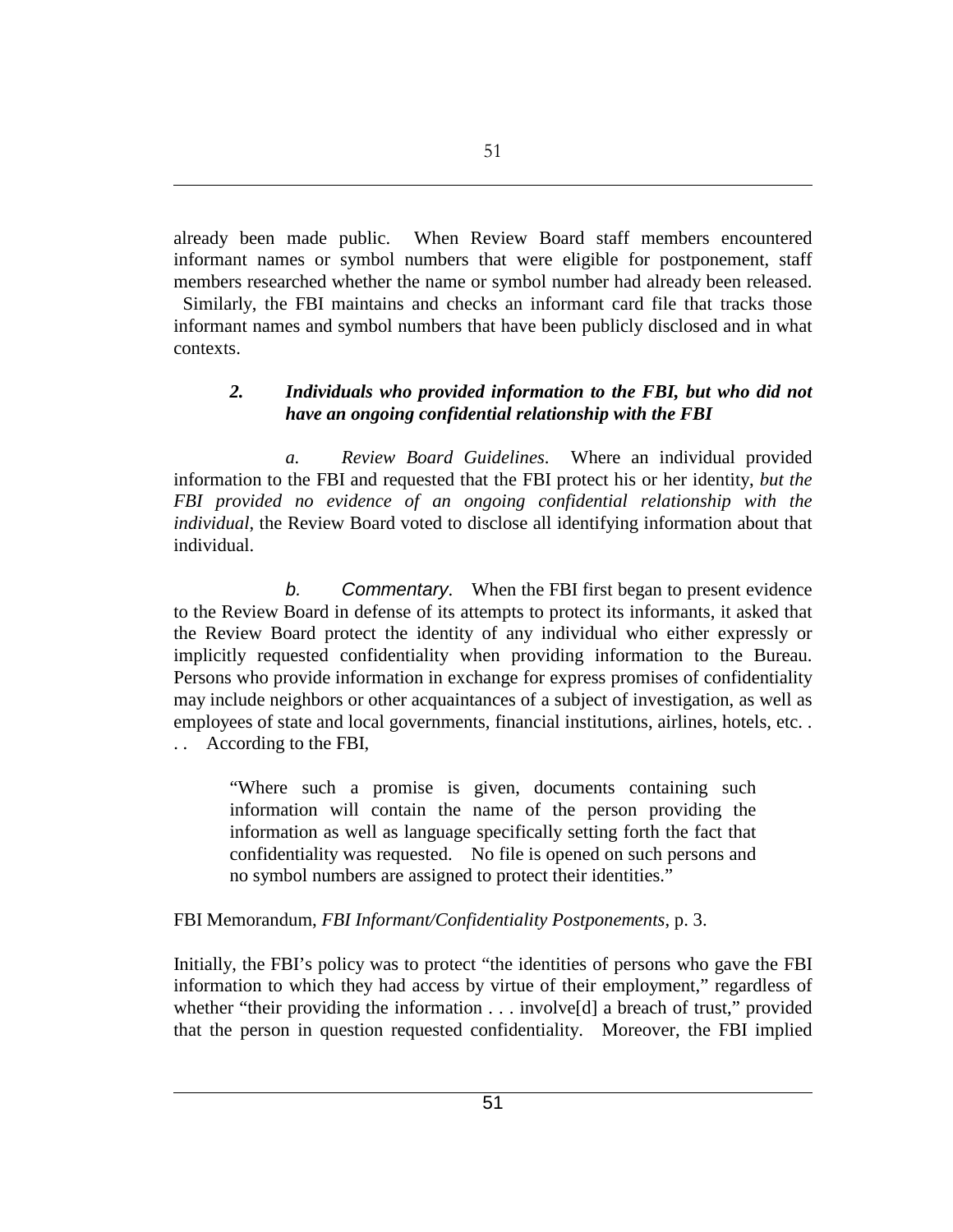that, even where a request for confidentiality is not explicit on the face of the document, the identities of such persons will be withheld in cases where their providing the information to the FBI involved a "breach of trust":(*e.g.*, a phone company employee who gives out an unlisted number.)

The Review Board rejected the FBI's argument and voted to release the names pursuant to Section 6(4) of the JFK Act. Section 6(4) requires that the FBI provide clear and convincing evidence that disclosure would compromise the existence of an understanding of confidentiality currently requiring protection between a Government agent and a cooperating individual. That the individual lacks one of the Bureau's many informant designations (*e.g.*, potential security informant ("PSI"), potential criminal informant ("PCI"), panel source, established source, informant symbol number) suggests that the individual did not have an ongoing relationship with the FBI. To the extent that FBI believes that a particular "protect identity" source did have an ongoing relationship with the FBI, it may provide evidence to the Review Board of the relationship. Without the benefit of such evidence, the Review Board assumes that "protect identity" sources are not sources with an "understanding of confidentiality currently requiring protection." The Review Board learned that FBI agents often offer confidentiality as a matter of course to interviewees, whether or not the individual requests or requires confidentiality. Eventually, the Review Board and the FBI agreed that the FBI would release the names of these individuals unilaterally.

### *3. Individuals who gave the FBI information to which they had access by virtue of their employment*

*a. Guidelines.* The FBI unilaterally released the identities of individuals who gave the FBI information to which they had access by virtue of their employment, such as telephone company employees, utility employees,

*b. Commentary.* Until the summer of 1995, the FBI protected the identities of all persons who gave the FBI information to which they had access by virtue of their employment provided one of the two following circumstances existed: (1) the employee requested confidentiality, or (2) the employee's providing the information involved a breach of trust (*e.g.,* a phone company employee who gives out an unlisted number.) The Review Board believed that disclosure of the identities of such individuals would not subject the individuals to the type of harm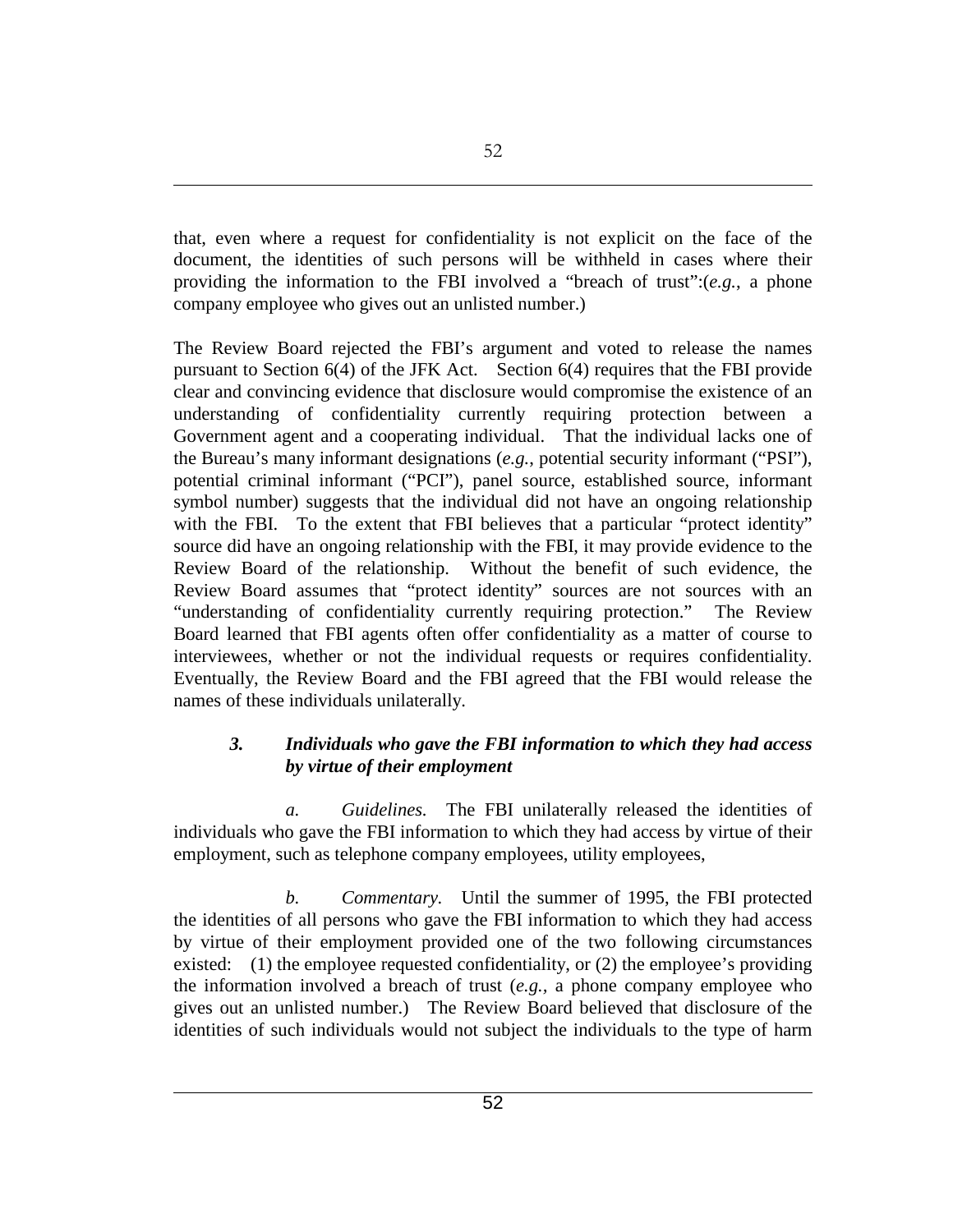that the JFK Act required to sustain informant postponements. Once the Review Board voted to release the identities of persons who gave the FBI information to which they had access by virtue of their employment, the FBI acquiesced and proceed to unilaterally release the identities of such individuals.

# *4. Deceased Informants*

*a. Guidelines.* With very few exceptions, the Review Board released the identities of deceased infromants in the core and related files.

In the "Segregated Collection" files, the Review Board did not require that the FBI provide evidence that an informant was alive to sustain a postponement *unless* the Review Board staff member had some reason to believe that the informant was deceased. Thus, unless the informant was of relatively high public interest, the Review Board voted to protect the informant's identity. In the cases where a staff member had a reason to believe that an informant was deceased, the staff did request the FBI to provide evidence concerning the informant and released the informant's identity if the informant was deceased.

*b. Commentary.* A "Named informant" is an individual whose name appears in assassination records and who had some type of ongoing confidential informant relationship with the FBI. The FBI records often refer to such informants as "PSIs" (potential security informants) or "PCIs" (potential criminal informants), but "established sources," "panel sources," and others might fall into the category of "named informants." The Review Board attempted to categorize informants according to the level of confidentiality that existed between the FBI and the informant. While the Review Board was often willing to sustain postponements of named informants when the FBI could demonstrate that the informant was still living, it believed that deceased informants were generally not entitled to protection.

However, in its response to the FBI's informant appeals, the Review Board did state that, in some rare cases, the FBI might be able to prove clearly and convincingly that a "confidential relationship" with an deceased informant currently required protection. For example, the FBI might be able to show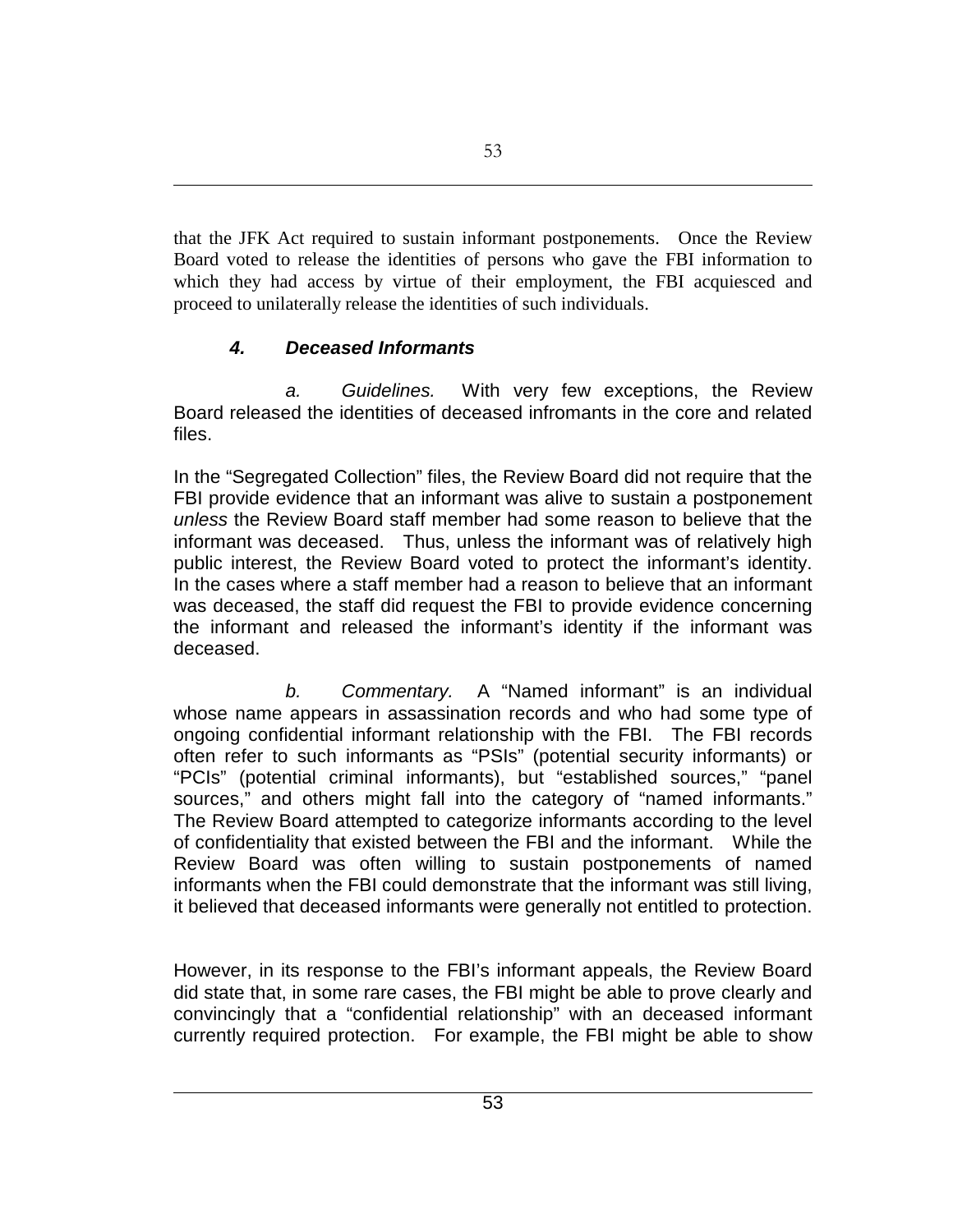that the relatives of a high-level organized crime informant could still be at risk of retaliation.

The Review Board debated extensively the issue of what constituted adequate evidence that an informant was currently living. Specifically, the Board had to determine what evidence was necessary to prove that someone who, according to a

search of the FBI's computer databases, is now living, is in fact the same individual named as an FBI informant.[29](#page-53-0)

Ultimately, the Review Board determined that the FBI must verify that the informant was still alive by matching the informant's name plus date of birth or social security number. The Review Board did not consider name alone or name plus general location to be adequate evidence that an informant was still living.

### *5. "Negative Contacts": Informants who provided no assassination-related information to the FBI.*

*a. Review Board Guidelines.* When an FBI agent asks an informant for information on a particular topic and the informant reports that he or she has no information to provide, the FBI calls the contact a "negative contact." Where the FBI adequately identified the "negative contact" informant as still living,  $30$  the Review Board agreed to postpone for 10 years "negative contact" named informants and all specific identifying information,

<span id="page-53-0"></span><sup>29</sup>For a full discussion of the issue regarding "adequate" proof, *see* Memorandum from Philip D. Golrick to the Review Board, *Staff Recommendations on "Negative Contact" Informant Postponements*, May 13, 1996.

<span id="page-53-1"></span> $30$ An informant is "adequately identified as still living" if identified through current information with a living person with the same name and other specifically identifying information (*e.g.,* name and date of birth or social security number.)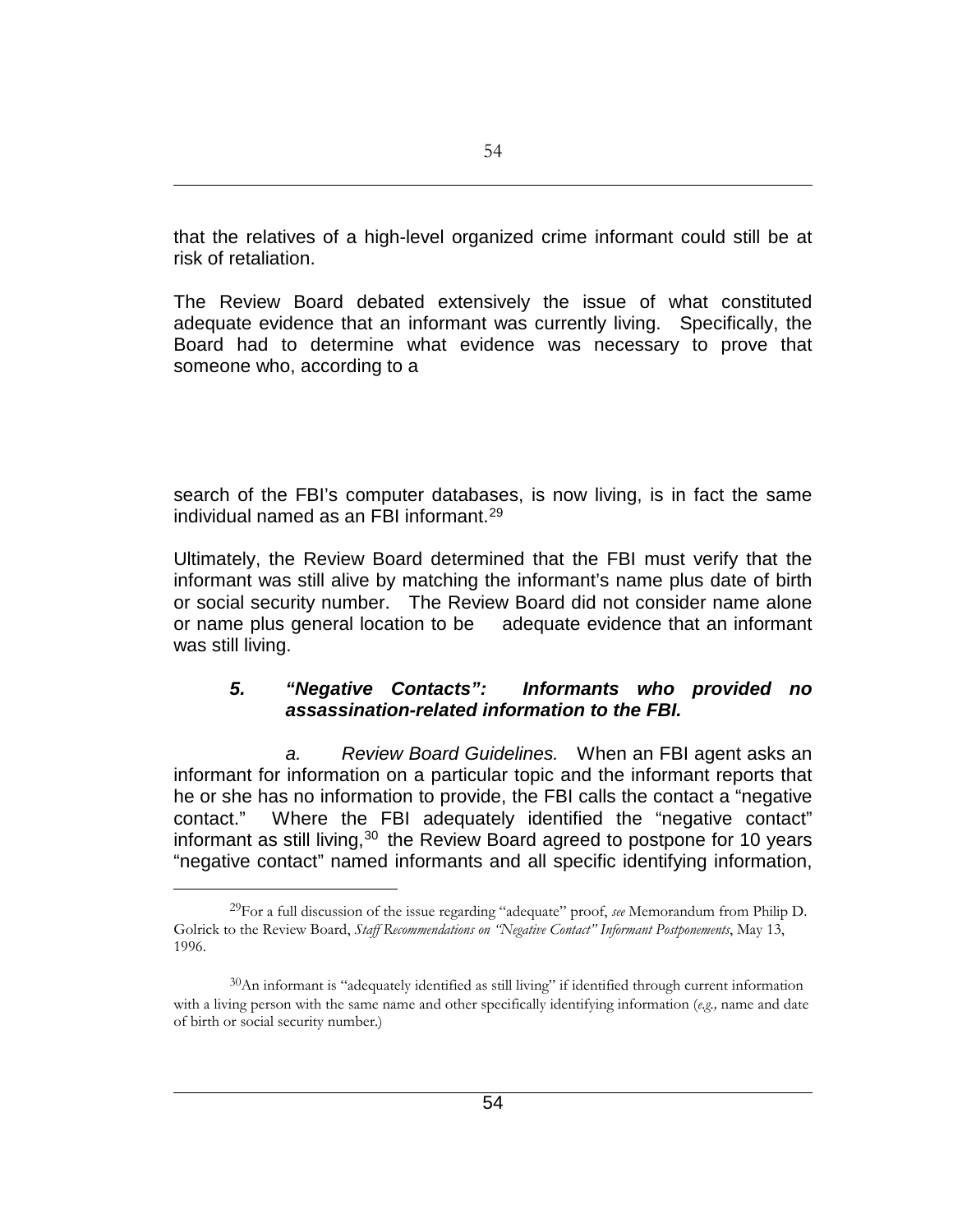such as street addresses, telephone numbers, and informant-specific portions of FBI case numbers and file numbers.

Where the FBI did not adequately identify the informant as still living, the Review Board voted to release the name and any accompanying identifying information. *See* 4. (Deceased Informants) above.

The FBI unilaterally released all unclassified "negative contact" (definition below) symbol number informants.

*b. Commentary.* In the FBI's early investigations into the assassination of President Kennedy, Director Hoover ordered special agents to ask all informants for relevant information. Even when informants reported that they knew nothing that would assist the FBI in its investigation, FBI agents filed reports in the assassination investigation file documenting the "negative contact."

As a result of Director Hoover's broad directive to agents to question all informants concerning the assassination, the assassination investigation file provides a reasonably comprehensive picture of the state of the FBI's informant network in late 1963 and early 1964. The FBI, of course, preferred that this overview of its informant operations not be disclosed to the public. The Review Board acknowledged that the public had little or no interest in knowing the identities of each "negative contact" informant. At the same time, the Review Board believed that the public did have an interest in having accurate information concerning the FBI's activities in the days and weeks following the assassination. As a compromise, the FBI agreed that it would unilaterally release all unclassified negative contact symbol number informants (on the theory that, with no additional information from or about the informant, no researcher could ever determine the identity of the informant) and the Review Board agreed that it would protect those "negative contact" named informants that were still alive (on the theory that, since they provided no information about the assassination, there was little value to be gained from disclosing the identities of hundreds of living FBI informants.)

## **6.** *"Positive Contacts": Informants who provided at least some assassination-related information to the FBI*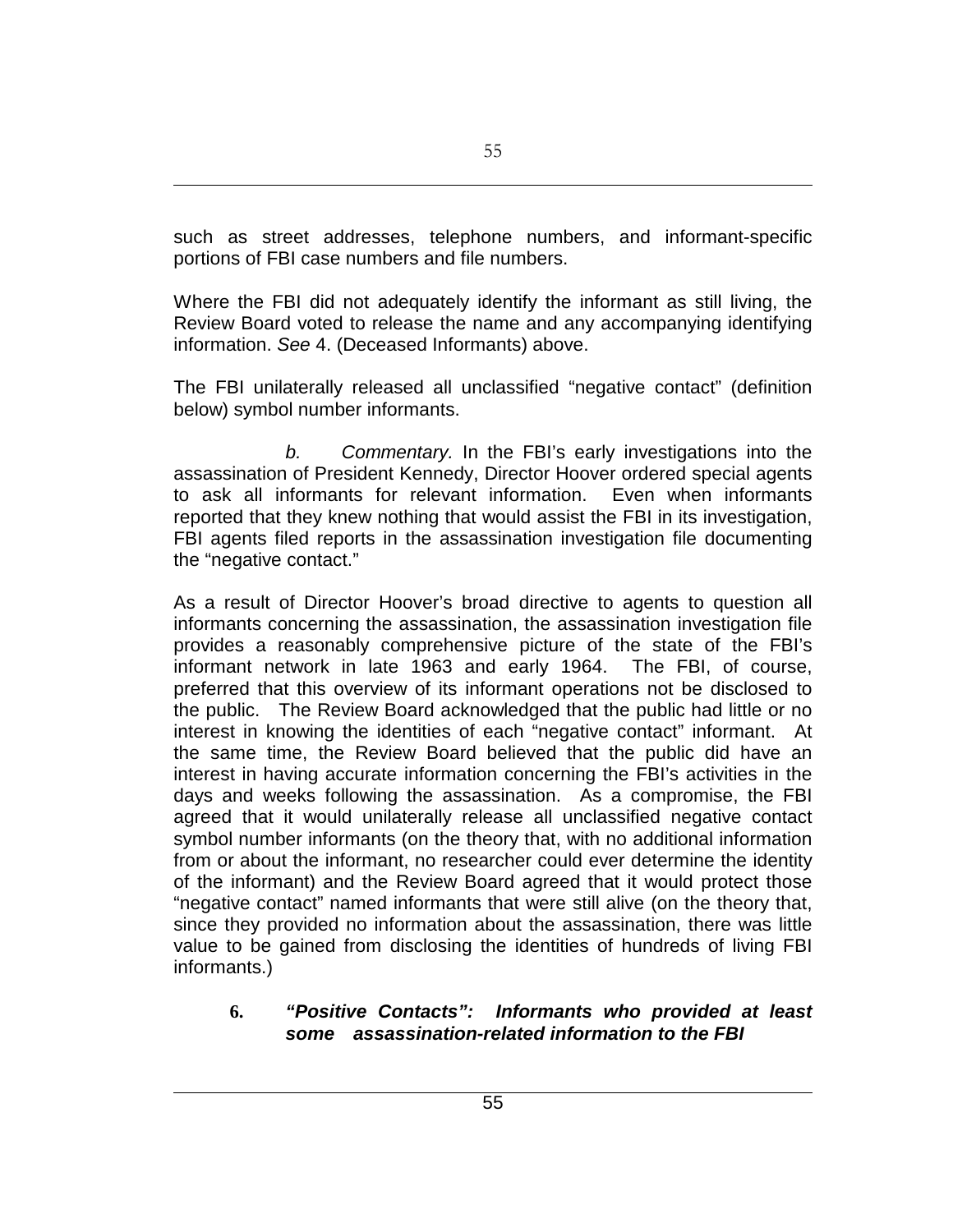*a. Review Board Guidelines*. "Postive contact" informants are informants who provided at least *some* assassination-related information. Where the FBI adequately identified the informant as still living, the Review Board adopted a case-by-case approach, considering the factors listed in the commentary below. When the Review Board voted to postpone the identity of a "positive contact" informant, it voted to postpone it for ten (10) years, and adopted appropriate substitute language. The Review Board released informant names if the informant was of particular relevance to the assassination.

Where the FBI did not adequately identify the informant as still living, the Review Board released the informant's name and any accompanying information. *See* 4. (Deceased Informants) above.

*b. Commentary*. The Review Board's decisionmaking with

regard to

- "positive contact" informant postponements involved an evaluation of some combination of the following factors:
	- · the significance of the information that the informant provided to understanding of the assassination;
	- · the importance of the identity of the informant to assessing the accuracy of the reported information; and
	- the significance of the threat of harm to the informant from disclosure, considering the following:
		- whether the informant is still living, and if so, whether the informant still lives in the same area;
		- the amount of time that has passed since the informant last provided information;
		- the type of information the informant provided;
		- the level of confidentiality that existed between the FBI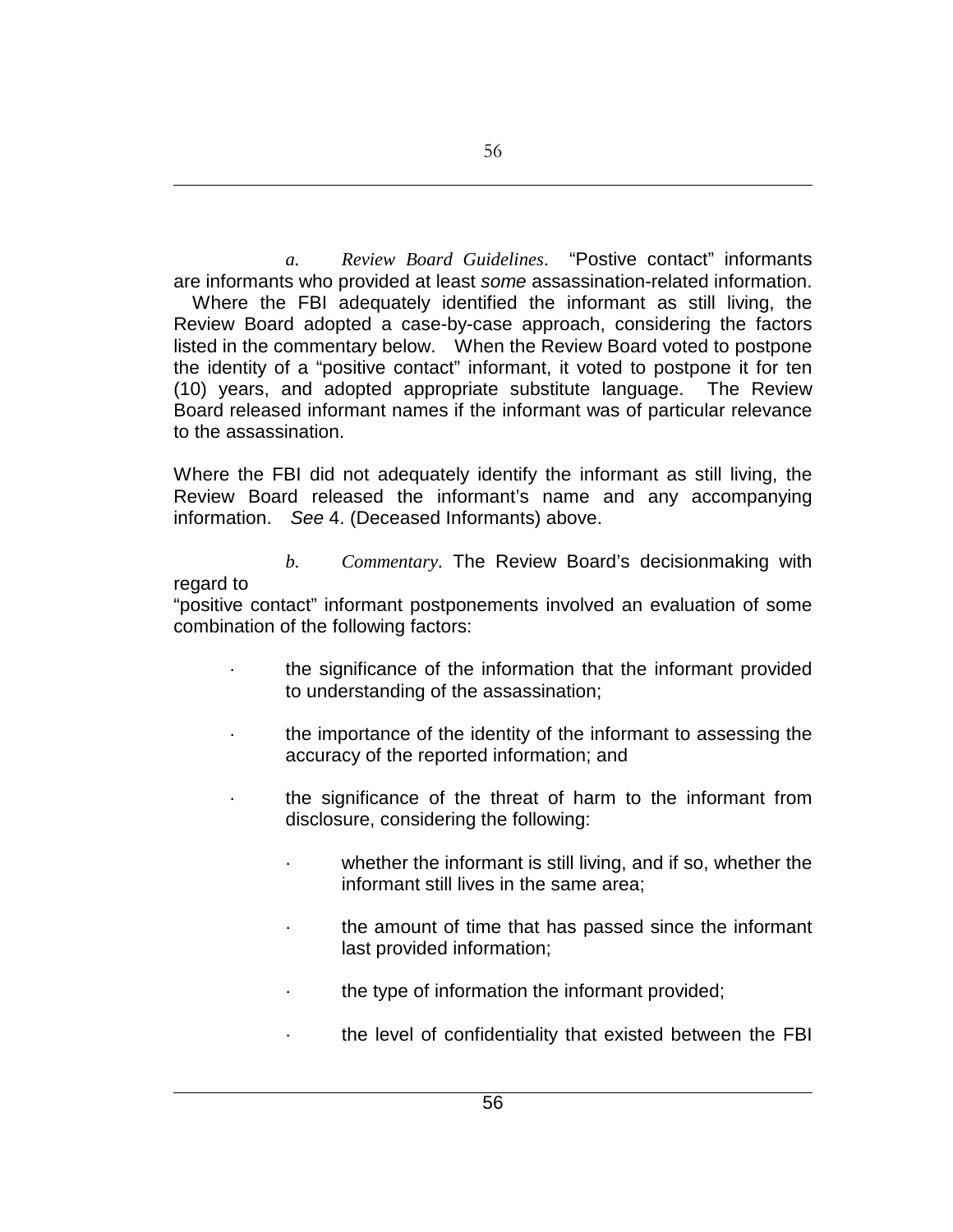and the informant at the time that the informant provided the information; and

any specific evidence of possible harm or retaliation that might come to the informant or his or her relatives.

Although no one factor was dispositive in every case, the Board considered certain factors to be more important than others in making decisions to release records. For example, if public interest in a particular document was high, the Board released informant names in the document even though the Bureau was able to provide evidence that would have otherwise justified postponement of the informant's identity.

In those cases where the Review Board agreed to protect an informant's name and specific identifying information, substitute language such as "informant Name," "street address," "informant file number," or "informant symbol number" replaced the redacted information.

# *7. FBI Informant Symbol Numbers and File Numbers*

*a. Review Board Guidelines.* As a general rule, the Review Board routinely agrees to postpone for ten (10) years the "numeric" portion of informant symbol numbers and the "case number" portion of informant file numbers, *provided* that the informant's symbol number has not already been made public. The Review Board uses the phrases "informant symbol number" and "informant file number" as substitute language.

Routine exceptions to this rule occur in two types of documents: *First,* in documents that refer to an informant by both name and symbol (and/or file) number, the Review Board considers the symbol number to be specific information that might identify an informant*; Second*, the FBI agrees to unilaterally release the entire symbol number for "unclassified negative-contacts" -- those FBI informants who were asked about a particular subject, but had no "positive" information. (*see* 3. FBI Informants: Negative Contacts.)

The non-routine exception to the general rule arises in documents in which the unredacted information in the document *unambiguously* identifies the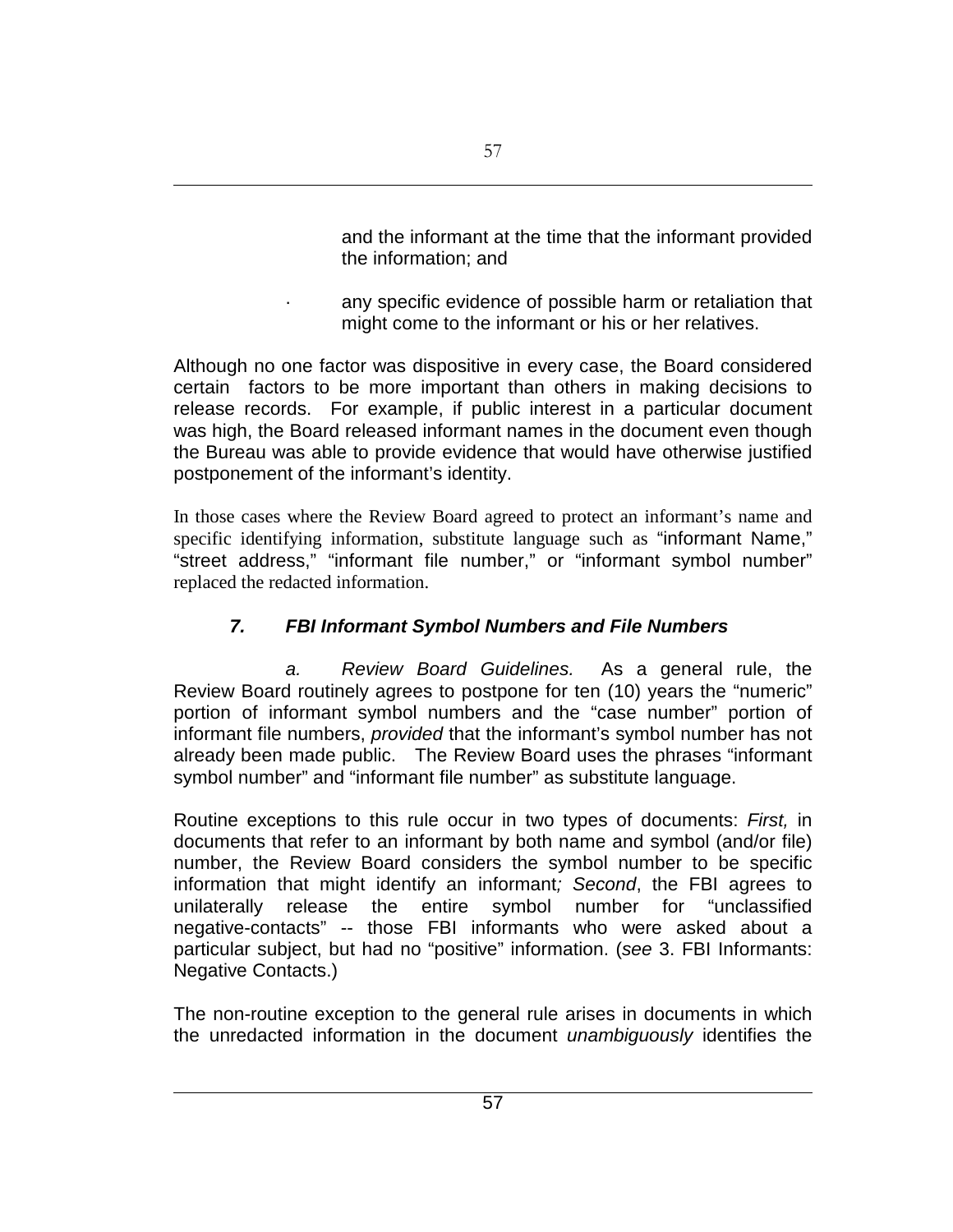informant. Such documents are not routine because the Board will not agree to protect the numeric

portions of the informant's symbol and file number in a document that otherwise reveals the informant's identity.

*b. Commentary.* When the FBI has an informant who provides "valuable and sensitive information to the FBI on a regular basis" (*quoting,* FBI position paper), the FBI may assign a "symbol number" to the informant. The informant does not know his or her symbol number. Rather, the symbol number is an internal number that allows an FBI agent to write reports about the informant and information that the informant provides to the FBI without writing the informant's name. Most informant symbol numbers consist of three parts -- the prefix indicates the field office to which the informant reports (*e.g.* "NY" for New York, "DL" for Dallas, "TP" for Tampa), the numeric portion corresponds directly to a particular informant, and the suffix indicates whether the informant usually provides the FBI with information about criminal  $(C)$  or security  $(S)$  cases.<sup>[31](#page-57-0)</sup>

The Review Board came to believe that, in the majority of the FBI's assassination records, disclosure of the numeric portions of the symbol number (and the numeric portions of the corresponding informant file) were of little public interest. Rather than require the FBI to research the status of every symbol number informant, the Review Board determined that it would allow the FBI to protect the numeric portions of informant symbol numbers and file numbers, reserving the right to request evidence on any informant the Review Board considered to be of significant public interest.

In support of its argument to keep the symbol and file numbers for informants secret, the FBI argued that the "mosaic theory" justified postponement of any portion of an informant's symbol number. The Review Board rejected the mosaic theory as the sole basis for postponement of symbol numbers, or for any other particular

<span id="page-57-0"></span> $31$ In longer, formal FBI reports from field offices to headquarters, where many informants are used, the FBI adds yet another layer of security to the informant'sidentity by assigning temporary symbol numbers (T-1, T-2, etc. . . .). The Review Board never sustained postponements of these temporary numbers.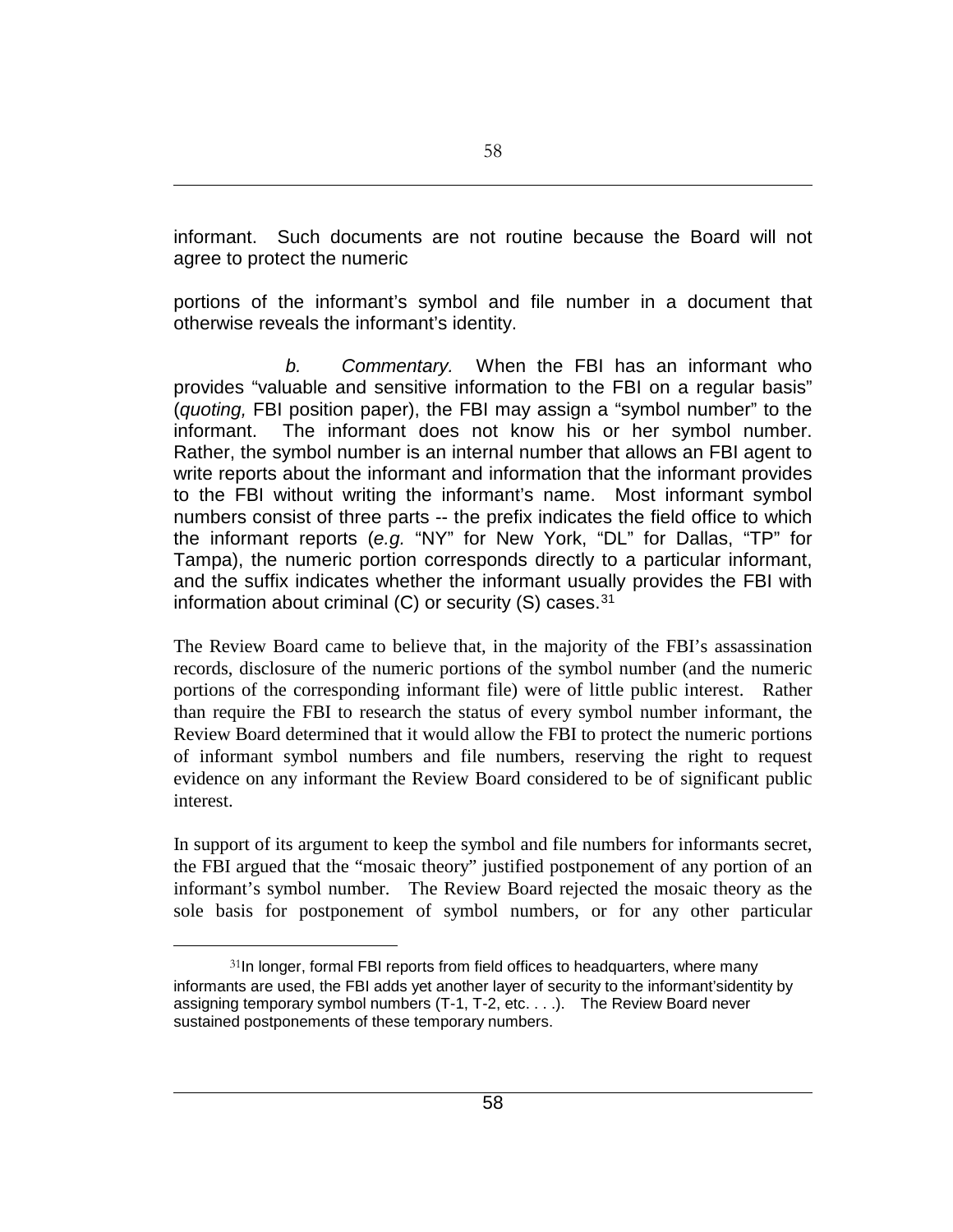postponement issue, simply because the mosaic theory itself contains no limiting principle. However, the JFK Act requires the Review Board to balance any incrementally greater risk that the release of further information will lead to disclosure of (and harm to) the informant against the public interest in releasing the information. In striking this balance, the Review Board gave great weight to the public interest in the information provided. In the "core and related" files, the Review Board did not postpone the information provided by symbol number informants even though it would postpone the numeric portion of the symbol number.

The Review Board has consistently released the prefixes and suffixes of informant symbol numbers, even in cases where it sustains the "numeric" part of the symbol number. Thus, for the hypothetical symbol number "NY 1234-C," "NY" and "-C" would be released, even if the Review Board sustained postponement of the "1234." After the Review Board's action, researchers would know that the informant was run by the New York City field office and reported on criminal (rather than "security") cases, but may not know the informant-specific numeric portion of the symbol number.

In the "core and related" files, the Review Board did not postpone any part of a "T-symbol" number. Rather, the FBI began to unilaterally release these "temporary symbols" under the JFK Act after the Review Board's first few discussions about informant postponements.

### *F. Confidential Relationships Between Governments and Cooperating Foreign Governments*

## *Text of Section 6(4)*

*. . .clear and convincing evidence that the public disclosure of the assassination record would compromise the existence of an understanding of confidentiality currently requiring protection between a Government agent and a cooperating individual or a foreign government, and public disclosure would be so harmful that it outweighs the public interest;*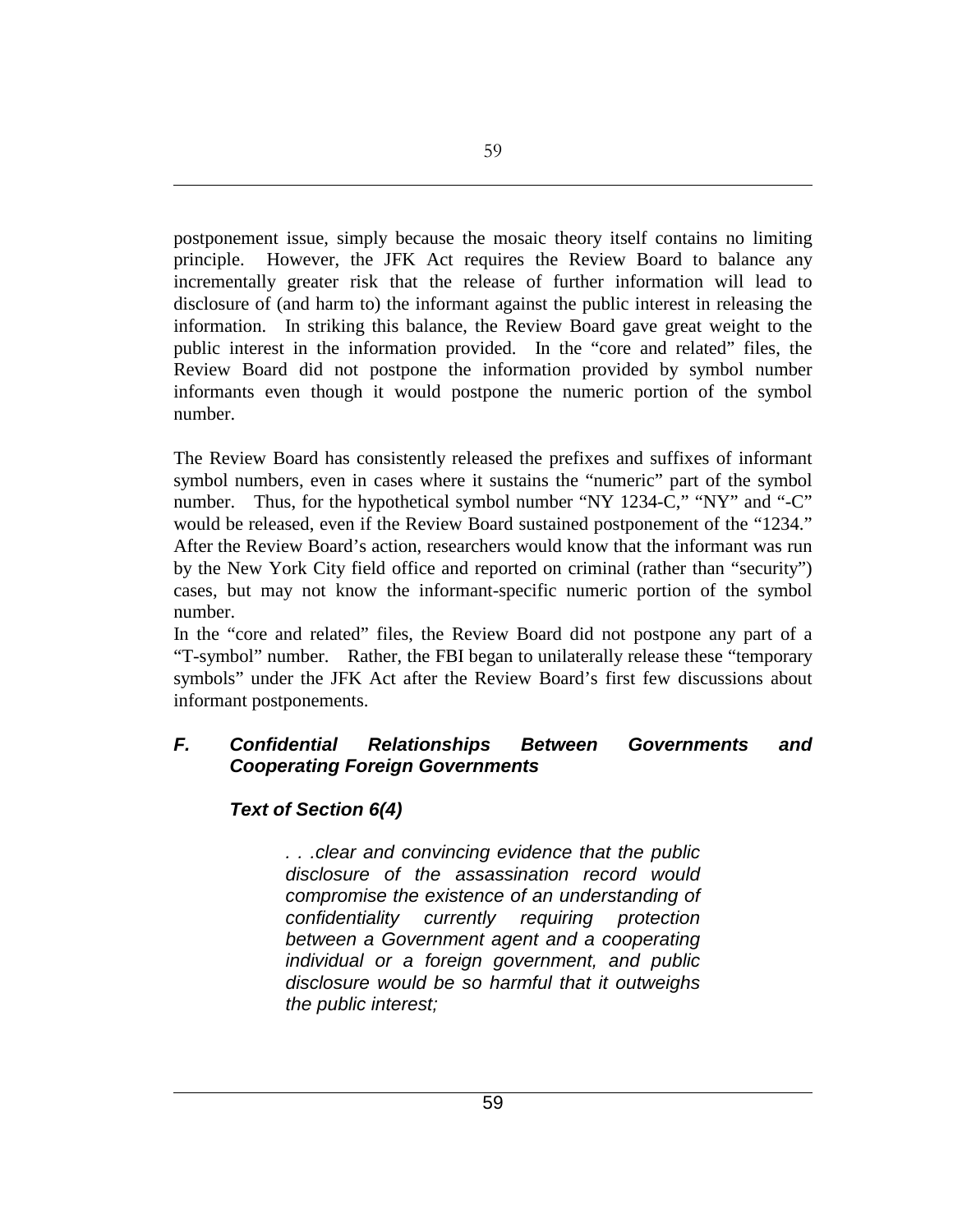# *1. Foreign Liaison Postponements in the FBI Files*

*a. Review Board Guidelines.* Information that the FBI receives from cooperating foreign governments appears throughout the FBI's files. The official position of the FBI is that any foreign government information in FBI files is the property of the foreign government, and as such, the FBI cannot release the information without first obtaining the consent of the foreign government that provided the information. When the Review Board believed that information in FBI records truly was "foreign government" information, it worked with the FBI to approach the foreign governments and attempt to persuade the foreign government that it is in our countries' mutual interests to release liaison information in assassination records. When necessary, the Review Board requested the assistance of the State Department in approaching foreign governments.

In the "Segregated Collection" files, the Review Board recognized that the cost of releasing foreign government information far outweighed the benefits of releasing information of marginal relevance, as most of the "Segregated Collection" files are. Thus, the Board sustained postponements of foreign government information in the "Segregated Collection" files, provided the information was not assassination-related.

*b. Commentary.* Given that the FBI has a great deal of foreign government information in its files, the FBI asked the Review Board to postpone release of all such information because it adheres to the position that it does not have authority to release another government's information. The Review Board did not necessarily agree with the FBI's position that the United States cannot unilaterally release information received from another government.

On August 8, 1995, the FBI appealed to the President the Review Board's decisions to release five documents that contained foreign relations postponements. The FBI made three arguments in support of its postponements: *first,* the fact of the liaison relationship between the FBI and the foreign government in question was a classified secret; *second,* the FBI had never officially released documents demonstrating the nature of the relationship between the FBI and foreign government; and *third,* release of information about the relationship would cause dramatic harm to the United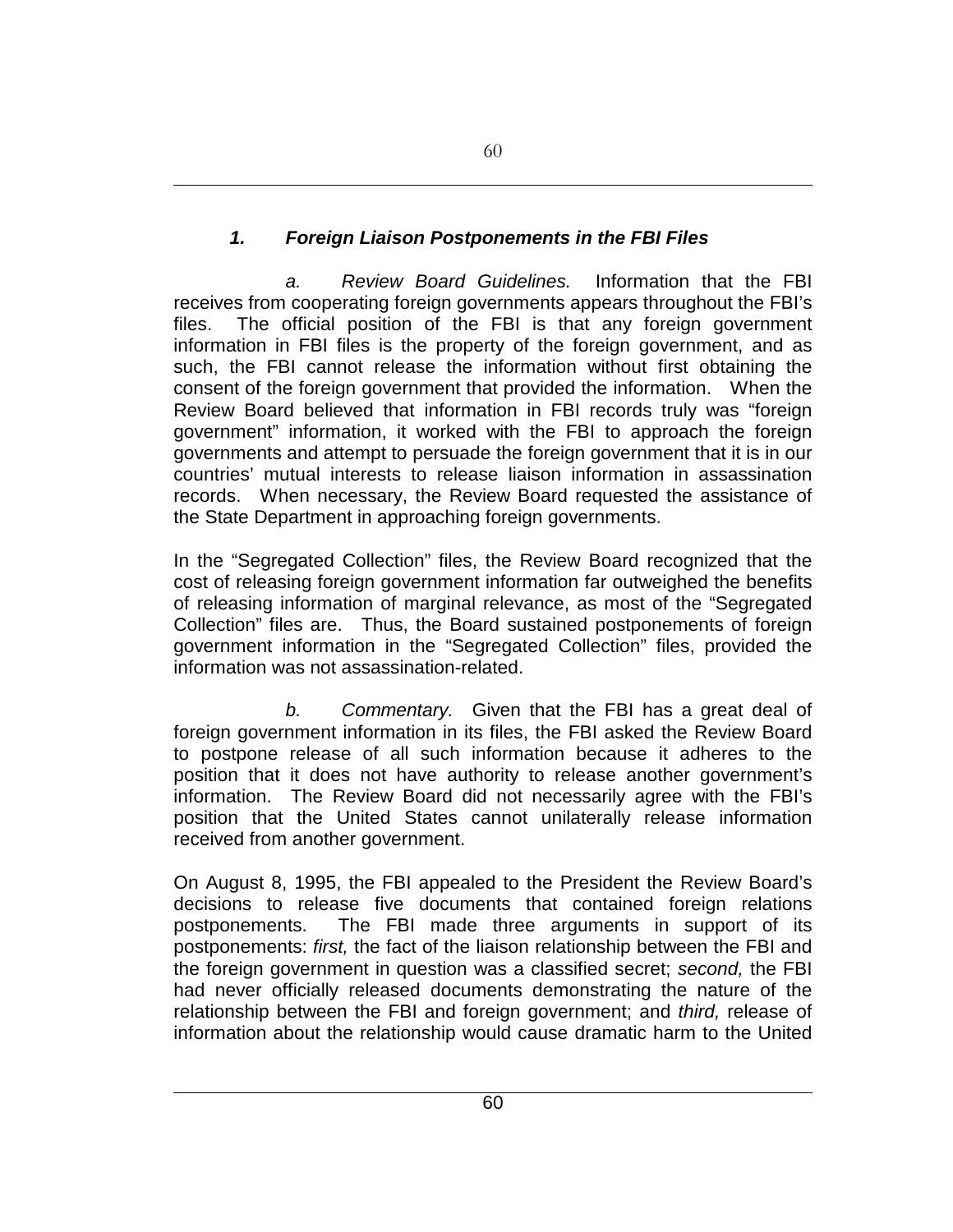States' foreign relations with the foreign government in question.

Three days later, on August 11, 1995, the Review Board responded to the President that its research in publicly available sources supported the Review Board's decisions to release the five records at issue. In response to the FBI's first two arguments, the Review Board explained that the FBI had publicly announced its liaison relationship with the foreign Government at issue more than thirty years ago, and that the FBI *had already* released assassination records that described the FBI's liaison relationship with the foreign government. The Review Board offered a three part response to the FBI's third argument that harm would result from release of information about the liaison relationship: *first*, the FBI had not met the "clear and convincing evidence" standard because it had not identified a particular harm that would result, *second,* if foreign relations would be harmed as a result of release of information about the liaison relationship, the harm would have already occurred when the relationship was previously disclosed by the FBI; and *third,* harm to foreign relations was unlikely because the information in the documents is the type of information that we would expect Governments to share in law enforcement activities.

The FBI then consulted representatives of the foreign government to ask whether the foreign government would object to an official disclosure of the liaison relationship. The foreign government asked the FBI not to reveal the relationship, and the FBI argued to the President that the United States should respect the request of the foreign government. The Review Board noted that, had the FBI released the records without consulting the foreign government, foreign relations would not have been harmed, but since the FBI did consult the foreign government, the FBI itself had created a foreign relations problem. Despite the paradox that resulted from the FBI's consultation with the foreign government, the Review Board took the position that the foreign government's desire that the FBI not release the information was a relevant factor in the balancing test but that, in this case, the public interest in disclosure outweighed the foreign government's unexplained desire to protect the information.

After the FBI and the Review Board briefed the issues to the President, representatives of the Review Board and the FBI met with the White House Counsel's Office. The White House asked the Review Board to reconsider its decisions on the documents on appeal, but also instructed the FBI to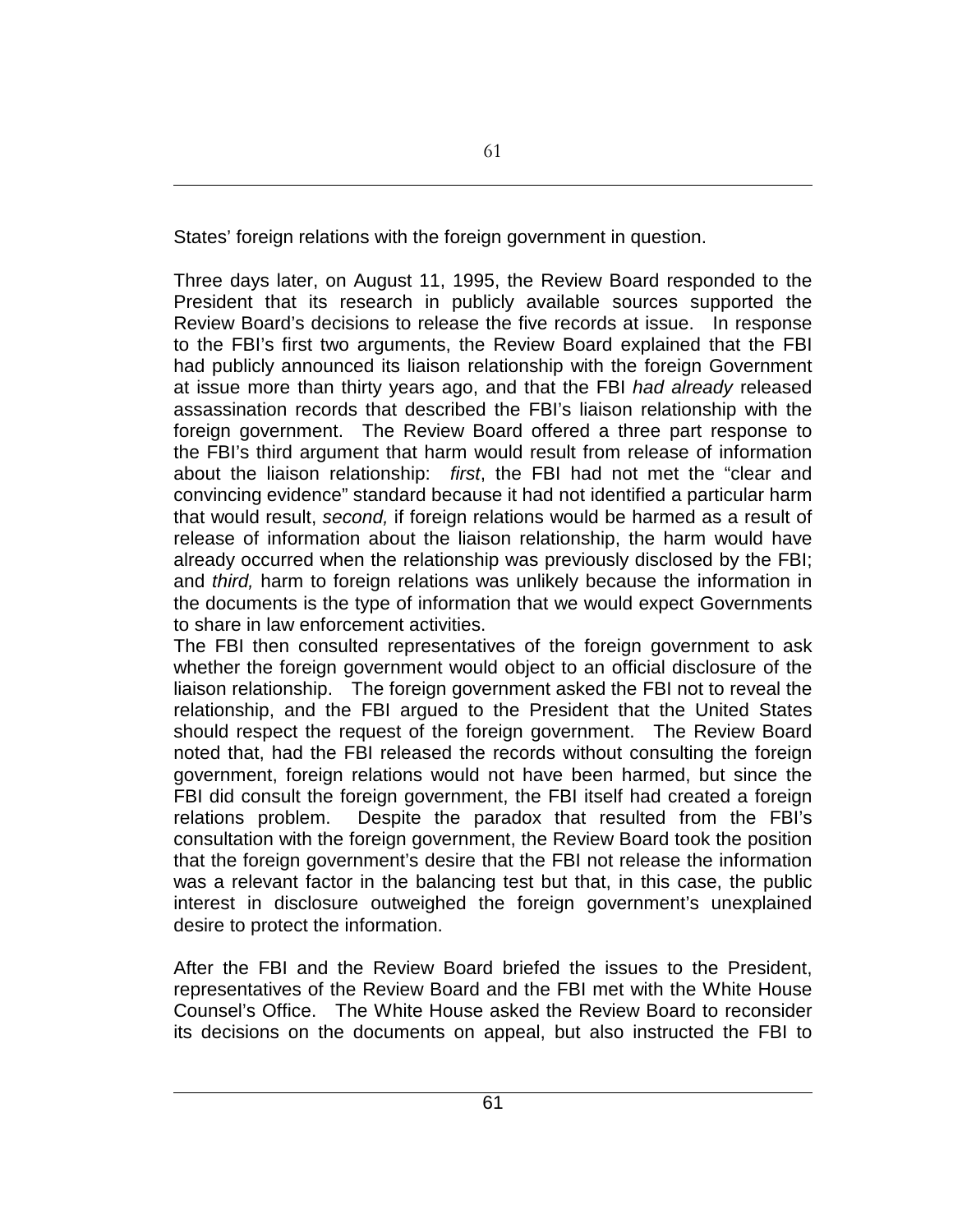provide the Review Board with postponement-specific evidence in support of its claimed postponements. The Review Board and the FBI agreed to the White House request and entered into a Stipulation on August 30, 1995.

In an attempt to understand the position of the foreign government, the Review Board met with representatives of the State Department and the foreign government to discuss the documents at issue. As a result of the meeting, the foreign government agreed to release of the overwhelming majority of information in the documents. The Review Board agreed to sustain the one postponement that the foreign government requested, which was the name of the employee of the foreign government, recognizing that the identity of the individual was of little or no interest to the public.

After the appeals process had ended, the FBI maintained its position that it could not release foreign government information without the consent of the foreign government. The Review Board recognized that it simply did not have the time or the resources to pursue release of each postponement in the same way that it pursued release of the five appealed documents. Initially, the Review Board had hoped to approach each foreign government separately in an attempt to convince the governments that release of liaison information in assassination records would benefit both the United States and the foreign governments. In the end, the Review Board recognized that the easiest way to release the foreign information in the FBI records would be for the FBI, through its "Legats" (Legal Attaches), to request the foreign government at issue to release the information. The Review Board saw three advantages to this approach: *first,* in those cases where the FBI was successful in obtaining release of the information, the record at issue would be available to the public with no further action by the Review Board; *second,* allowing the FBI to request release of foreign information using the same channels through which they obtain foreign information makes it possible for the FBI to maintain positive relations with their foreign contacts, and *third,* the Review Board relinquished no rights to make its own approach to the foreign government, either before or after the FBI Legat had approached its foreign contacts.

Practically, the FBI sent the records at issue to its Legats with a letter from Director Freeh explaining to the foreign government how important release of the information is to the FBI and to the American people. In addition to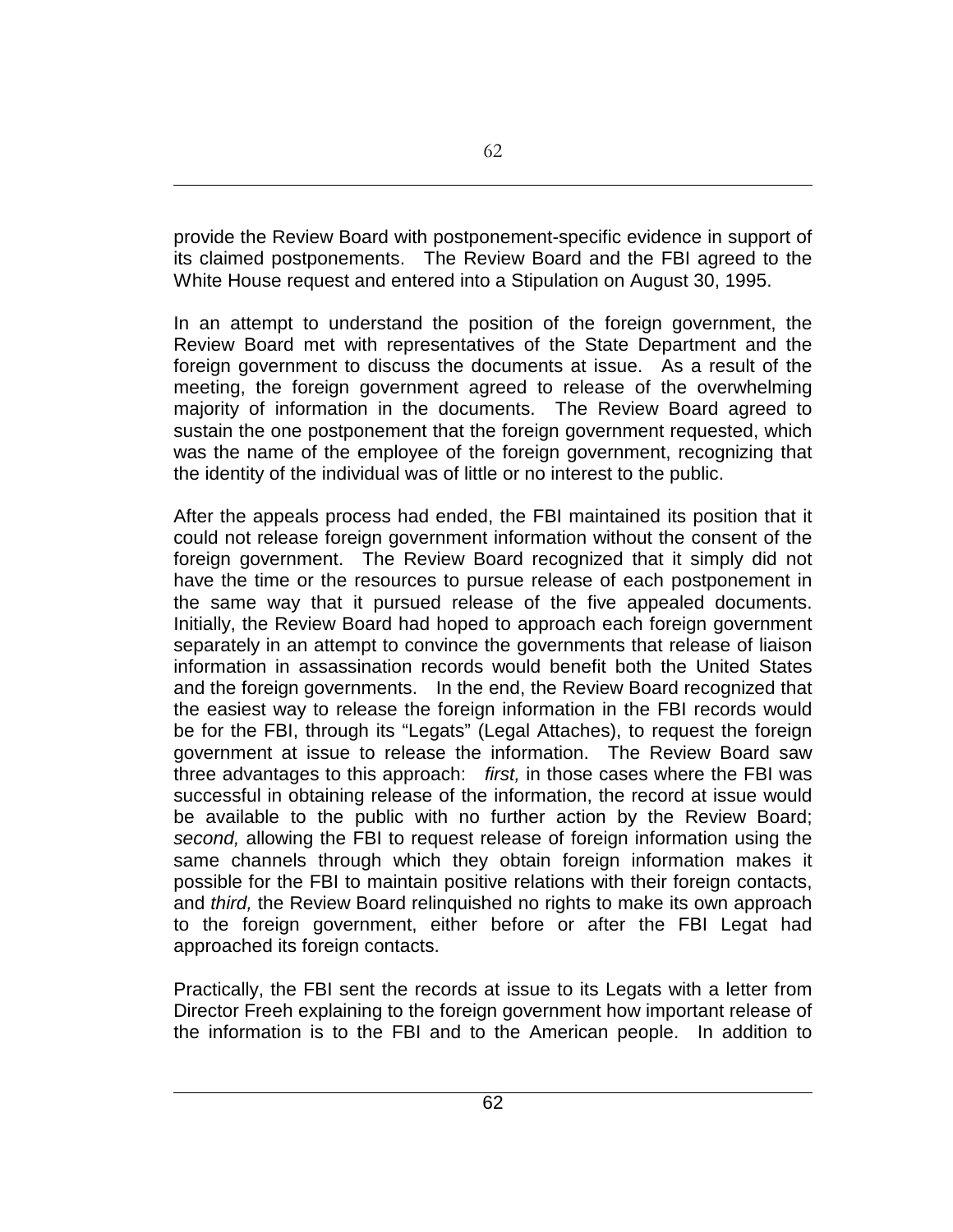materials from the FBI, the Review Board enclosed a letter to the foreign governments explaining our statute and our mission and requested release of the records.

note: what follows is what we intend to happen, not what has already happened.

When the Legats were unsuccessful in obtaining the consent of the foreign government to release of the information, either because the Legat's contacts did not approve the release or because the Legat's local contacts no longer existed, the Review Board, with the help of the State Department, approached the foreign government directly. In meetings with foreign government officials, the Review Board requested that the governments consent to release of information in the FBI files when the Review Board thought that the public interest would be served by disclosure.

\*\*\* to be continued as the story unfolds \*\*\*

If the Review Board adopted the same policy on marginally relevant foreign government information in the "Segregated Collections" that it follows for records more closely related to the assassination, the Review Board and its staff would have spent the majority of the last year of the Review Board's operations approaching foreign governments to try to obtain the release of information that is of little public interest. The Review Board came to believe that the cost of release of the information outweighs the benefits of releasing this marginally relevant information in the "Segregated Collection" files. Thus, in its April 1998 meeting, it agreed to designate the irrelevant information as "NBR" and applied its "NBR" guidelines.

## *G. Presidential Protection*

# *Text of Section 6(5)*

*. . . clear and convincing evidence that the public disclosure of the assassination record would reveal a security or protective procedure currently utilized, or reasonably expected to be utilized, by the Secret Service or another Government*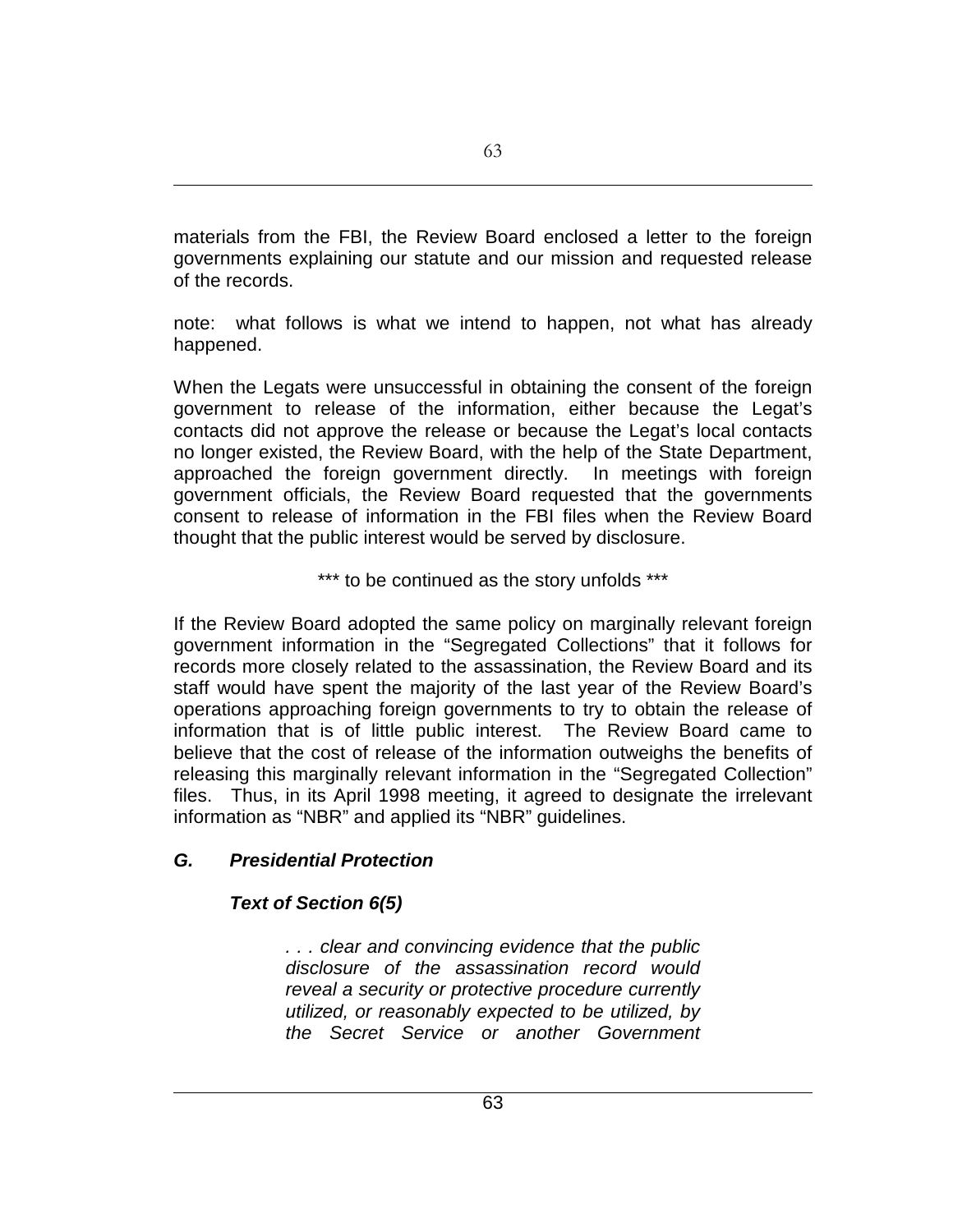*agency responsible for protecting Government officials, and public disclosure would be so harmful that it outweighs the public interest.*

### *\*\*\* SPACE HOLDER FOR SECRET SERVICE SECTIONS to be provided by Kim \*\*\**